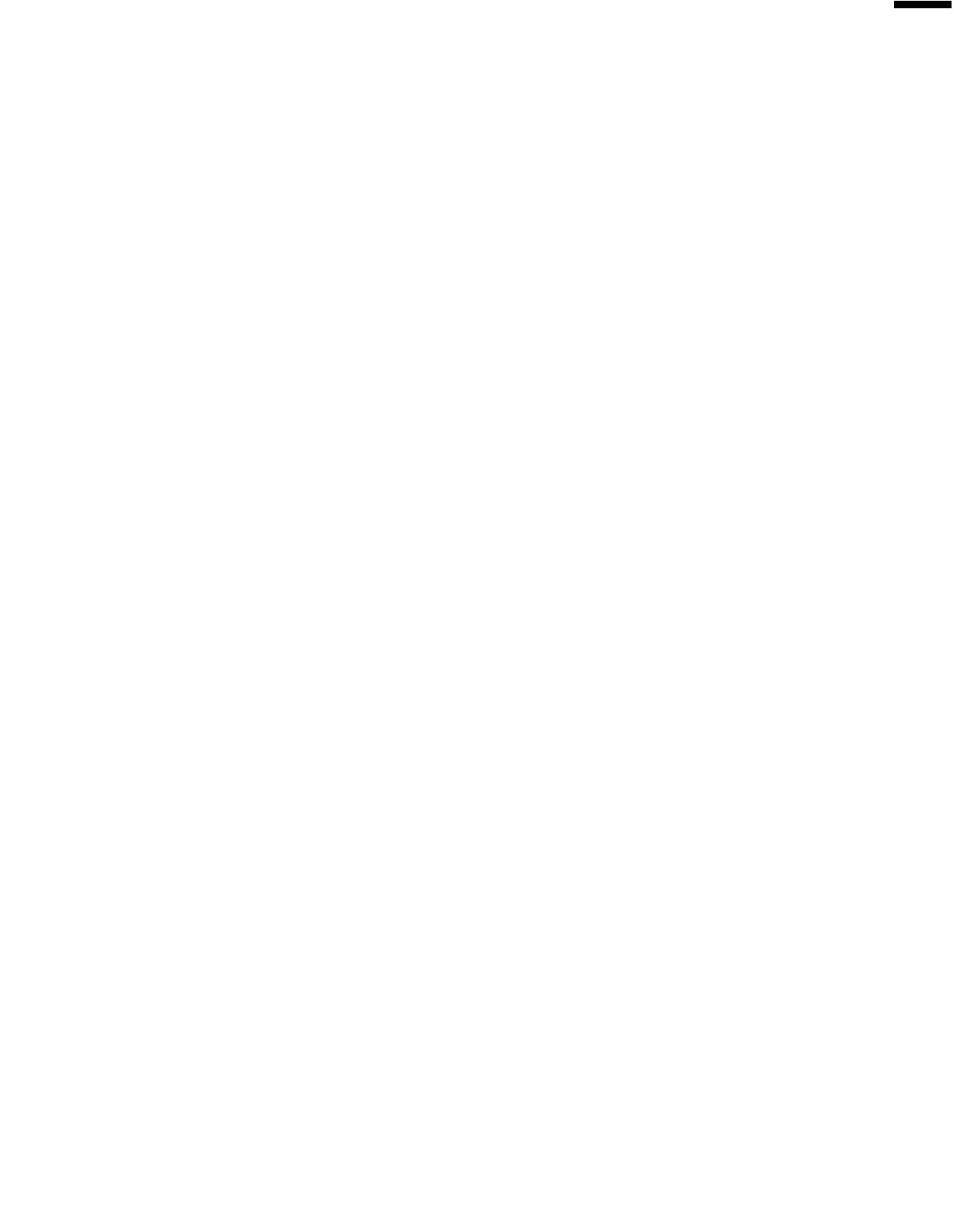## **A** Drought *Index for Forest* Fire **Control**

*bY*

**John J. Keetch, Scientist, Fire Control**

Division of Fire Control, Washington, D. C. (located in Asheville, North Carolina)

and

### **George M. Byram, Principal Physicist**

Southern Forest Fire Laboratory Macon, Georgia

#### CONTENTS

**Page**

| INTRODUCTION $\cdots$ $\cdots$ $\cdots$                                     |  | $\mathbf{r} = \mathbf{r} + \mathbf{r} + \mathbf{r}$ .     |                     |
|-----------------------------------------------------------------------------|--|-----------------------------------------------------------|---------------------|
| <b>GENERAL</b><br>$\mathbf{r}$ , $\mathbf{r}$ , $\mathbf{r}$ , $\mathbf{r}$ |  |                                                           | 2                   |
| STRUCTURE OF THE DROUGHT INDEX                                              |  |                                                           | $\cdots$ $\cdots$ 3 |
| DROUGHT INDEX COMPUTATIONS                                                  |  | $\cdots$                                                  |                     |
| Starting a Drought Index Record                                             |  | $\mathbf{r}$ , $\mathbf{r}$ , $\mathbf{r}$ , $\mathbf{r}$ | - 10                |
| <b>Instructions for Computing Drought Index</b>                             |  | $\cdots$                                                  | - 10                |
| DROUGHT INDEX INTERPRETATION                                                |  |                                                           | . 13                |
| <b>DISCUSSION</b><br><b>SUMMARY</b><br>.<br>AND                             |  | $\cdots$                                                  | 21                  |
| <b>APPENDIX</b>                                                             |  | $\cdots$                                                  | 24                  |
| <b>LITERATURE</b><br>$\cdot$ .                                              |  |                                                           |                     |

#### INTRODUCTION

The moisture content of the upper soil, as well as that of the covering layer of duff, has an important effect on the fire suppression effort in forest and wildland areas. In certain forested areas of the United States, fires in deep duff fuels are of particular concern to the fire control manager. When these fuels are dry, fires burn deeply, damage is excessive, and fire extinguishment unduly expensive. Even relatively small fires are costly; the larger fires may be disastrous. As an example, in 1955 and 1956, four fires in the Southeast each burned more than 100,000 acres. During these years, normally moist areas which usually served as good fire barriers, such as branch heads and bays, became so dry that the fires accelerated through the heavy fuel instead of slowing down.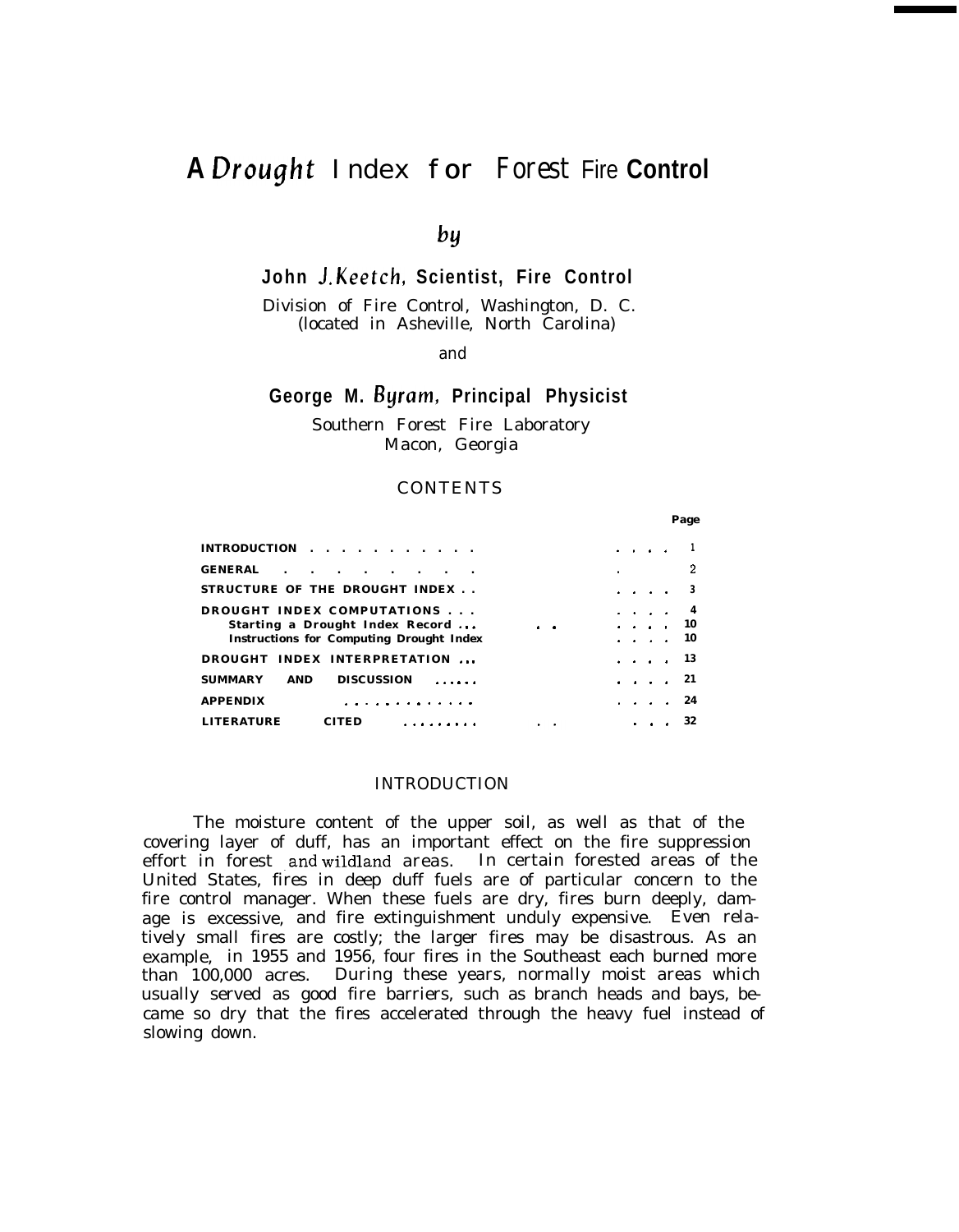Certainly, factors in addition to soil moisture influenced the occurrence and behavior of these and other less spectacular fires. However, experience over the years has established the close association of extremely difficult fire suppression with cumulative dryness, or drought.

In fire control, the critical effects of drought are not confined to deep organic soils. Dried-out organic materials are frequently imbedded in the shallow upper layers of mineral soils. These fuel pockets can become a deciding factor in whether or not firelines will hold and a further problem in mopup operations. During extreme drought conditions, the moisture content of living brush and tree crowns may be lowered, fires may crown more readily, and some of the woody vegetation may die. Furthermore, the curing of herbaceous material during the growing season is associated with periods of little or no rainfall. It is important to recognize how drought intensifies the problem of fire control.

Drought development, especially in the early stages, is frequently unrecognized and certainly is not uniformly interpreted. The need for a systematic method of estimating the progress of drought has been emphasized by State and Federal fire control officers. This recurring problem stimulated the search for a measure of drought that would be useful in planning fire control operations.

The statement that follows should be considered as a progress report. The physical theory and the general framework for a drought index have been developed, but there are gaps in our knowledge of the precise form of the moisture relationships. We believe, therefore, that the study of drought, both as to measurement and to interpretation, should be continued with increased emphasis.

#### GENERAL

Drought has been defined in many ways. Palmer (1965) lists seven different definitions of drought which have appeared in past studies and states that the list could be extended. For forest fire control, a useful concept of drought is one which treats it as a continuous quantity which can be described in numerical terms. The values would range from zero (soil and duff saturated with water) up to some maximum value which corresponds to an absence of available moisture in the soil and duff. This point of view does not necessarily emphasize the extreme or unusual aspects of the drought concept. However, the upper part of the scale does correspond to those conditions for which many definitions of drought require that the dryness or moisture deficiency be "abnormal" or "unusual."

As used in this paper, drought index is defined as a number representing the net effect of evapotranspiration and precipitation in producing cumulative moisture deficiency in deep duff or upper soil layers. Drought index is, thus, a quantity that relates to the flammability of organic material in the ground.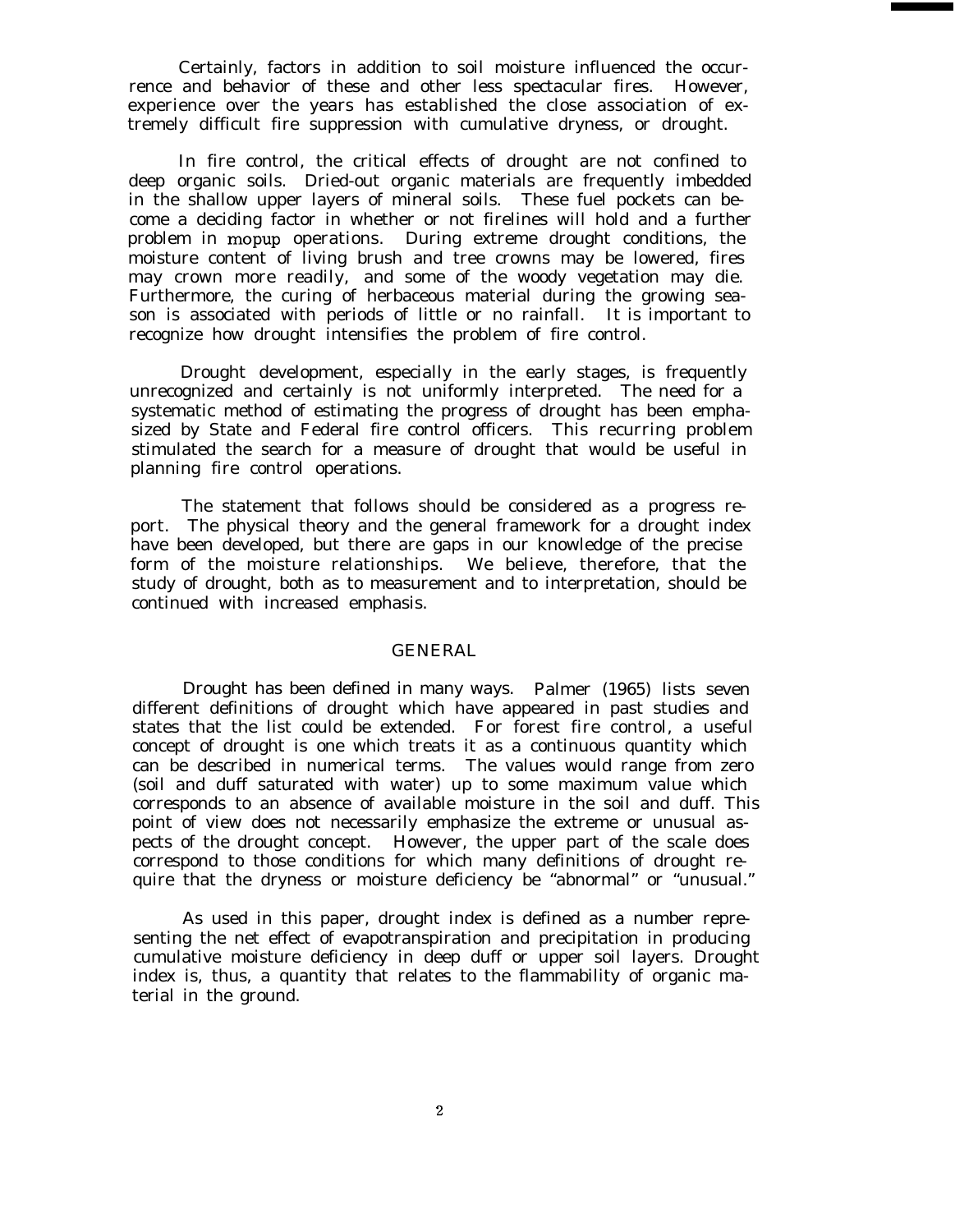The material may be soil humus, in which case the upper soil may appear to burn if fires occur when the index is high. The organic material may also consist of buried wood, such as roots in varying degrees of decay, at different depths below the mineral soil surface. The relative dryness of these fuels is a direct effect of drought and, because of the problem of firelines noted previously, is of greater significance in fire suppression than in fire behavior.

There may, however, be important indirect effects of an extended drought on specific fire behavior characteristics, such as rate of spread or energy release, because these variables are affected by the size of the area on fire at one time. Fires may also crown more readily under drought conditions. A prolonged drought influences fire intensity largely because more fuel is available for combustion. The increased intensity, added to the difficulty of holding firelines, greatly adds to the effort required for fire suppression.

We emphasize that the drought index described in this report is not in any way a substitute for the moisture parameters used in the spread phase of the National Fire Danger Rating System. A drought condition is not a prerequisite for the occurrence and spread of fire in any area. The drought index does not replace the buildup index, because it represents an entirely different moisture regime in which the response to weather changes is much slower than with the buildup index. The purpose of the drought index is to provide fire control managers with a continuous scale of reference for 'estimating deep-drying conditions in areas where such information may be useful in planning fire control operations.

### STRUCTURE OF THE DROUGHT INDEX

The physical theory and the general framework for a drought index that should operate through a wide range of climatic conditions is given in the Appendix. The theory and framework are based on the following assumptions:

1. The rate of moisture loss in a forested area will depend on the density of the vegetation cover in that area. In turn, the density of the vegetation cover, and, consequently, its transpiring capacity, is a function of the mean annual rainfall. Furthermore, the vegetation will eventually adjust itself to use most of the available moisture.

2. The vegetation-rainfall relation is approximated by an exponential curve in which the rate of moisture removal is a function of the mean annual rainfall. Therefore, the rate decreases with decreasing density of vegetation, hence, with decreasing mean annual rainfall.

3. The rate of moisture loss from soil is determined by evapotranspiration relations.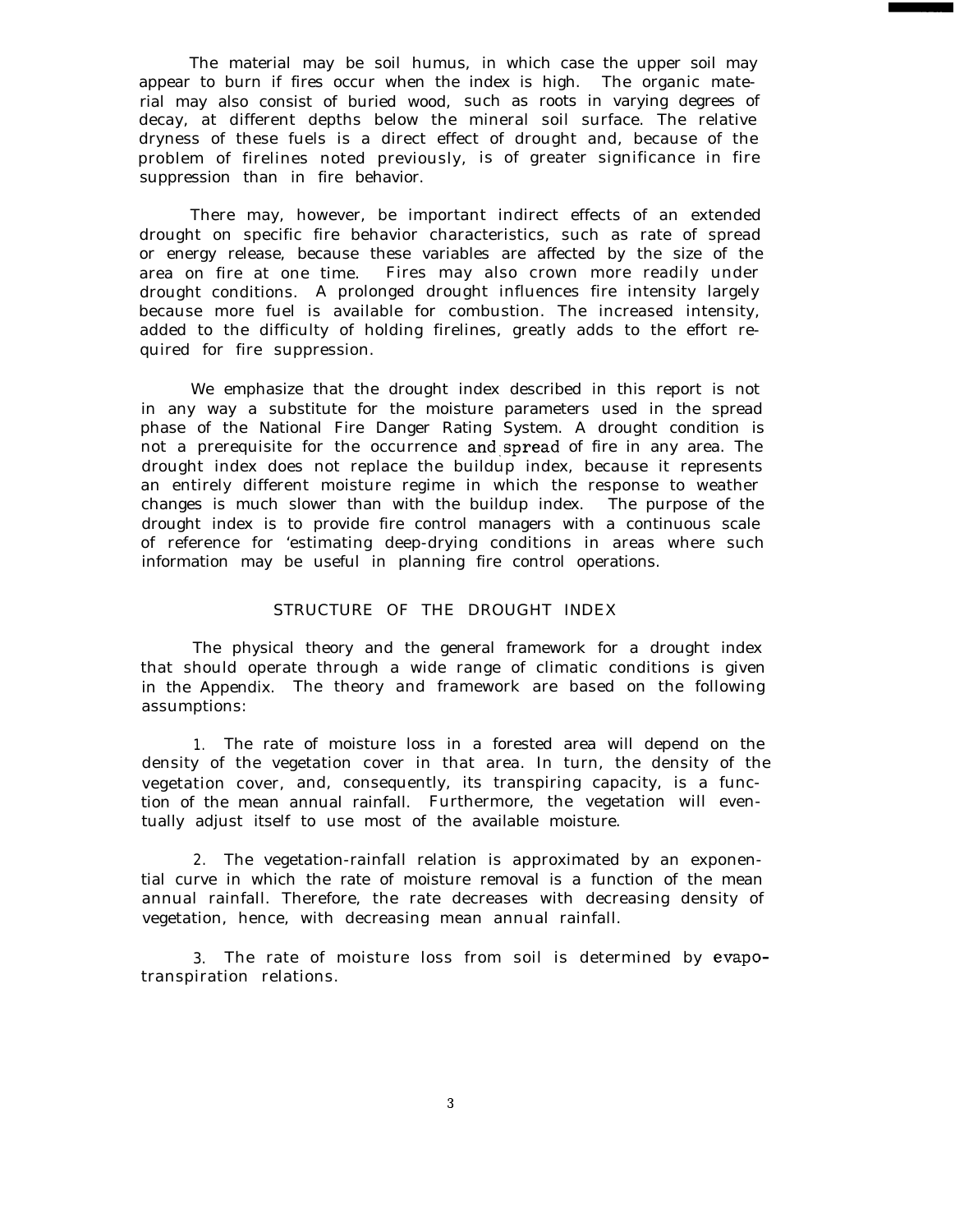4. The depletion of soil moisture with time is approximated by an exponential curve form in which wilting point moisturei is used as the lowest moisture level. Thus, the expected rate of drop in soil moisture to the wilting point, under similar conditions, is directly proportional to the amount of available water in the soil layer at a given time.

5. The depth of the soil layer wherein the drought events occur is such that the soil has a field capacity of 8 inches of available water. Although the selection of 8 inches is somewhat arbitrary, a precise numerical value is not essential. Eight inches of available moisture appears reasonable for use in forest fire control because in many areas of the country it takes all summer for the vegetation cover to transpire that much water.

From these assumptions, plus supporting data, a mathematical description of the overall process was developed (see Appendix). The final equations were then expressed in a form suitable for solution by slide rule or computer.

With the exception of assumption No. 1, the basic principles upon which the drought index is based are similar to those upon which Nelson (1959) based his index. However, he used a linear relationship in assumption No. 4 instead of the exponential form. The precise nature of the soil moisture depletion curve is still in doubt, but most investigators now seem to prefer the exponential form. This question is discussed further in the Appendix.

#### DROUGHT INDEX COMPUTATIONS

Drought index may be computed for any desired level of mean annual rainfall, but to simplify the computations for field use, five tables of drought factors were made up. Each table covers a specified range of mean annual rainfall. Tables 1 through 5 and a sample recording form (fig. 1) with instructions are included in this section.'

The measurements needed for the drought index are (1) the maximum air temperature (or the dry-bulb temperature at time of basic observation) and (2) the total rainfall for the past 24 hours. This information is available at stations that regularly compute spread index.

<sup>&#</sup>x27;For the purpose of this paper, the wilting point will be defined as that soil moisture content which marks the limit of the zone of available moisture and separates it from the zone of unavailable moisture. If the moisture content is greater than the wilting point moisture, the excess above the wilting point is available for transpiration; if it is below the wilting point, the moisture is not available for transpiration.

<sup>&</sup>lt;sup>2</sup>The drought factors in tables 1 through 5 were taken from IBM tabulations programed by Marshall P. Waters, University of Georgia Computer Center, Athens, Georgia. Each drought factor value represents a solution of Equation 18 in the Appendix. Factors were computed to tenths, at 3-degree temperature increments, from 51" to 108" F. for mean annual rainfalls of 15 inches  $(table 1)$ , 25 inches (table 2), 35 inches (table 3), 50 inches (table 4), and 70 inches (table 5). Values read from the IBM tabulations were rounded to the nearest whole number, raising fractions of 0.5 or more to the next higher number.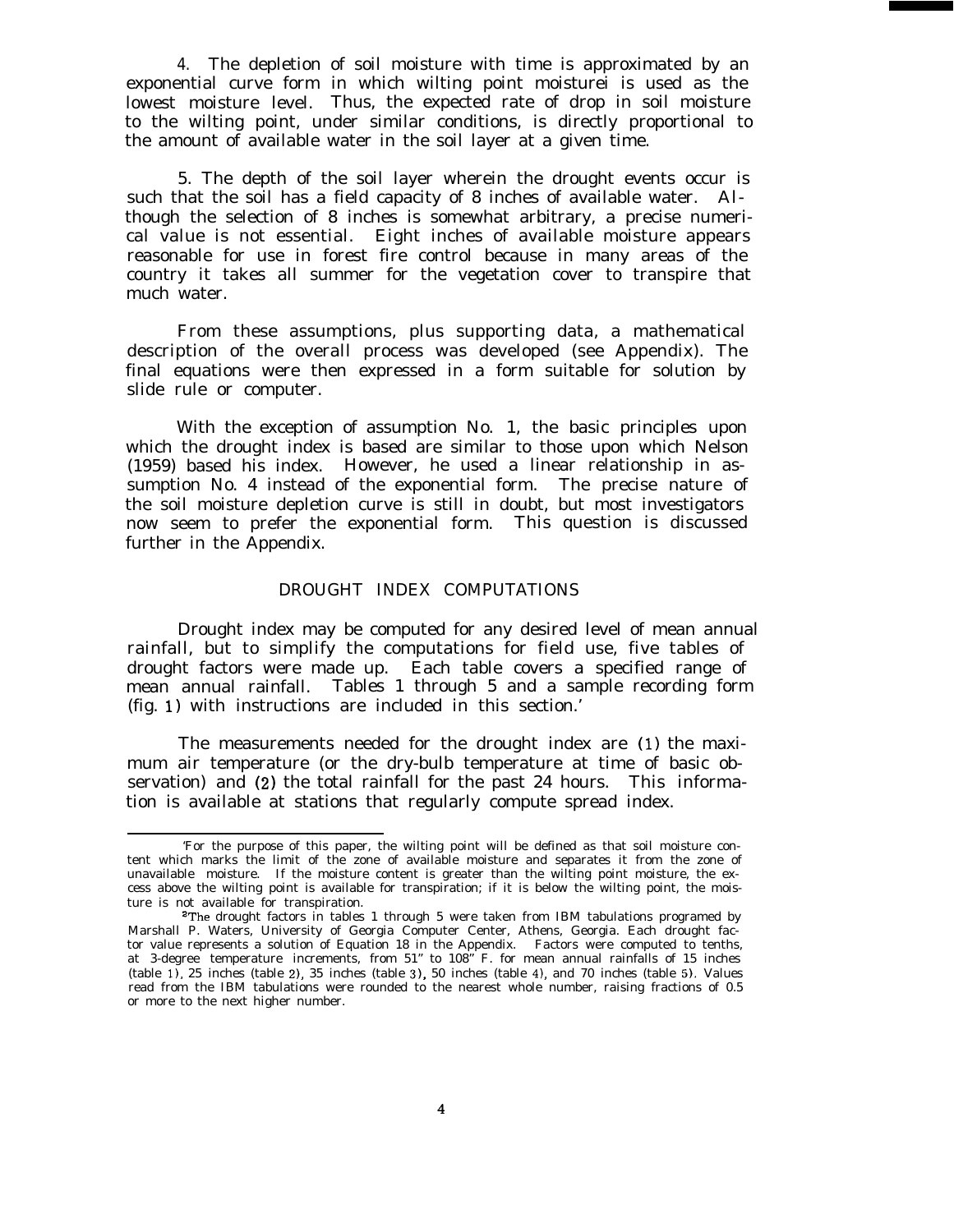|                       |                           |                               |                  | Drought index yesterday (or as reduced by precipitation) |                  |                             |                             |                             |                             |                             |                  |                  | $\frac{1}{2}$               |                  |                         |           |
|-----------------------|---------------------------|-------------------------------|------------------|----------------------------------------------------------|------------------|-----------------------------|-----------------------------|-----------------------------|-----------------------------|-----------------------------|------------------|------------------|-----------------------------|------------------|-------------------------|-----------|
| Tempera-<br>ture $2/$ | $\mathbb O$<br>to<br>49   | 50<br>$\boldsymbol{to}$<br>99 | 100<br>to<br>149 | 150<br>to<br>199                                         | 200<br>to<br>249 | 250<br>to<br>299            | 300<br>to<br>349            | 350<br>to<br>399            | 400<br>to<br>449            | 450<br>to<br>499            | 500<br>to<br>549 | 550<br>to<br>639 | 640<br>to<br>699            | 700<br>to<br>759 | 760<br>$t \circ$<br>799 | 800       |
|                       | $\overline{a}$            |                               |                  |                                                          |                  |                             |                             | - - Drought factor -        |                             |                             |                  |                  |                             |                  |                         |           |
| $107 +$               | 21                        | 19                            | 18               | 17                                                       | 15               | 14                          | L <sub>3</sub>              | 11                          | $1\,0$                      | $\pmb{9}$                   | 7                | 5                | $\boldsymbol{\textbf{3}}$   | 2                | ı                       | $\pmb{0}$ |
| 104-106               | 18                        | 17                            | 15               | 14                                                       | 13               | 12                          | $\mathsf{L}\mathsf{L}$      | L0                          | 8                           | $\pmb{7}$                   | 6                | 5                | $\boldsymbol{\mathfrak{z}}$ | $\sqrt{2}$       | $1\,$                   | $\pmb{0}$ |
|                       |                           |                               |                  |                                                          |                  |                             |                             |                             |                             |                             |                  |                  |                             |                  |                         |           |
| 101-103               | 15                        | 14                            | 13               | 12                                                       | 11               | $10\,$                      | $\boldsymbol{g}$            | 8                           | 7                           | 6                           | $\bf 5$          | 4                | $\boldsymbol{2}$            | $1\,$            | $\mathbf{1}$            | $\pmb{0}$ |
| 98-100                | 13                        | 12                            | 11               | $11\,$                                                   | L0               | $\pmb{9}$                   | 8                           | 7                           | 6                           | $\sqrt{5}$                  | $\bf 5$          | 3                | 2                           | $\mathbf{1}$     | $\mathbf{1}$            | $\pmb{0}$ |
|                       |                           |                               |                  |                                                          |                  |                             |                             |                             |                             |                             |                  |                  |                             |                  |                         |           |
| $95 - 97$             | 11                        | 10                            | $10\,$           | 9                                                        | 8                | $\boldsymbol{a}$            | 7                           | 6                           | 5                           | 5                           | 4                | $\bf 3$          | 2                           | $\mathbf{1}$     | $\mathbf{1}$            | $\pmb{0}$ |
| $92 - 94$             | $\pmb{9}$                 | 9                             | 8                | $\pmb{a}$                                                | $\pmb{7}$        | 6                           | 6                           | $\sqrt{5}$                  | 5                           | $\boldsymbol{4}$            | $\bf 3$          | $\bf 3$          | $\overline{c}$              | $1\,$            | $\mathbb O$             | $\pmb{0}$ |
|                       |                           |                               |                  |                                                          |                  |                             |                             |                             |                             |                             |                  |                  |                             |                  |                         |           |
| 89-91                 | 8                         | 8                             | 7                | $\pmb{7}$                                                | $\pmb{6}$        | $5\phantom{.0}$             | $\sqrt{5}$                  | 4                           | 4                           | $\sqrt{3}$                  | 3                | 2                | $\,1$                       | $\mathbf{1}$     | $\mathbb O$             | $\pmb{0}$ |
| 86-88                 | $\boldsymbol{7}$          | 6                             | 6                | 6                                                        | 5                | 5                           | 4                           | 4                           | $\bf 3$                     | $\boldsymbol{\mathfrak{z}}$ | 2                | 2                | $\,1$                       | $\,1\,$          | 0                       | $\pmb{0}$ |
|                       |                           |                               |                  |                                                          |                  |                             |                             |                             |                             |                             |                  |                  |                             |                  |                         |           |
| $83 - 85$             | $\pmb{6}$                 | 5                             | 5                | $\sqrt{5}$                                               | $\boldsymbol{4}$ | 4                           | 4                           | $\boldsymbol{\mathfrak{z}}$ | $\boldsymbol{\mathfrak{z}}$ | $\sqrt{2}$                  | $\boldsymbol{2}$ | 2                | $\mathbf{1}$                | $\mathbf{1}$     | 0                       | 0         |
| $80 - 82$             | $5\phantom{.0}$           | 5                             | 4                | 4                                                        | 4                | $\boldsymbol{\mathfrak{z}}$ | $\boldsymbol{\mathfrak{z}}$ | $\boldsymbol{\mathfrak{z}}$ | $\sqrt{2}$                  | $\sqrt{2}$                  | 2                | $\mathbf{1}$     | $1\,$                       | $\,1\,$          | $\mathbb O$             | 0         |
|                       |                           |                               |                  |                                                          |                  |                             |                             |                             |                             |                             |                  |                  |                             |                  |                         |           |
| $77 - 79$             | 4                         | 4                             | 4                | $\pmb{3}$                                                | 3                | 3                           | 3                           | $\boldsymbol{2}$            | 2                           | $\overline{2}$              | $\mathbf{1}$     | $\mathbf{1}$     | $1\,$                       | $\mathbf{1}$     | 0                       | 0         |
| $74 - 76$             | $\pmb{3}$                 | $\boldsymbol{\mathsf{3}}$     | $\bf{3}$         | $\bf 3$                                                  | $\bf 3$          | 2                           | 2                           | $\boldsymbol{2}$            | $\sqrt{2}$                  | $\,1\,$                     | $1\,$            | $1\,$            | $1\,$                       | $1\,$            | $\mathbb O$             | $\pmb{0}$ |
|                       |                           |                               |                  |                                                          |                  |                             |                             |                             |                             |                             |                  |                  |                             |                  |                         |           |
| $71 - 73$             | $\boldsymbol{\mathsf{3}}$ | $\boldsymbol{\mathsf{3}}$     | 2                | 2                                                        | $\boldsymbol{2}$ | $\boldsymbol{2}$            | $\overline{2}$              | $\boldsymbol{2}$            | $1\,$                       | $\mathbf{1}$                | $\mathbf{1}$     | $1\,$            | $1\,$                       | $\mathbf{1}$     | 0                       | 0         |
| 68-70                 | $\pmb{2}$                 | $\boldsymbol{2}$              | 2                | $\boldsymbol{2}$                                         | $\sqrt{2}$       | 2                           | $\,1$                       | $\,1\,$                     | $\,1$                       | $1\,$                       | $\,1$            | $1\,$            | $\,1\,$                     | $\mathbb O$      | $\mathbb O$             | 0         |
|                       |                           |                               |                  |                                                          |                  |                             |                             |                             |                             |                             |                  |                  |                             |                  |                         |           |
| $65 - 67$             | 2                         | 2                             | 2                | 2                                                        | $\mathbf{1}$     | $1\,$                       | $\mathbf{1}$                | $\mathbf{1}$                | $\mathbf{1}$                | $\mathbf{1}$                | $\mathbf{1}$     | $\mathbf{1}$     | $1\,$                       | $\mathbb O$      | 0                       | $\pmb{0}$ |
| $62 - 64$             | $\mathbf{1}$              | $\mathbf{1}$                  | $1\,$            | $1\,$                                                    | $1\,$            | $1\,$                       | $\mathbf{1}$                | $1\,$                       | $1\,$                       | $1\,$                       | $1\,$            | $1\,$            | $\mathbb O$                 | $\mathbb O$      | $\mathbb O$             | $\pmb{0}$ |
|                       |                           |                               |                  |                                                          |                  |                             |                             |                             |                             |                             |                  |                  |                             |                  |                         |           |
| $59 - 61$             | $\mathbf{1}$              | $\pmb{1}$                     | $1\,$            | $\mathbf{1}$                                             | $\mathbf{1}$     | $1\,$                       | $\mathbf{1}$                | $\,1$                       | $1\,$                       | $\,1\,$                     | $1\,$            | $\,1$            | $\mathbb O$                 | 0                | 0                       | 0         |
| $56 - 58$             | $1\,$                     | $1\,$                         | $\mathbf{1}$     | $1\,$                                                    | 1                | 1                           | $\mathbf{1}$                | $1\,$                       | $1\,$                       | $1\,$                       | $1\,$            | $\mathbb O$      | $\mathbb O$                 | $\mathbb O$      | $\mathsf{O}\xspace$     | $\pmb{0}$ |
|                       |                           |                               |                  |                                                          |                  |                             |                             |                             |                             |                             |                  |                  |                             |                  |                         |           |
| $53 - 55$             | $\mathbf{1}$              | $\mathbf{1}$                  | $\cdot$ 1        | $\mathbf{1}$                                             | $\mathbf{1}$     | $\mathbf{1}$                | $\mathbf{1}$                | $\mathbf{1}$                | $\,1$                       | $\mathbb O$                 | 0                | $\mathbb O$      | $\mathbb O$                 | $\mathbb O$      | 0                       | $\pmb{0}$ |
| $50 - 52$             | $1\,$                     | $\mathbf{1}$                  | $\,1$            | $\mathbf{1}$                                             | 1                | $\mathbf{1}$                | $\mathbb C$                 | $\mathbb O$                 | $\mathbb O$                 | $\mathbb O$                 | $\mathbb O$      | $\mathbb O$      | $\mathbb O$                 | $\mathbb O$      | $\mathbf 0$             | $\bf{0}$  |

I\_/ Drought index is reduced one point for each one-hundredth inch of net rainfall--refer to instructions in text. 2J Dry-bulb temperature (degrees F.) today, at time of basic observation, or use maximum

temperature.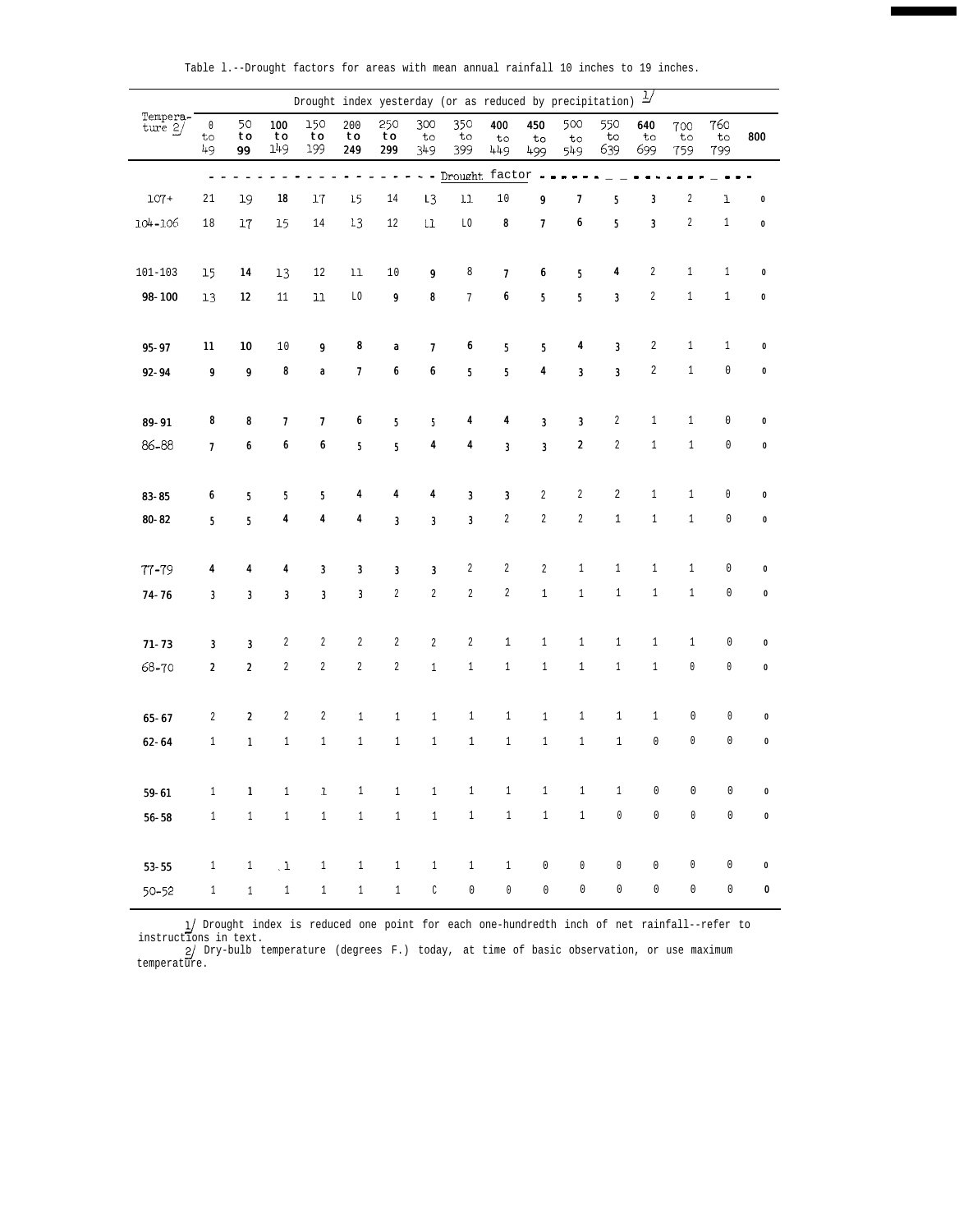|                       |                  |                                                |                  |                  |                  | Drought index yesterday (or as reduced by precipitation) $\frac{1}{2}$                                                 |                |                        |                  |                  |                  |                  |                  |                  |              |           |
|-----------------------|------------------|------------------------------------------------|------------------|------------------|------------------|------------------------------------------------------------------------------------------------------------------------|----------------|------------------------|------------------|------------------|------------------|------------------|------------------|------------------|--------------|-----------|
| Tempera-<br>ture $2/$ | to<br>49         | $\overline{\mathbf{t}}\mathbf{\partial}$<br>99 | 100<br>to<br>149 | 150<br>to<br>199 | 200<br>to<br>249 | 250<br>to<br>299                                                                                                       | ta<br>349      | to<br>399              | to<br>449        | to<br>499        | to<br>549        | to<br>639        | to<br>699        | to<br>759        | to<br>799    | 800       |
|                       |                  | ----                                           |                  |                  |                  | $\frac{1}{2} \left( \frac{1}{2} \right) \frac{1}{2} \left( \frac{1}{2} \right) \frac{1}{2} \left( \frac{1}{2} \right)$ |                | - - Drought factor - - |                  |                  |                  |                  |                  |                  |              |           |
| $107+$                | 30               | 28                                             | 26               | 24               | 22               | 20                                                                                                                     | 18             | 16                     | 14               | $12\,$           | 11               | $\pmb{a}$        | 5                | $\mathbf{3}$     | $\mathbf{1}$ | $\pmb{0}$ |
| 104-106               | 25               | 24                                             | 22               | 20               | 19               | 17                                                                                                                     | 16             | 14                     | $12\,$           | 11               | $\overline{9}$   | $\overline{7}$   | $\,4$            | $\sqrt{2}$       | $1\,$        | $\pmb{0}$ |
| $101 - 103$           | 22               | 20                                             | 19               | 18               | 16               | 15                                                                                                                     | 13             | 12                     | 11               | 9                | $\boldsymbol{a}$ | 6                | $\mathbf{3}$     | $\boldsymbol{2}$ | $\mathbf{1}$ | $\pmb{0}$ |
| 98-100                | 19               | $17\,$                                         | $16\,$           | 15               | $14\,$           | 13                                                                                                                     | $11\,$         | $10\,$                 | 9                | a                | $\overline{7}$   | 5                | $\overline{3}$   | $\sqrt{2}$       | $1\,$        | $\pmb{0}$ |
| $95 - 97$             | 16               | 15                                             | $14\,$           | 13               | 12               | $11\,$                                                                                                                 | $1\,0$         | 9                      | $\boldsymbol{a}$ | $7\phantom{.}$   | 6                | 4                | $\overline{3}$   | $\mathbf{1}$     | $\mathbf{1}$ | $\pmb{0}$ |
| $92 - 94$             | 14               | 13                                             | 12               | $11\,$           | $10\,$           | 9                                                                                                                      | $\,8\,$        | 7                      | $7\phantom{.0}$  | 6                | 5                | 4                | $\sqrt{2}$       | $1\,$            | $1\,$        | $\pmb{0}$ |
| 89-91                 | 12               | $11\,$                                         | $1\,0$           | 9                | 9                | a                                                                                                                      | $\overline{7}$ | 6                      | 6                | 5                | $\overline{4}$   | $\overline{3}$   | $\boldsymbol{2}$ | $1\,$            | $\mathbf{1}$ | $\pmb{0}$ |
| 86-88                 | $10\,$           | 9                                              | 9                | 8                | $7\phantom{.}$   | $7\phantom{.}$                                                                                                         | $\sqrt{6}$     | 5                      | 5                | 4                | $\,4$            | $\overline{3}$   | $\sqrt{2}$       | $1\,$            | $\mathbf{1}$ | $\pmb{0}$ |
| 83-85                 | $\boldsymbol{a}$ | 8                                              | $\overline{7}$   | $\overline{7}$   | 6                | 6                                                                                                                      | 5              | 5                      | $\overline{4}$   | 4                | $\mathbf{3}$     | 2                | $\,1\,$          | $\mathbf{1}$     | $\mathbb O$  | $\pmb{0}$ |
| 80-82                 | $\mathbf 7$      | $\overline{7}$                                 | 6                | б                | 5                | 5                                                                                                                      | $\,4$          | $\,4$                  | $\overline{3}$   | $\overline{3}$   | $\overline{3}$   | $\boldsymbol{2}$ | $\,1\,$          | $1\,$            | $\mathbb O$  | $\pmb{0}$ |
| $77 - 79$             | 6                | 5                                              | 5                | 5                | 4                | 4                                                                                                                      | $\,4$          | $\overline{3}$         | $\overline{3}$   | $\boldsymbol{2}$ | $\sqrt{2}$       | $\overline{2}$   | $\,1$            | $\mathbf{1}$     | $\mathbb O$  | $\pmb{0}$ |
| $74 - 76$             | 5                | 5                                              | $\overline{4}$   | $\overline{4}$   | $\,4$            | $\mathfrak{Z}$                                                                                                         | $\overline{3}$ | $\overline{3}$         | $\sqrt{2}$       | $\overline{2}$   | $\overline{2}$   | $1\,$            | $\,1\,$          | $1\,$            | $\mathbb O$  | $\pmb{0}$ |
| $71 - 73$             | 4                | $\overline{4}$                                 | 4                | 3                | $\mathbf{3}$     | $\mathbf{3}$                                                                                                           | $\sqrt{2}$     | $\overline{2}$         | $\boldsymbol{2}$ | $\overline{2}$   | $\,1\,$          | $\mathbf{1}$     | $\,1\,$          | $\mathbf{1}$     | $\mathbb O$  | $\pmb{0}$ |
| 68-70                 | 3                | $\mathfrak{Z}$                                 | $\overline{3}$   | $\overline{3}$   | $\sqrt{2}$       | $\overline{2}$                                                                                                         | $\sqrt{2}$     | $\overline{2}$         | $\sqrt{2}$       | $1\,$            | $\,1\,$          | $\,1\,$          | $1\,$            | $\,1\,$          | $\mathbb O$  | $\pmb{0}$ |
| $65 - 67$             | $\mathbf{3}$     | $\overline{3}$                                 | $\boldsymbol{2}$ | 2                | $\overline{c}$   | $\sqrt{2}$                                                                                                             | $\sqrt{2}$     | $\mathbf{1}$           | $\mathbf{1}$     | $1\,$            | $\,1$            | $\,1$            | $\,1\,$          | $\mathbb O$      | $\mathbb O$  | $\pmb{0}$ |
| $62 - 64$             | 2                | $\sqrt{2}$                                     | $\boldsymbol{2}$ | $\overline{2}$   | $\sqrt{2}$       | $\,1\,$                                                                                                                | $\,1\,$        | $1\,$                  | $1\,$            | $1\,$            | $\,1$            | $\,1$            | $1\,$            | $\mathbb O$      | $\mathbb O$  | $\pmb{0}$ |
| $59 - 61$             | $\mathbf{c}$     | $\sqrt{2}$                                     | $\,1$            | $\,1\,$          | $\,1$            | $1\,$                                                                                                                  | $\,1$          | $\mathbf{1}$           | $1\,$            | $1\,$            | $1\,$            | $1\,$            | 0                | $\mathbb O$      | 0            | $\pmb{0}$ |
| $56 - 58$             | ı                | $\mathbf{1}$                                   | $1\,$            | $1\,$            | $\mathbf{1}$     | $1$ $\,$                                                                                                               | $1$ $\,$       | $1\,$                  | $\mathbf{1}$     | $\mathbf{1}$     | $1\,$            | $1\,$            | $\mathbb O$      | $\mathbb O$      | $\mathbb O$  | $\pmb{0}$ |
| $53 - 55$             | ı                | $\mathbf{1}$                                   | $1\,$            | $\mathbf{1}$     | $\mathbf{1}$     | $1\,$                                                                                                                  | $\mathbf{1}$   | 1                      | 1                | $\mathbf{1}$     | $\mathbf{1}$     | $\mathbb O$      | $\mathbb O$      | $\mathbb O$      | $\mathbb O$  | $\pmb{0}$ |
| $50 - 52$             | $\mathbf{1}$     | $\mathbf{1}$                                   | $\mathbf{1}$     | $\mathbf{1}$     | $\mathbf{1}$     | $\mathbf{1}$                                                                                                           | $1 -$          | 1                      | 1                | $\mathbf 0$      | $\mathbb O$      | $\mathbb O$      | $\mathbb O$      | $\mathbb O$      | 0            | $\pmb{0}$ |

Table  $2.$ --Drought factors for areas with mean annual rainfall 20 inches to 29 inches.

1) Drought index is reduced one point for each one-hundredth inch of net rainfall--refer to instructions in text.<br>
2) Dry-bulb temperature (degrees F.) today, at time of basic observation, or use maximum temperature.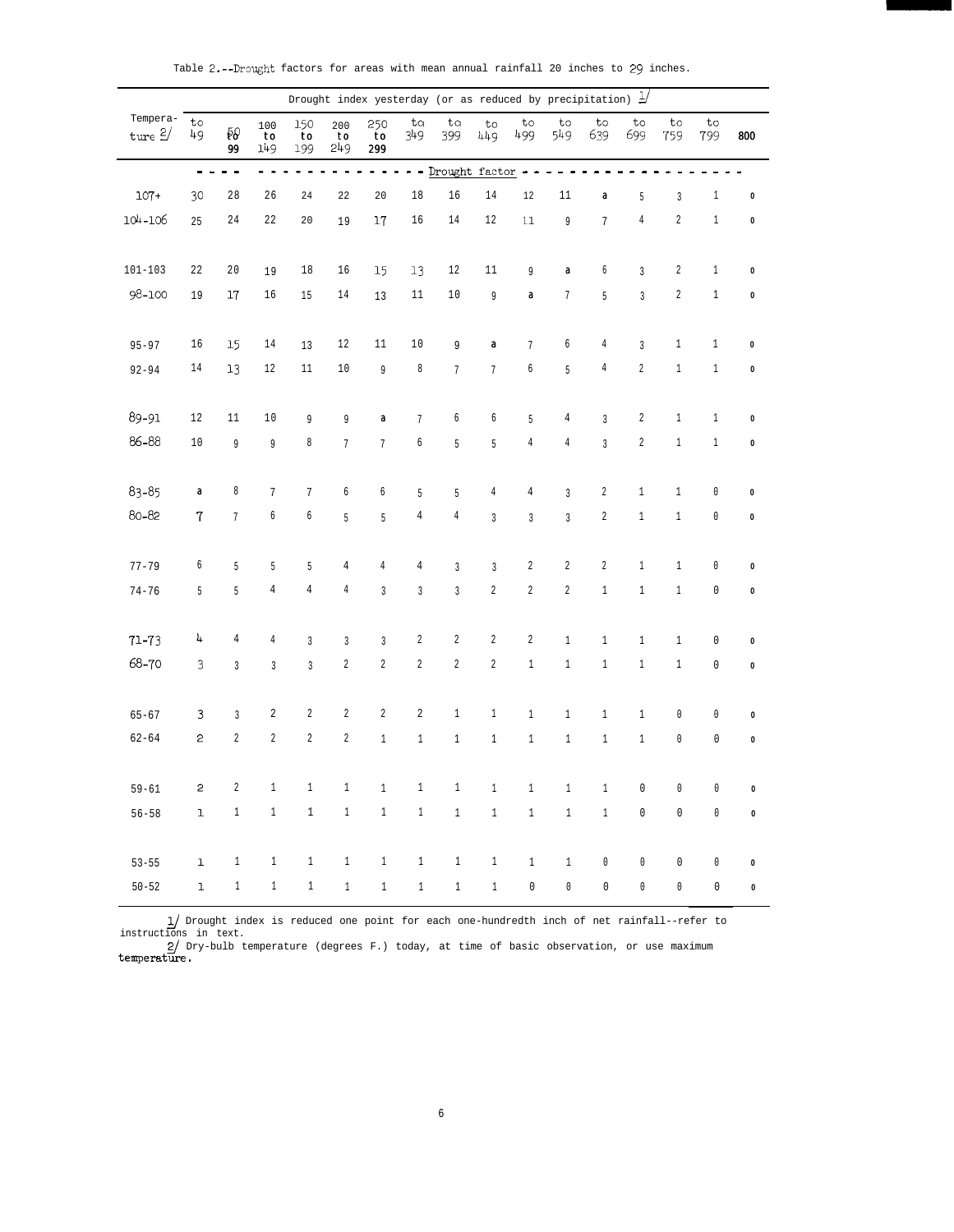|            |                |              |                | Drought index yesterday (or as reduced by precipitation) $1/2$ |                  |              |                  |                        |                  |                  |                |                  |                  |                  |                     |                     |
|------------|----------------|--------------|----------------|----------------------------------------------------------------|------------------|--------------|------------------|------------------------|------------------|------------------|----------------|------------------|------------------|------------------|---------------------|---------------------|
| $Tempe2/-$ | O<br>to        | 50<br>to     | 100<br>to      | 150<br>to                                                      | 200<br>to        | 250<br>to    | 300<br>to        | 350<br>to              | 400<br>to        | 450<br>to        | 500<br>to      | 550<br>to        | 640<br>to        | 700<br>to        | 760<br>to           | 800                 |
|            | 49             | 99           | 149            | 199                                                            | 249              | 299          | 349              | 399                    | 449              | 499              | 549            | 639              | 699              | 759              | 799                 |                     |
|            |                |              |                |                                                                |                  |              |                  | - - Drought factor - - |                  |                  |                |                  |                  |                  |                     |                     |
| $107+$     | 41             | 38           | 36             | 33                                                             | 30               | 28           | 25               | 23                     | 20               | 17               | 15             | $11\,$           | 6                | 4                | 1                   | $\pmb{0}$           |
| 104-106    | 35             | 33           | 31             | 28                                                             | 26               | 24           | 22               | 19                     | 17               | 15               | 13             | 9                | 5                | 3                | $\mathbf 1$         | $\pmb{0}$           |
| 101-103    | 30             | 28           | 26             | $2\,4$                                                         | 22               | 20           | 19               | 17                     | 15               | 13               | 11             | 8                | 5                | 3                | $1\,$               | $\pmb{0}$           |
| 98-100     | 26             | 24           | 23             | 21                                                             | 19               | 18           | $16\,$           | $14\,$                 | 13               | 11               | $\mathsf 9$    | $\tau$           | 4                | $\sqrt{2}$       | $\mathbf{1}$        | $\pmb{0}$           |
|            |                |              |                |                                                                |                  |              |                  |                        |                  |                  |                |                  |                  |                  |                     |                     |
| $95 - 97$  | 22             | 21           | 19             | $18\,$                                                         | 16               | 15           | 14               | 12                     | 11               | 9                | $\bf 8$        | 6                | 3                | $\boldsymbol{2}$ | $\mathbf{1}$        | $\pmb{0}$           |
| $92 - 94$  | 19             | 18           | 16             | 15                                                             | $14\,$           | 13           | 12               | 10                     | 9                | $\boldsymbol{8}$ | $\overline{1}$ | 5                | 3                | $\sqrt{2}$       | $1\,$               | $\pmb{0}$           |
|            |                |              |                |                                                                |                  |              |                  |                        |                  |                  |                |                  |                  |                  |                     |                     |
| 89-91      | 16             | 15           | 14             | 13                                                             | 12               | 11           | 10               | 9                      | 8                | $\sqrt{7}$       | 6              | 4                | $\mathbf{3}$     | $\mathbf{1}$     | $\mathbf 1$         | $\pmb{0}$           |
| $86 - 88$  | 14             | 13           | 12             | 11                                                             | 10               | 9            | $\mathsf a$      | 7                      | $\overline{7}$   | $\epsilon$       | 5              | 4                | $\boldsymbol{2}$ | $\,1\,$          | $\mathbf{1}$        | $\pmb{0}$           |
| 83-85      | 11             | $11\,$       | $1\,0$         | 9                                                              | 9                | 8            | $\overline{7}$   | 6                      | 6                | 5                | 4              | 3                | 2                | $\mathbf{1}$     | $\mathbf{1}$        | $\pmb{0}$           |
| $80 - 82$  | 10             | 9            | a              | 8                                                              | $\boldsymbol{7}$ | 7            | 6                | 5                      | 5                | 4                | $\mathbf{3}$   | 3                | $\overline{c}$   | $1\,$            | $\mathbb O$         | $\pmb{0}$           |
|            |                |              |                |                                                                |                  |              |                  |                        |                  |                  |                |                  |                  |                  |                     |                     |
| $77 - 79$  | 8              | 8            | 7              | 7                                                              | 6                | 6            | 5                | 4                      | 4                | 3                | 3              | 2                | $\mathbf{1}$     | $\mathbf{1}$     | $\mathbb O$         | $\pmb{0}$           |
| $74 - 76$  | $\overline{7}$ | 6            | 6              | 5                                                              | 5                | 5            | $\overline{4}$   | 4                      | 3                | 3                | $2\,$          | $\boldsymbol{2}$ | $\mathbf 1$      | $1\,$            | $\mathbb O$         | $\pmb{0}$           |
| $71 - 73$  | 6              | 5            | 5              | 5                                                              | $\,4$            | 4            | $\overline{3}$   | 3                      | 3                | $\boldsymbol{2}$ | 2              | $\overline{2}$   | $\mathbf{1}$     | $\mathbf{1}$     | $\mathbf 0$         | $\pmb{0}$           |
| 68-70      | $\overline{5}$ | 4            | 4              | $\overline{4}$                                                 | $\mathbf{3}$     | 3            | $\overline{3}$   | 3                      | $\mathsf{S}$     | $\sqrt{2}$       | $\overline{2}$ | $\mathbf{1}$     | $\,1\,$          | $\mathbf{1}$     | $\mathbb O$         | $\pmb{0}$           |
|            |                |              |                |                                                                |                  |              |                  |                        |                  |                  |                |                  |                  |                  |                     |                     |
| $65 - 67$  | 4              | 3            | 3              | 3                                                              | $\mathbf{3}$     | $\mathbf{3}$ | $\boldsymbol{2}$ | 2                      | $\boldsymbol{2}$ | $\sqrt{2}$       | $\mathbf{1}$   | $\mathbf{1}$     | $1\,$            | $\mathbf{1}$     | $\mathbb O$         | $\pmb{0}$           |
| $62 - 64$  | $\mathbf{3}$   | 3            | $\mathbf{3}$   | $\boldsymbol{2}$                                               | $\sqrt{2}$       | $\mathsf{S}$ | $\overline{2}$   | 2                      | $\mathtt{l}$     | $\mathbf{1}$     | $\mathbf{1}$   | $\mathbf{1}$     | $1\,$            | $\mathbf{1}$     | $\mathbb O$         | $\pmb{0}$           |
|            |                |              |                |                                                                |                  |              |                  |                        |                  |                  |                |                  |                  |                  |                     |                     |
| $59 - 61$  | $\mathbf{c}$   | $\mathbf{2}$ | 2              | $\sqrt{2}$                                                     | $\sqrt{2}$       | $\mathsf{S}$ | $\,1$            | $\mathbf{1}$           | $\mathbf{1}$     | $\,1\,$          | $1\,$          | $\,1$            | $\,1\,$          | $\mathbb O$      | $\mathsf{O}\xspace$ | $\pmb{0}$           |
| $56 - 58$  | $\overline{c}$ | $\mathbf{c}$ | $\overline{2}$ | $\,1$                                                          | $\,1$            | $\mathtt{l}$ | $1\,$            | $\mathbf 1$            | $\mathtt{l}$     | $\,1$            | $\,1$          | $\,1\,$          | $\,1$            | $\mathbb O$      | $\mathbb O$         | $\pmb{0}$           |
| 53-55      | $1\,$          | $\mathbf{1}$ | $\mathbf{1}$   | $\,1$                                                          | $\mathbf{1}$     | $\mathbf 1$  | $1\,$            | $\mathbf{1}$           | $1\,$            | $1\,$            | $1\,$          | $\mathbf{1}$     | $\mathbb O$      | $\mathbb O$      | $\mathbb O$         | $\mathbb O$         |
| $50 - 52$  | $\,1$          | $\,1$        | $1\,$          | $\,1$                                                          | $\,1$            | $1\,$        | $1\,$            | $\mathbf{1}$           | $\,1$            | $\,1$            | $\,1$          | 0                | $\mathbb O$      | $\mathbb O$      | $\mathsf{O}\xspace$ | $\mathsf{O}\xspace$ |
|            |                |              |                |                                                                |                  |              |                  |                        |                  |                  |                |                  |                  |                  |                     |                     |

Table 3.--Drought factors for areas with mean annual rainfall 30 inches to 39 inches.

1/ Drought index is reduced one point for each one-hundredth inch of net rainfall--refer to instructions in text.

2/ Dry-bulb temperature (degrees F.) today, at time of basic observation, or use maximum<br>temperature.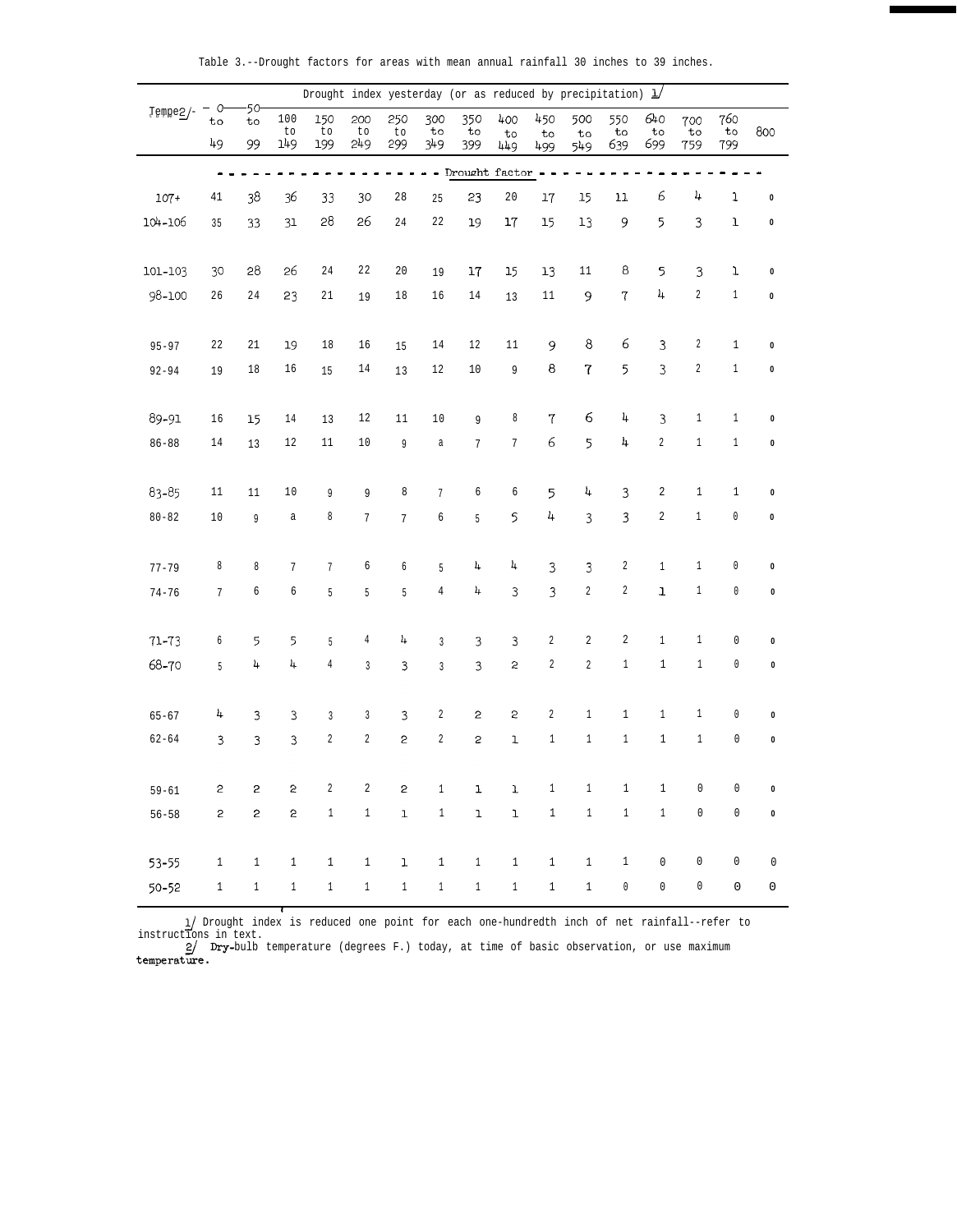|                      |                     |                |                                                                                                                                                                                                                                                                                                                                                                                                                                                          |                  |                  |                                                                                                                                                                                                                                                                                                                                                                                                                                                          | Drought index yesterday (or as reduced by precipitation) $\frac{1}{2}$ |                                                                                                                                                                                                                                                                                                                                                                                                                                                          |                  |                  |                  |                  |                  |                  |                  |           |
|----------------------|---------------------|----------------|----------------------------------------------------------------------------------------------------------------------------------------------------------------------------------------------------------------------------------------------------------------------------------------------------------------------------------------------------------------------------------------------------------------------------------------------------------|------------------|------------------|----------------------------------------------------------------------------------------------------------------------------------------------------------------------------------------------------------------------------------------------------------------------------------------------------------------------------------------------------------------------------------------------------------------------------------------------------------|------------------------------------------------------------------------|----------------------------------------------------------------------------------------------------------------------------------------------------------------------------------------------------------------------------------------------------------------------------------------------------------------------------------------------------------------------------------------------------------------------------------------------------------|------------------|------------------|------------------|------------------|------------------|------------------|------------------|-----------|
| Tempera-<br>$true$ 2 | $\circ$<br>to<br>49 | 50<br>to<br>99 | 100<br>to<br>149                                                                                                                                                                                                                                                                                                                                                                                                                                         | 150<br>to<br>199 | 200<br>to<br>249 | 250<br>to<br>299                                                                                                                                                                                                                                                                                                                                                                                                                                         | 300<br>to<br>349                                                       | 350<br>to<br>399                                                                                                                                                                                                                                                                                                                                                                                                                                         | 400<br>to<br>449 | 450<br>to<br>499 | 500<br>to<br>549 | 550<br>to<br>639 | 640<br>to<br>699 | 700<br>to<br>759 | 760<br>to<br>799 | 800       |
|                      | $\overline{a}$      |                |                                                                                                                                                                                                                                                                                                                                                                                                                                                          |                  |                  | $\blacksquare$                                                                                                                                                                                                                                                                                                                                                                                                                                           |                                                                        | - - Drought factor - -                                                                                                                                                                                                                                                                                                                                                                                                                                   |                  |                  |                  |                  |                  |                  |                  |           |
| $107+$               | 62                  | 58             | 54                                                                                                                                                                                                                                                                                                                                                                                                                                                       | 50               | 46               | 42                                                                                                                                                                                                                                                                                                                                                                                                                                                       | 38                                                                     | 34                                                                                                                                                                                                                                                                                                                                                                                                                                                       | 30               | 26               | 22               | 16               | <b>LO</b>        | $6\,$            | $\boldsymbol{2}$ | $\pmb{0}$ |
| 104-106              | 53                  | 50             | $4\,6\,$                                                                                                                                                                                                                                                                                                                                                                                                                                                 | 43               | 39               | 36                                                                                                                                                                                                                                                                                                                                                                                                                                                       | 33                                                                     | 29                                                                                                                                                                                                                                                                                                                                                                                                                                                       | 26               | 22               | 19               | 14               | 8                | 5                | $1\,$            | $\pmb{0}$ |
| $101 - 103$          | 46                  | 43             | $40\,$                                                                                                                                                                                                                                                                                                                                                                                                                                                   | 37               | 34               | 31                                                                                                                                                                                                                                                                                                                                                                                                                                                       | 28                                                                     | 25                                                                                                                                                                                                                                                                                                                                                                                                                                                       | 22               | 19               | 16               | 12               | $7\phantom{.}$   | $\overline{4}$   | $1\,$            | $\pmb{0}$ |
| $98 - 100$           | 39                  | 37             | 34                                                                                                                                                                                                                                                                                                                                                                                                                                                       | 31               | 29               | 26                                                                                                                                                                                                                                                                                                                                                                                                                                                       | 24                                                                     | 21                                                                                                                                                                                                                                                                                                                                                                                                                                                       | 19               | 16               | 14               | 10               | 6                | 4                | $\,1\,$          | $\pmb{0}$ |
| $95 - 97$            | 33                  | 31             | 29                                                                                                                                                                                                                                                                                                                                                                                                                                                       | 27               | 25               | 23                                                                                                                                                                                                                                                                                                                                                                                                                                                       | $20\,$                                                                 | 18                                                                                                                                                                                                                                                                                                                                                                                                                                                       | 16               | 14               | 12               | 9                | 5                | $\overline{3}$   | $1\,$            | $\pmb{0}$ |
| $92 - 94$            | 28                  | 27             | 25                                                                                                                                                                                                                                                                                                                                                                                                                                                       | 23               | 21               | 19                                                                                                                                                                                                                                                                                                                                                                                                                                                       | 17                                                                     | 16                                                                                                                                                                                                                                                                                                                                                                                                                                                       | 14               | 12               | 10               | a                | 4                | $\overline{3}$   | $1\,$            | $\pmb{0}$ |
| 89-91                | $2\,4$              | 23             | 21                                                                                                                                                                                                                                                                                                                                                                                                                                                       | $20\,$           | $18\,$           | 16                                                                                                                                                                                                                                                                                                                                                                                                                                                       | 15                                                                     | 13                                                                                                                                                                                                                                                                                                                                                                                                                                                       | 12               | 10               | 9                | 6                | $\overline{4}$   | $\boldsymbol{2}$ | $1\,$            | $\pmb{0}$ |
| 86-88                | 21                  | 19             | 18                                                                                                                                                                                                                                                                                                                                                                                                                                                       | 17               | 15               | 14                                                                                                                                                                                                                                                                                                                                                                                                                                                       | 13                                                                     | 11                                                                                                                                                                                                                                                                                                                                                                                                                                                       | 10               | 9                | $\overline{7}$   | $5\,$            | $\overline{3}$   | $\boldsymbol{2}$ | $\,1\,$          | $\pmb{0}$ |
| $83 - 85$            | 17                  | 16             | 15                                                                                                                                                                                                                                                                                                                                                                                                                                                       | $14\,$           | 13               | 12                                                                                                                                                                                                                                                                                                                                                                                                                                                       | 11                                                                     | 10                                                                                                                                                                                                                                                                                                                                                                                                                                                       | a                | $7\phantom{.0}$  | $\boldsymbol{6}$ | 5                | $\mathfrak{Z}$   | $\sqrt{2}$       | $\mathbf{1}$     | $\pmb{0}$ |
| 80-82                | 15                  | 14             | 13                                                                                                                                                                                                                                                                                                                                                                                                                                                       | 12               | 11               | $10$                                                                                                                                                                                                                                                                                                                                                                                                                                                     | 9                                                                      | 8                                                                                                                                                                                                                                                                                                                                                                                                                                                        | $7\overline{ }$  | 6                | $\overline{5}$   | $\,4$            | $\overline{2}$   | $\mathbf{1}$     | $\mathbf{1}$     | $\pmb{0}$ |
| $77 - 79$            | 12                  | 11             | 11                                                                                                                                                                                                                                                                                                                                                                                                                                                       | $10$             | 9                | 8                                                                                                                                                                                                                                                                                                                                                                                                                                                        | 8                                                                      | $7\phantom{.}$                                                                                                                                                                                                                                                                                                                                                                                                                                           | 6                | 5                | 4                | $\overline{3}$   | $\sqrt{2}$       | $\mathbf{1}$     | $\mathbf{1}$     | $\pmb{0}$ |
| $74 - 76$            | 10                  | 10             | $\overline{9}$                                                                                                                                                                                                                                                                                                                                                                                                                                           | $\,8\,$          | 8                | $\overline{7}$                                                                                                                                                                                                                                                                                                                                                                                                                                           | $\sqrt{6}$                                                             | 6                                                                                                                                                                                                                                                                                                                                                                                                                                                        | 5                | $\,4$            | $\,4$            | $\overline{3}$   | $\overline{2}$   | $\mathbf{1}$     | $\mathbf{1}$     | $\pmb{0}$ |
| $71 - 73$            | $\,8\,$             | 8              | $7\phantom{.}$                                                                                                                                                                                                                                                                                                                                                                                                                                           | $7\phantom{.}$   | 6                | $6\,$                                                                                                                                                                                                                                                                                                                                                                                                                                                    | 5                                                                      | 5                                                                                                                                                                                                                                                                                                                                                                                                                                                        | 4                | $\,4$            | $\overline{3}$   | $\overline{2}$   | $\mathbf{1}$     | $\mathbf{1}$     | $\mathbb O$      | $\pmb{0}$ |
| $68 - 70$            | $7\phantom{.}$      | 6              | 6                                                                                                                                                                                                                                                                                                                                                                                                                                                        | 6                | 5                | $5\phantom{.0}$                                                                                                                                                                                                                                                                                                                                                                                                                                          | 4                                                                      | 4                                                                                                                                                                                                                                                                                                                                                                                                                                                        | $\overline{3}$   | $\overline{3}$   | $\sqrt{2}$       | $\sqrt{2}$       | $1\,$            | $\mathbf{1}$     | $\mathbb O$      | $\pmb{0}$ |
| $65 - 67$            | 6                   | 5              | 5                                                                                                                                                                                                                                                                                                                                                                                                                                                        | 4                | 4                | 4                                                                                                                                                                                                                                                                                                                                                                                                                                                        | 3                                                                      | 3                                                                                                                                                                                                                                                                                                                                                                                                                                                        | 3                | $\overline{2}$   | $\overline{2}$   | $\overline{2}$   | $\mathbf{1}$     | $\mathbf{1}$     | $\mathbb O$      | $\pmb{0}$ |
| $62 - 64$            | $\,4$               | 4              | 4                                                                                                                                                                                                                                                                                                                                                                                                                                                        | 4                | 3                | $\mathfrak{Z}$                                                                                                                                                                                                                                                                                                                                                                                                                                           | 3                                                                      | $\overline{c}$                                                                                                                                                                                                                                                                                                                                                                                                                                           | $\mathsf{S}$     | $\sqrt{2}$       | $\overline{c}$   | $\,1$            | $\mathbf{1}$     | $\mathbf{1}$     | $\mathbb O$      | $\pmb{0}$ |
| $59 - 61$            | 3                   | $\mathfrak{Z}$ | $\mathbf{3}$                                                                                                                                                                                                                                                                                                                                                                                                                                             | 3                | $\mathbf{3}$     | $\mathbf{c}$                                                                                                                                                                                                                                                                                                                                                                                                                                             | $\mathbf{c}$                                                           | $\mathsf{S}% _{T}=\mathsf{S}_{T}\!\left( a,b\right) ,\ \mathsf{S}_{T}=\mathsf{S}_{T}\!\left( a,b\right) ,\ \mathsf{S}_{T}=\mathsf{S}_{T}\!\left( a,b\right) ,\ \mathsf{S}_{T}=\mathsf{S}_{T}\!\left( a,b\right) ,\ \mathsf{S}_{T}=\mathsf{S}_{T}\!\left( a,b\right) ,\ \mathsf{S}_{T}=\mathsf{S}_{T}\!\left( a,b\right) ,\ \mathsf{S}_{T}=\mathsf{S}_{T}\!\left( a,b\right) ,\ \mathsf{S}_{T}=\mathsf{S}_{T}\!\left( a,b\right) ,\ \mathsf{S}_{T}=\math$ | $\mathbf{c}$     | $\mathbf{1}$     | $\mathbf{1}$     | $\mathbf{1}$     | $\mathbf{1}$     | $\mathbf{1}$     | $\mathbb O$      | $\pmb{0}$ |
| $56 - 58$            | $\mathbf{3}$        | $\mathbf{S}$   | $\mathbf{c}$                                                                                                                                                                                                                                                                                                                                                                                                                                             | $\mathbf{c}$     | $\mathsf{S}$     | $\mathsf{S}% _{T}=\mathsf{S}_{T}\!\left( a,b\right) ,\ \mathsf{S}_{T}=\mathsf{S}_{T}\!\left( a,b\right) ,\ \mathsf{S}_{T}=\mathsf{S}_{T}\!\left( a,b\right) ,\ \mathsf{S}_{T}=\mathsf{S}_{T}\!\left( a,b\right) ,\ \mathsf{S}_{T}=\mathsf{S}_{T}\!\left( a,b\right) ,\ \mathsf{S}_{T}=\mathsf{S}_{T}\!\left( a,b\right) ,\ \mathsf{S}_{T}=\mathsf{S}_{T}\!\left( a,b\right) ,\ \mathsf{S}_{T}=\mathsf{S}_{T}\!\left( a,b\right) ,\ \mathsf{S}_{T}=\math$ | $\mathsf{S}$                                                           | $\mathbf{1}$                                                                                                                                                                                                                                                                                                                                                                                                                                             | $\mathbf 1$      | $\mathbf{1}$     | $1\,$            | $1\,$            | $\mathbf{1}$     | $\mathbb O$      | $\mathbb O$      | $\pmb{0}$ |
| $53 - 55$            | $\sqrt{2}$          | $\mathbf{c}$   | $\mathsf{S}% _{T}=\mathsf{S}_{T}\!\left( a,b\right) ,\ \mathsf{S}_{T}=\mathsf{S}_{T}\!\left( a,b\right) ,\ \mathsf{S}_{T}=\mathsf{S}_{T}\!\left( a,b\right) ,\ \mathsf{S}_{T}=\mathsf{S}_{T}\!\left( a,b\right) ,\ \mathsf{S}_{T}=\mathsf{S}_{T}\!\left( a,b\right) ,\ \mathsf{S}_{T}=\mathsf{S}_{T}\!\left( a,b\right) ,\ \mathsf{S}_{T}=\mathsf{S}_{T}\!\left( a,b\right) ,\ \mathsf{S}_{T}=\mathsf{S}_{T}\!\left( a,b\right) ,\ \mathsf{S}_{T}=\math$ | ı                | $\mathtt l$      | $\mathbf 1$                                                                                                                                                                                                                                                                                                                                                                                                                                              | $\mathbf 1$                                                            | $\mathbf{1}$                                                                                                                                                                                                                                                                                                                                                                                                                                             | $\mathbf 1$      | $\mathbf{1}$     | $\mathbf{1}$     | $\mathbf{1}$     | $\mathbf{1}$     | $\mathbb O$      | $\mathbb O$      | $\pmb{0}$ |
| $SO-52$              | $\mathbf 1$         | $\mathbf{1}$   | $\mathbf{1}$                                                                                                                                                                                                                                                                                                                                                                                                                                             | ı                | $\mathbf 1$      | $\mathbf 1$                                                                                                                                                                                                                                                                                                                                                                                                                                              | $\mathbf 1$                                                            | $\mathbf 1$                                                                                                                                                                                                                                                                                                                                                                                                                                              | $\mathbf 1$      | $\mathbf{1}$     | $\mathbf{1}$     | $\mathbf{1}$     | $\mathbb O$      | $\mathbb O$      | $\mathbb O$      | $\pmb{0}$ |

Table 4.--Drought factors for areas with mean annual rainfall 40 inches to 59 inches.

1/ Drought index is reduced one point for each one-hundredth inch of net rainfall--refer to instructions in text.<br>2/ Dry-bulb temperature (degrees F.) today, at time of basic observation, or use maximum<br>temperature.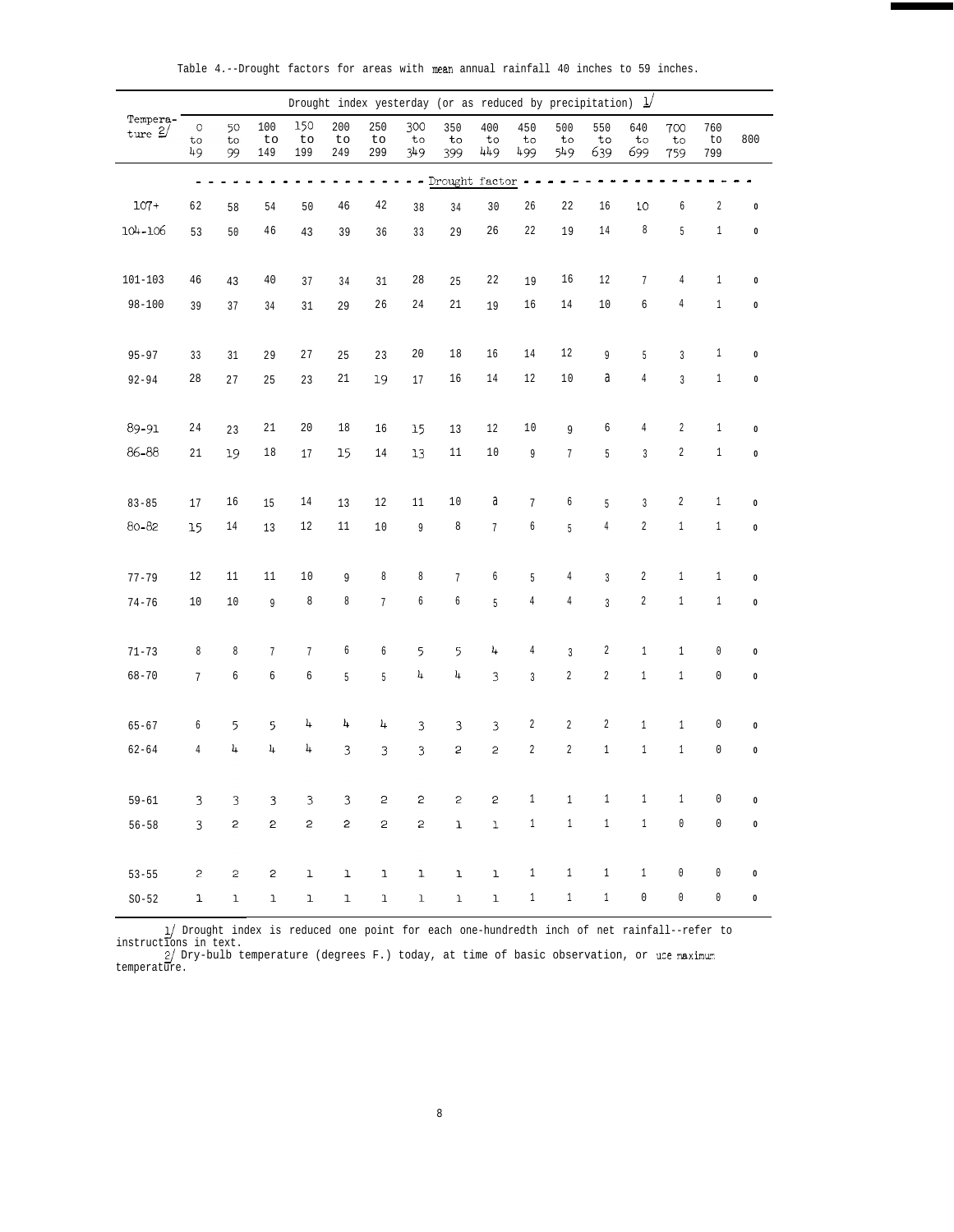|  |  | Table 5.--Drought. factors for areas with mean annual rainfall 60 inches or more. |  |  |  |  |  |  |  |  |  |  |  |
|--|--|-----------------------------------------------------------------------------------|--|--|--|--|--|--|--|--|--|--|--|
|--|--|-----------------------------------------------------------------------------------|--|--|--|--|--|--|--|--|--|--|--|

|                       |                                                      |                |                  |                  |                  |                  | Drought index yesterday (or as reduced by precipitation) $\frac{1}{2}$ |                            |                  |                  |                                                                                                                                                            |                  |                  |                  |                  |              |
|-----------------------|------------------------------------------------------|----------------|------------------|------------------|------------------|------------------|------------------------------------------------------------------------|----------------------------|------------------|------------------|------------------------------------------------------------------------------------------------------------------------------------------------------------|------------------|------------------|------------------|------------------|--------------|
| Tempera-<br>ture $2/$ | $\mathsf O$<br>$\mathop{\mathtt{to}}\nolimits$<br>49 | 50<br>to<br>99 | 100<br>to<br>149 | 150<br>to<br>199 | 200<br>to<br>249 | 250<br>to<br>299 | 300<br>$\mathsf{to}$<br>349                                            | 350<br>$\mathbf{t}$<br>399 | 400<br>to<br>449 | 450<br>to<br>499 | 500<br>to<br>549                                                                                                                                           | 550<br>to<br>639 | 640<br>to<br>699 | 700<br>to<br>759 | 760<br>to<br>799 | 800          |
|                       |                                                      |                |                  |                  |                  |                  | $\blacksquare$                                                         | Drought factor -           |                  |                  |                                                                                                                                                            |                  |                  |                  |                  |              |
| $107+$                | 91                                                   | 85             | 79               | 73               | 68               | 62               | 56                                                                     | 50                         | 44               | 38               | 32                                                                                                                                                         | 24               | 14               | 8                | $\sqrt{2}$       | $\pmb{0}$    |
| 104-106               | 78                                                   | 73             | 68               | 63               | 58               | 53               | $4\,8$                                                                 | 43                         | 38               | 33               | 28                                                                                                                                                         | 21               | 12               | $\sqrt{ }$       | $\sqrt{2}$       | $\mathbf 0$  |
|                       |                                                      |                |                  |                  |                  |                  |                                                                        |                            |                  |                  |                                                                                                                                                            |                  |                  |                  |                  |              |
| $101 - 103$           | 67                                                   | 63             | 58               | 54               | 50               | 45               | 41                                                                     | 37                         | 32               | 28               | 24                                                                                                                                                         | 18               | 10               | 6                | 2                | 0            |
| 98-100                | 57                                                   | 54             | 50               | 46               | 43               | 39               | 35                                                                     | 31                         | 28               | 24               | 20                                                                                                                                                         | 15               | 9                | 5                | $\sqrt{2}$       | $\pmb{0}$    |
|                       |                                                      |                |                  |                  |                  |                  |                                                                        |                            |                  |                  |                                                                                                                                                            |                  |                  |                  |                  |              |
| $95 - 97$             | 49                                                   | 46             | 43               | 40               | 36               | 33               | 30                                                                     | 27                         | 24               | 21               | 17                                                                                                                                                         | 13               | 8                | 4                | $\mathbf{1}$     | $\bf{0}$     |
| $92 - 94$             | 42                                                   | 39             | 36               | 34               | 31               | 28               | 26                                                                     | 23                         | 20               | 18               | 15                                                                                                                                                         | 11               | 7                | 4                | $\mathbf 1$      | $\pmb{0}$    |
|                       |                                                      |                |                  |                  |                  |                  |                                                                        |                            |                  |                  |                                                                                                                                                            |                  |                  |                  |                  |              |
| 89-91                 | 36                                                   | 33             | 31               | 29               | 26               | 24               | 22                                                                     | 19                         | 17               | 15               | 13                                                                                                                                                         | 9                | б                | $\mathfrak z$    | $\mathbf 1$      | $\pmb{0}$    |
| 86-88                 | 30                                                   | 28             | 26               | 24               | 22               | 20               | 18                                                                     | 17                         | 15               | 13               | 11                                                                                                                                                         | 8                | 5                | $\sqrt{3}$       | $1\,$            | $\pmb{0}$    |
|                       |                                                      |                |                  |                  |                  |                  |                                                                        |                            |                  |                  |                                                                                                                                                            |                  |                  |                  |                  |              |
| $83 - 85$             | 25                                                   | 24             | 22               | 21               | 19               | $17\,$           | 16                                                                     | 14                         | I2               | 11               | 9                                                                                                                                                          | $\sqrt{ }$       | $\rm 4$          | $\overline{2}$   | $\mathbf 1$      | $\mathbf{0}$ |
| $80 - 82$             | 21                                                   | 20             | 19               | 17               | 16               | 15               | 13                                                                     | 12                         | 10               | 9                | $\,8\,$                                                                                                                                                    | 6                | $\sqrt{3}$       | $\sqrt{2}$       | $1\,$            | $\pmb{0}$    |
|                       |                                                      |                |                  |                  |                  |                  |                                                                        |                            |                  |                  |                                                                                                                                                            |                  |                  |                  |                  |              |
| $77 - 79$             | $18\,$                                               | 17             | 16               | 14               | 13               | 12               | $11\,$                                                                 | 10                         | 9                | $\,8\,$          | 6                                                                                                                                                          | $5\,$            | $\sqrt{3}$       | $\sqrt{2}$       | $\mathbf 1$      | $\pmb{0}$    |
| $74 - 76$             | 15                                                   | 14             | 13               | $12\,$           | $11\,$           | 10               | 9                                                                      | 8                          | $\overline{7}$   | 6                | 5                                                                                                                                                          | $\,4$            | $\overline{2}$   | $1\,$            | $\mathbf{1}$     | $\pmb{0}$    |
|                       |                                                      |                |                  |                  |                  |                  |                                                                        |                            |                  |                  |                                                                                                                                                            |                  |                  |                  |                  |              |
| $71 - 73$             | 12                                                   | 12             | 11               | $10$             | 9                | 8                | 8                                                                      | $\overline{7}$             | $\boldsymbol{6}$ | 5                | 4                                                                                                                                                          | 3                | $\overline{c}$   | $1\,$            | $1\,$            | $\pmb{0}$    |
| $68 - 70$             | 10                                                   | 9              | 9                | $\,$ 8 $\,$      | $\overline{7}$   | $\sqrt{ }$       | 6                                                                      | 6                          | 5                | 4                | 4                                                                                                                                                          | 3                | $\sqrt{2}$       | $\,1$            | $\mathbf{1}$     | $\mathbf{0}$ |
|                       |                                                      |                |                  |                  |                  |                  |                                                                        |                            |                  |                  |                                                                                                                                                            |                  |                  |                  |                  |              |
| $65 - 67$             | 8                                                    | 8              | 7                | $\sqrt{7}$       | б                | $\boldsymbol{6}$ | 5                                                                      | 4                          | 4                | 3                | 3                                                                                                                                                          | $\sqrt{2}$       | $1\,$            | $\mathbf{1}$     | 0                | $\pmb{0}$    |
| $62 - 64$             | 6                                                    | 6              | $\boldsymbol{6}$ | 5                | 5                | $\sqrt{4}$       | 4                                                                      | 4                          | 3                | 3                | $\mathbf{c}$                                                                                                                                               | $\sqrt{2}$       | $1\,$            | $\,1$            | $\mathbb O$      | $\pmb{0}$    |
|                       |                                                      |                |                  |                  |                  |                  |                                                                        |                            |                  |                  |                                                                                                                                                            |                  |                  |                  |                  |              |
| $59 - 61$             | 5                                                    | 5              | 4                | 4                | 4                | 3                | 3                                                                      | $\overline{\mathbf{3}}$    | $\mathbf{c}$     | $\mathsf{S}$     | $\mathsf{S}% _{T}=\mathsf{S}_{T}\!\left( a,b\right) ,\mathsf{S}_{T}=\mathsf{S}_{T}\!\left( a,b\right) ,\mathsf{S}_{T}=\mathsf{S}_{T}\!\left( a,b\right) ,$ | $\mathbf 1$      | $\mathbf 1$      | $\,1$            | 0                | $\pmb{0}$    |
| $56 - 58$             | 4                                                    | 4              | 3                | 3                | 3                | 3                | 2                                                                      | $\overline{c}$             | $\mathbf{c}$     | 2                | $\mathbf 1$                                                                                                                                                | $1\,$            | $1\,$            | $1\,$            | $\circ$          | $\pmb{0}$    |
|                       |                                                      |                |                  |                  |                  |                  |                                                                        |                            |                  |                  |                                                                                                                                                            |                  |                  |                  |                  |              |
| $53 - 55$             | 3                                                    | 2              | 2                | 2                | 2                | 2                | 2                                                                      | ı                          | ı                | $\mathbf 1$      | $\mathbf 1$                                                                                                                                                | 1                | $\mathbf 1$      | 0                | 0                | $\pmb{0}$    |
| $50 - 52$             | 2                                                    | 2              | Ś                | $\mathbf 1$      | ı                | ı                | 1                                                                      | 1                          | $\mathbf 1$      | $\mathbf 1$      | $\mathbf 1$                                                                                                                                                | $\,1$            | $\mathbf 1$      | 0                | 0                | $\pmb{0}$    |

1) Drought index is reduced one point for each one-hundredth inch of net rainfall--refer to instructions in text.<br>
2) Dry-bulb temperature (degrees F.) today, at time of basic observation, or use maximum<br>
temperature.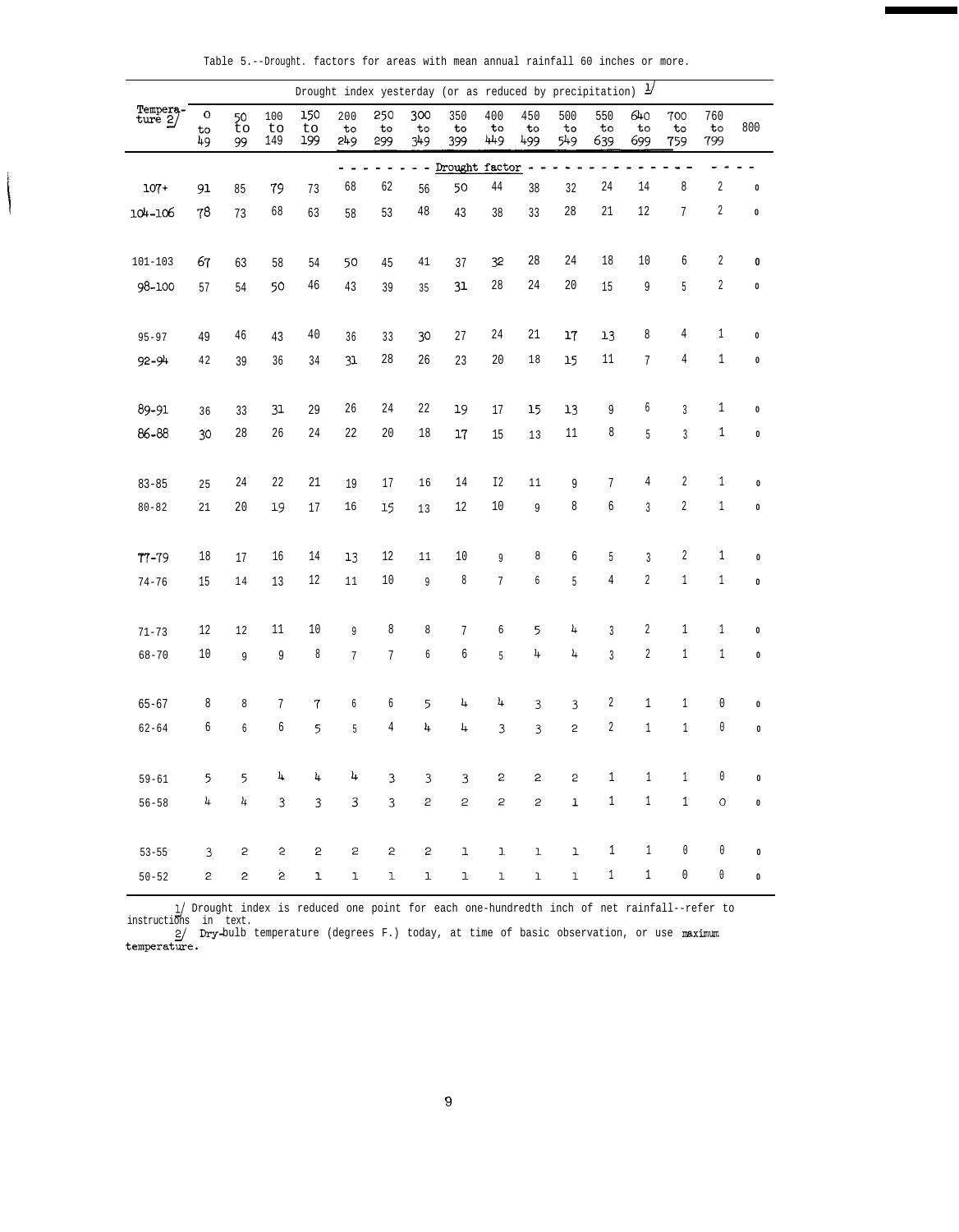Only one drought factor table is needed at any selected station. Thus, to compute drought index it is first essential to decide which drought factor table to use. The appropriate table is determined by the long-term mean annual rainfall of the area. Because the range of mean annual rainfall in each table is fairly broad, a reliable estimate applicable to the rating area can usually be obtained from the nearest U. S. Weather Bureau office.

In remote areas it may be necessary to refer to state maps which show lines of mean annual rainfall drawn through points of approximately equal value (called isohyets). These maps are available in the publication, "Climates of the States," which is prepared by the U. S. Weather Bureau and issued separately for each state. Caution should be used in interpolating between the lines on these maps, particularly in mountainous areas.

#### Starting a Drought Index Record

An examination of the drought factor tables makes it clear that, for any given temperature, the drought factor to be added each day depends on the drought index yesterday. This cumulative feature means that an observer starting a drought index record cannot automatically begin at zero. The zero point may have occurred weeks or months before, or even during the previous year. It is necessary to go back in time until a day is reached on which it is reasonably certain that the upper soil layers were saturated, then bring the record forward day by day to the starting date. In areas of heavy snowfall, it is normally safe to assume saturation just after the snow melts in the spring. When starting a record in snowfree areas, it is necessary to go back to a period of abundant rainfall, such as 6 or 8 inches in a period of a week. The index must be very low, if not actually zero, at the end of the rainy period.

When the starting point has been determined and the proper drought factor table has been selected, the computation of drought index each day is a simple bookkeeping procedure. Essentially, there are two steps:

- Step l--Reduce the drought index by the amount of net rain, if any.
- Step 2--Increase the drought index by the amount found in the drought factor table.

The mechanics are explained in the next subsection. (For simplicity of use in the field, the following instructions are presented in an abbreviated style.)

Instructions for Computing Drought Index (refer to sample record, fig. 1)

#### Column 2 --24-Hour Rainfall

Record measured amount of rain to nearest 0.01 inch. Follow standard instructions for melted snow and recording the water equivalent.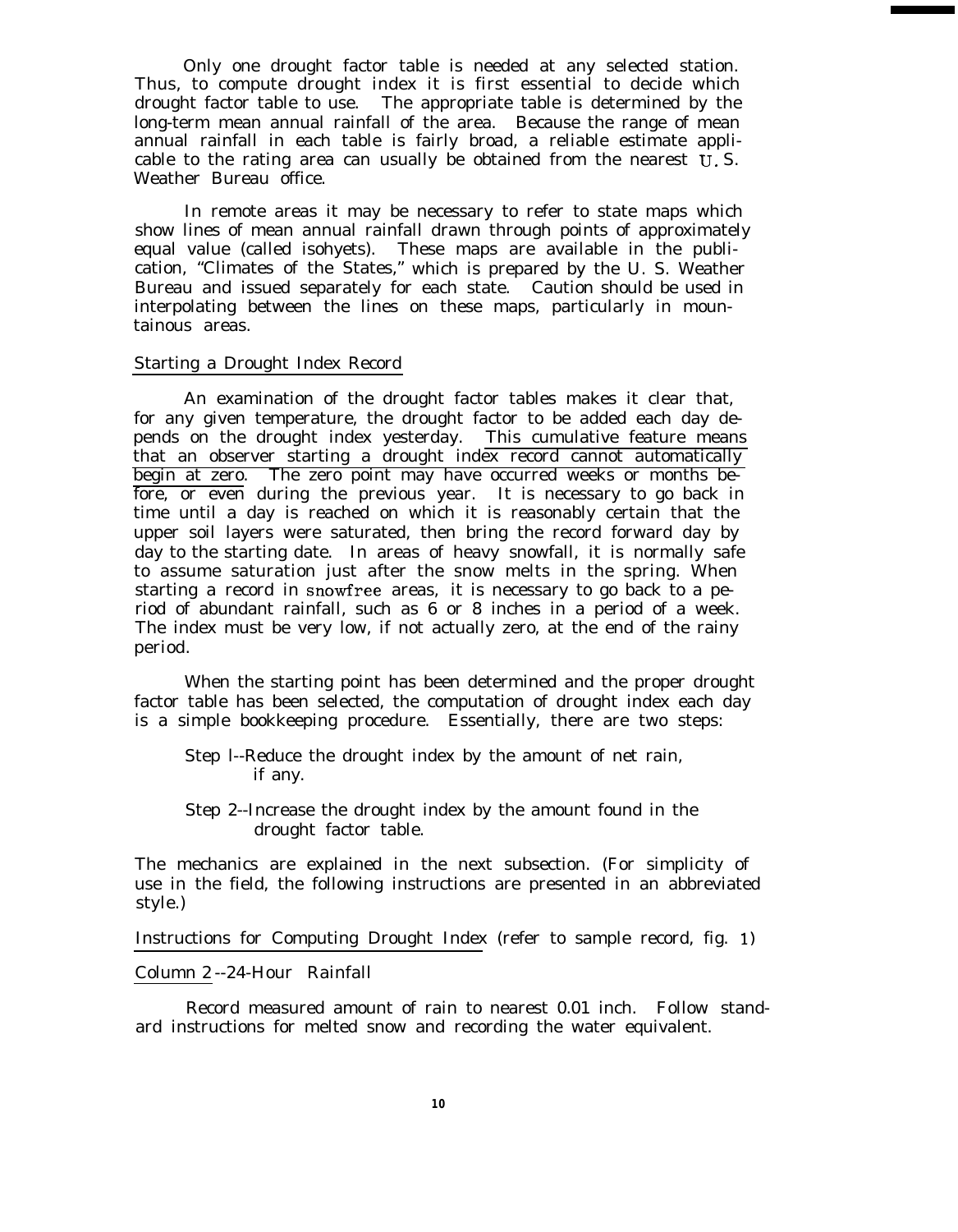|                                    | sample                       |                                     | sample                                                                   |                                   | sample                                | June                                   | 1966                             |
|------------------------------------|------------------------------|-------------------------------------|--------------------------------------------------------------------------|-----------------------------------|---------------------------------------|----------------------------------------|----------------------------------|
|                                    | Agency                       |                                     | District                                                                 |                                   | Station                               | Month                                  | Year                             |
|                                    |                              |                                     |                                                                          |                                   |                                       | $\mathcal{Q}$                          |                                  |
| Month                              | amount<br>Rainfall           | instructions<br>(adjusted amount-   | $\boxtimes$                                                              | $\widehat{\mathfrak{G}}$<br>as    |                                       | col.                                   |                                  |
|                                    |                              |                                     | Air Temperature<br>dry-bulb temp.<br>maximum temp.                       | (col.<br>Index                    | Drought Factor<br>From Table <b>F</b> | Drought Index                          | Stage                            |
| the                                |                              |                                     |                                                                          | yesterday,                        |                                       | For Today<br>col. 5 plus               | Drought                          |
| JÓ                                 |                              |                                     |                                                                          | rainfall<br>Drought               |                                       |                                        | Current                          |
| $\mathrm{Da}y$                     |                              | see                                 |                                                                          |                                   |                                       |                                        | 9f                               |
|                                    | $24 - H$ our Ra $(m$ easured | Net Rainfall                        |                                                                          | yesterday, or :<br>reduced by net |                                       | col.                                   |                                  |
| $\bf{1}$                           | $\mathsf{S}$                 | $\overline{3}$                      | $\ensuremath{\text{h}}$                                                  | $\overline{5}$                    | $\overline{6}$                        | $\overline{1}$                         | $\,8\,$                          |
| $\mathbf 1$                        |                              | $\overline{o}$                      | 79                                                                       | $\overline{44}$                   | 10                                    | 174                                    |                                  |
| $\overline{c}$                     |                              | $\mathcal{O}$                       | $\frac{1}{25}$                                                           | $\sqrt{74}$                       | $\overline{\mathbf{g}}$               | 112                                    |                                  |
| $\overline{3}$                     | $rac{0.66}{T}$               | 46                                  | 70.                                                                      | 136                               | $\epsilon$                            | 142                                    |                                  |
| 4                                  |                              | $\overline{\mathbf{c}}$             | <u>76</u>                                                                | 142                               | $\frac{9}{11}$                        | 151                                    |                                  |
| $\overline{5}$                     | 0.23                         | <u>. o 3</u>                        | 79<br>84                                                                 | ----<br>148<br>159                |                                       | <u> 159</u>                            |                                  |
| $\overline{6}$                     |                              | $\overline{\mathcal{O}}$            |                                                                          |                                   | $\overline{14}$                       | <u>, 73</u>                            |                                  |
| $\overline{1}$                     | 0.16                         | $\overline{\rho}$                   | $\frac{2}{\sqrt{2}}$                                                     | $\frac{1}{113}$                   | $\overline{4}$                        | 122                                    |                                  |
| $\overline{8}$                     | 0.09                         | 05                                  | 66                                                                       | 72                                | 4                                     | <u> 176</u>                            |                                  |
| $\overline{9}$                     |                              | $\overline{\mathcal{L}}$            | ŁŁ                                                                       | 176                               | <u>14</u>                             | —<br><u>190</u>                        |                                  |
| 10                                 |                              | $\overline{\mathbf{c}}$             | <u>70</u>                                                                | 90                                | 6                                     | 196                                    |                                  |
| 11                                 | 0.08                         | $\mathcal{Q}$                       | 67                                                                       | 196                               | $\overline{4}$                        | <u> 200</u>                            | $\overline{z}$                   |
| 12                                 | 0.03                         | $\overline{\mathcal{Q}}$            | $\sqrt{5}$                                                               | <u>200</u>                        | $\frac{4}{6}$                         | <u> 20⊬</u><br>$\frac{2}{2}$           | $\overline{z}$                   |
| 13<br>$\overline{14}$              |                              | $\overline{\mathcal{L}}$            |                                                                          | $\frac{204}{210}$                 |                                       | $\frac{2}{5}$                          | $\overline{z}$                   |
|                                    | 0.22                         | $\frac{\frac{0}{02}}{\frac{0}{02}}$ | $\frac{76}{69}$<br>$\frac{65}{75}$<br>$\frac{75}{85}$<br>$\frac{85}{88}$ | 215                               |                                       | 219                                    | $\overline{z}$<br>$\overline{z}$ |
| $\overline{15}$<br>$\overline{16}$ |                              | .01                                 |                                                                          | 218                               | $\frac{\mu}{\delta}$                  |                                        | $\overline{2}$                   |
| $\overline{17}$                    | 0.21                         |                                     |                                                                          | 226                               | $\overline{P}$                        | 226                                    | $\overline{\mathcal{Z}}$         |
| $\overline{18}$                    |                              | 0                                   |                                                                          |                                   | $\overline{3}$                        |                                        | $\overline{z}$                   |
| 19                                 |                              | 0                                   |                                                                          | -<br>236<br>248                   |                                       |                                        | $\overline{z}$                   |
| 20                                 | 0.01                         | 0                                   | 79                                                                       | $\frac{1}{263}$                   | $\frac{15}{8}$                        | $\frac{235}{248}$<br>$\frac{248}{263}$ |                                  |
| 21                                 |                              | $\overline{\mathcal{L}}$            | 49                                                                       | 27/                               | $\frac{1}{\sqrt{2}}$                  | 276                                    | $\frac{2}{2}$<br>$\frac{2}{2}$   |
| 22                                 |                              | $\overline{O}$                      | <u>مہ</u>                                                                | 276                               | $\overline{z}$                        | <u>283</u>                             |                                  |
|                                    |                              | 2                                   | <u>'s 4</u>                                                              | 283                               | $\overline{2}$                        | 295                                    |                                  |
| $rac{23}{24}$                      |                              | $\mathcal{O}$                       | 89                                                                       | 295                               | 16                                    | 311                                    | $\overline{\mathcal{Z}}$         |
| 25                                 |                              | $\overline{\mathcal{L}}$            | 93                                                                       | <u>3 // </u>                      | 12                                    | 328                                    | $\overline{\mathcal{Z}}$         |
| 26                                 |                              | $\overline{\mathbf{a}}$             | 92                                                                       | 328                               | $\overline{12}$                       | 345                                    | <u>ع</u>                         |
| 27                                 |                              | $\overline{\rho}$                   | <u>96 </u>                                                               | 345                               | 20                                    | <u> بحمائی</u>                         | <u>্য</u>                        |
| 28                                 |                              | $\mathcal{O}$                       | 91                                                                       | 365                               | $\sqrt{3}$                            | 378                                    | <u>ತ</u>                         |
| 29                                 | 0.25                         | .05                                 | $\frac{78}{83}$                                                          | 373                               | $\overline{\mathcal{I}}$              | 380                                    | $\overline{3}$                   |
| 30                                 | 0.16                         | <u>. 16</u>                         |                                                                          | 364                               | <u> 10.</u>                           | 374                                    | 3                                |
| 31                                 |                              |                                     |                                                                          |                                   |                                       |                                        |                                  |

| Figure 1.--Drought index sample record. |  |  |
|-----------------------------------------|--|--|
|                                         |  |  |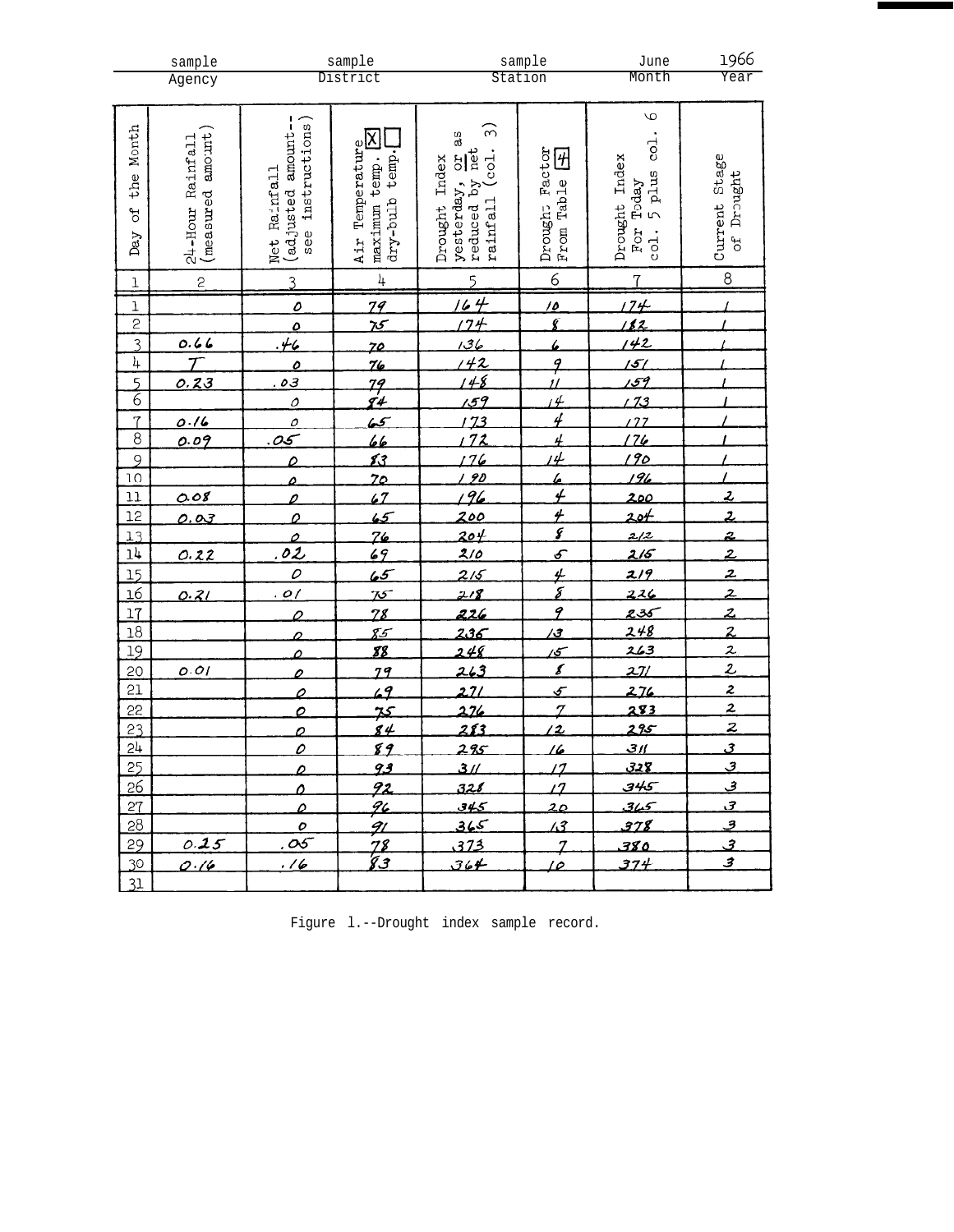Subtract 0.20 from amount in column 2 to obtain net rainfall. Record 0 (zero) if amount in column 2 is 0.20, or less.

- Exception: If there are CONSECUTIVE rainy days, with no drying of tree canopy between showers, subtract only once, on the day that the cumulative rainfall exceeds 0.20. Thereafter, consider all of the rain in column 2 as net rainfall (and transfer the amount to column 3) until the wet spell ends. Consider wet spell ended on first 24-hour period with no measurable rain. In case of snow--consider no drying as long as snow blankets the fuels, and transfer all measured water equivalent to column 3.
- Example l-- 0.20 was subtracted from each of the individual rains on June 3, 5, 14, and 16. (See sample record, fig. 1.)
- Example 2--Rains on June 7-8 were consecutive, so the 0.20 was subtracted when total rain exceeded 0.20, which was June 8.
- Example 3--Rains on June 29-30 were consecutive, so 0.20 was subtracted on first day, and all of the rain was transferred to column 3 on second day.

### Column 4--Air Temperature

Record air temperature to nearest degree, rounding fractions of 0.5 or more to next higher number. Place an "x" in appropriate box at head of column to identify the temperature used--whether maximum for the day, or dry-bulb temperature at time of basic observation.

Column 5--Drought Index yesterday, <u>or</u> or as reduced by net rainfall in column 3

During rainless periods, or when net rainfall in column 3 is zero, enter in column 5 the drought index recorded in column 7 on the previous day. When there is net rainfall in column 3, subtract the number of hundredths inches of rain from the previous day's drought index, and record the reduced drought index in column 5.

- Example l--No net rain on June 2. Drought index was 174 (column 7) on June 1. Therefore, 174 was carried forward to column 5 for June 2.
- Example 2--Net rain on June 3 was 46 hundredths. Drought index June <sup>2</sup> was 182 (column 7). Therefore, 182 minus 46 equals 136, the, number to record in column 5 for June 3.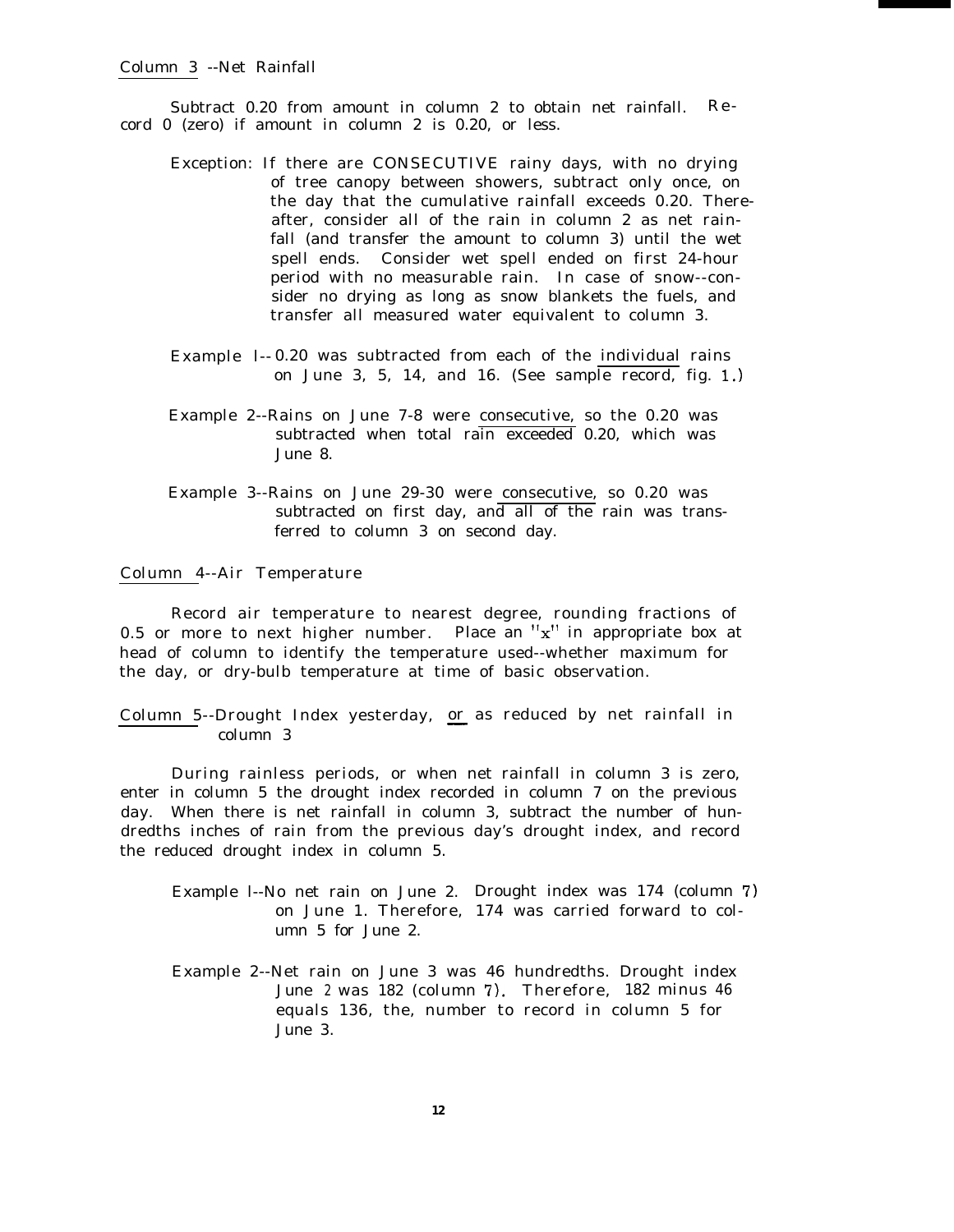#### Column 6--Drought Factor

Use the appropriate Drought Factor Table as determined by the mean annual rainfall of the rating area. If your area has a mean annual rainfall that seems to fall right on the borderline between tables, such as 19.50 inches or 39.50 inches, use the table with the next higher number. Insert the table number used in the box provided at the top of column 6.

Procedure--refer to Temperature in column 4 and Drought Index yesterday in column 5. Record the drought factor where these numbers intersect in Drought Factor Table.

Example: For June 10, Temperature 70 and Drought Index yesterday 190 intersect at drought factor 6 in table 4.

#### Column 7 --Drought Index For Today

Add Drought Index yesterday in column 5 to drought factor in column 6 to obtain Drought Index For Today.

Example: For June 10, 190 plus 6 equals 196.

Column 8--Current Stage of Drought

Refer to Drought Index For Today in column 7, and determine the drought stage as follows:

| Index   | <b>Stage</b> | Index   | <b>Stage</b> |
|---------|--------------|---------|--------------|
| o-99    |              | 400-499 |              |
| 100-199 |              | 500-599 | 5            |
| 200-299 |              | 600-699 |              |
| 300-399 |              | 700-800 |              |

Example: The Drought Index For Today on June 10 is 196 (column7), so the drought stage is 1.

#### DROUGHT INDEX INTERPRETATION

Because the drought index number expresses moisture deficiency in hundredths of an inch and the index is based on 8.00 inches of water available for transpiration, the index is on a scale ranging from 0 to 800. Zero is the point of no moisture deficiency and 800 is the maximum drought that is possible. At any point along the scale, the index number indicates the amount of net rainfall (in hundredths) that is required to reduce the index to zero, or saturation.

To facilitate the description and to clarify the discussion of drought, the available range of drought has been divided into stages. The zero or incipient stage includes the range from 0 to 99, the first stage from 100 to 199, the second stage from 200 to 299, and so on through the seventh stage from 700 to 800 (see instructions above).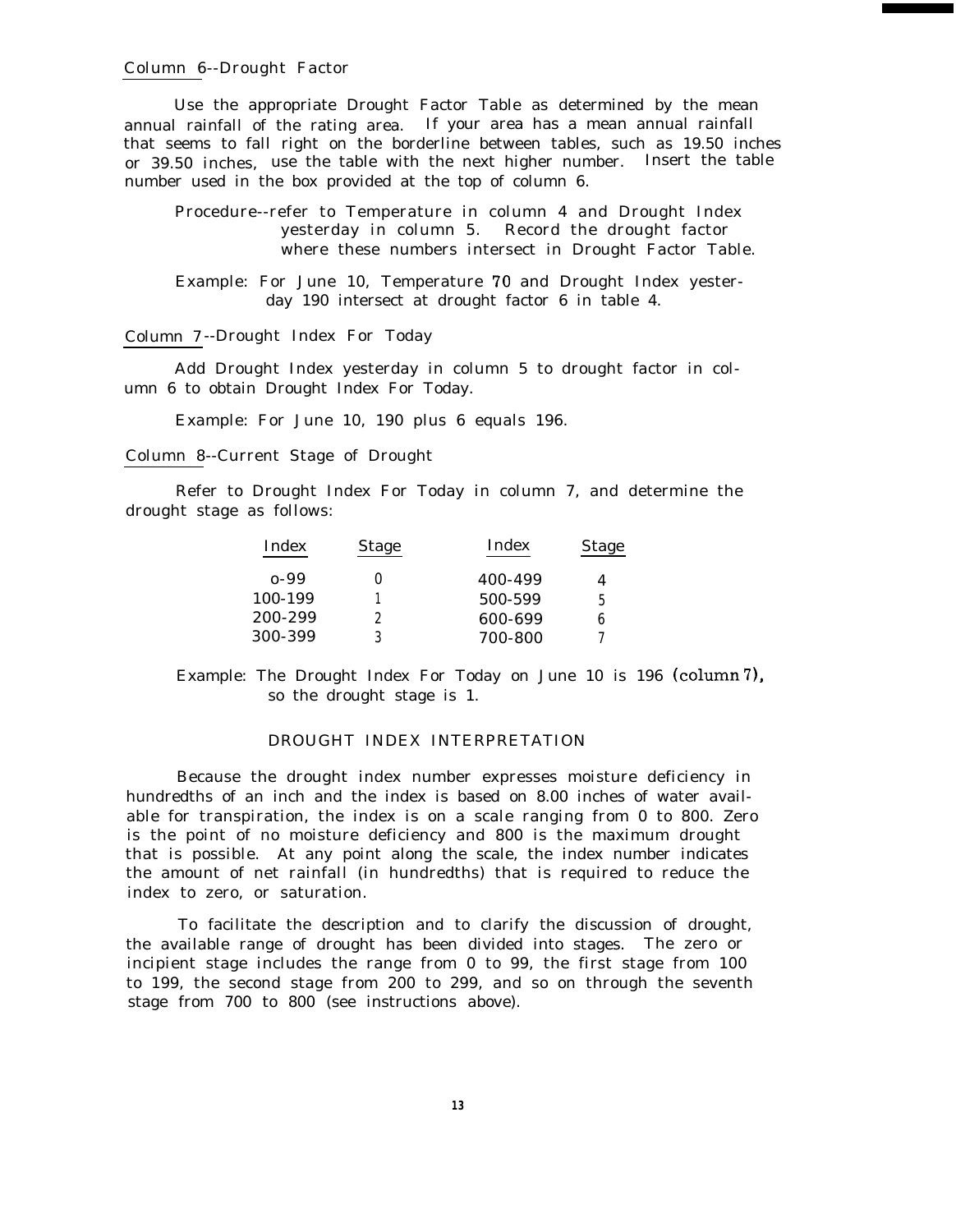Mathematically, the 800 point would require infinite time and, therefore, would never be reached. But by using the rounded off values as set up in the drought factor tables, it is possible to reach 800. Once reached, this maximum cannot be exceeded, because the drought increment at index 800 is zero.

Although the drought index number has a definite meaning in terms of moisture deficiency, the significance of a particular stage of drought for fire control must be determined locally. As a part of the exploratory study of this index, we have examined weather records from several climatic regimes extending from Alaska to Florida and including a wide range of mean annual rainfall. The results of a few of these analyses are discussed in this report to give the reader a clearer understanding of the drought stages and their implication for fire control. Certainly, they are not a substitute for local studies aimed at the same purpose.

In relating drought index to specific locations, we must select the proper drought factor table. This selection is determined by the mean annual rainfall of the area. One simple way to emphasize the importance of selecting the proper table is to compute, according to each of the five tables, the number of consecutive days having a constant maximum temperature and no effective rainfall that must elapse (after starting at zero) before a selected stage of drought is reached. The following tabulation lists the number of days required, according to each of the tables, to reach the fifth stage (500) when the observed temperature each day ranges from 80" to 82" F. :

| Table<br>number | Mean annual<br>rainfall | Consecutive drying days<br>needed to reach D. I. 500 |
|-----------------|-------------------------|------------------------------------------------------|
|                 | (Inches)                | (Number)                                             |
|                 | $10-19$                 | 157                                                  |
| 2               | $20 - 29$               | 109                                                  |
| 3               | 30-39                   | 78                                                   |
| 4               | 40-59                   | 52                                                   |
| 5               | or more                 | 36                                                   |

From the foregoing, we can visualize the two extremes represented by the drought factor tables. If the two areas represented by table 1 and table 5 both started with zero drought index on May 31, then the area with heavy rainfall (table 5) would reach stage 5 in 36 consecutive days, by July 6, and the area of light rainfall (table 1) would reach stage 5 in 157 consecutive days, by November 4.

In a normal  $or$  average year the drought index has a definite trend or cycle of values throughout the year with which the index at any time during a given year can be compared. Such a drought index trend (based on 10 years of record) is shown in figure 2 for the airport at Asheville, North Carolina. In the Asheville area, the normal drought index climbs rapidly during June and July, peaks in mid-September, and drops nearly to zero by late February or March. It-was found that the normal cycle of drought is well understood by fire control people, both State and Federal, and is reflected in fire control action.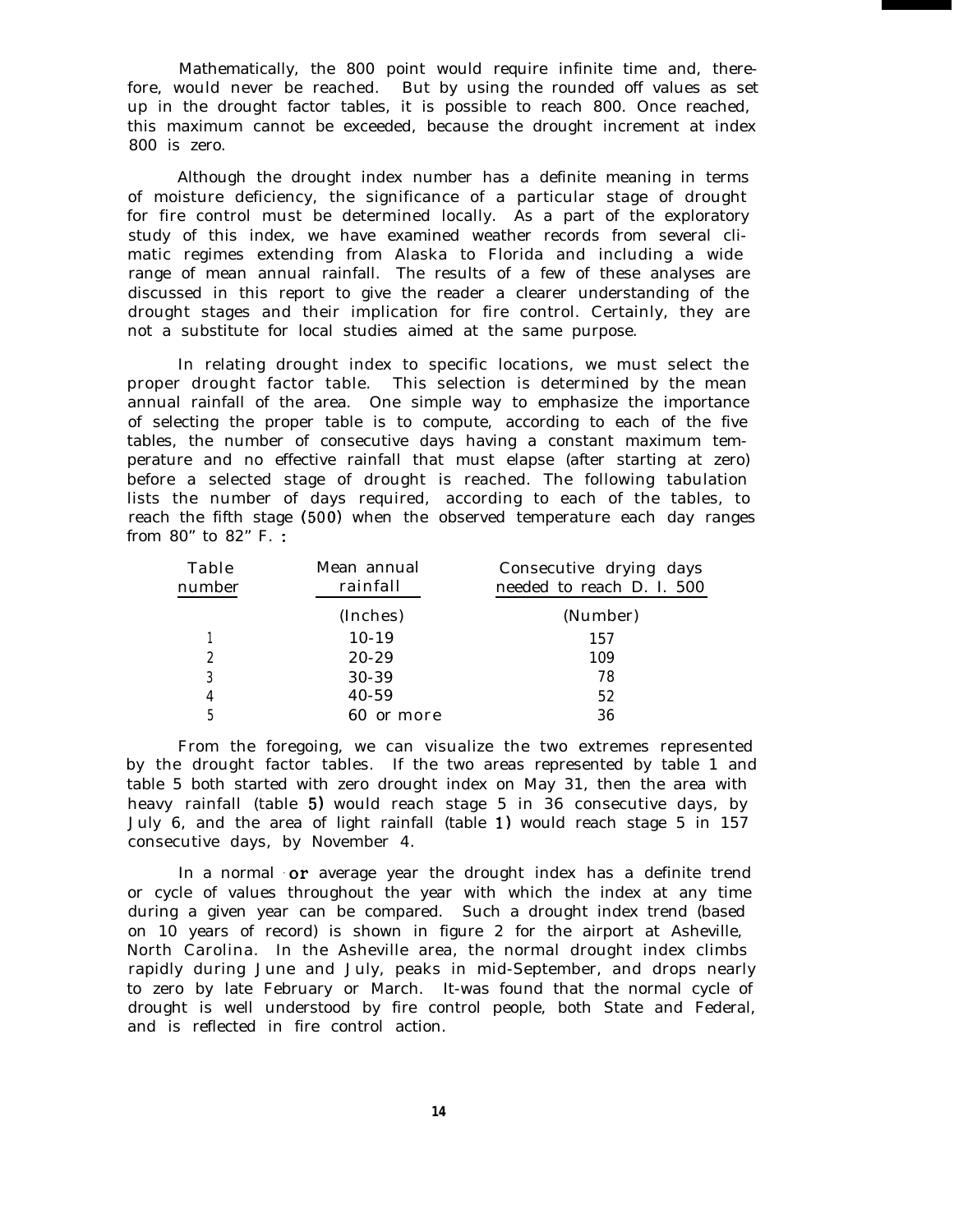

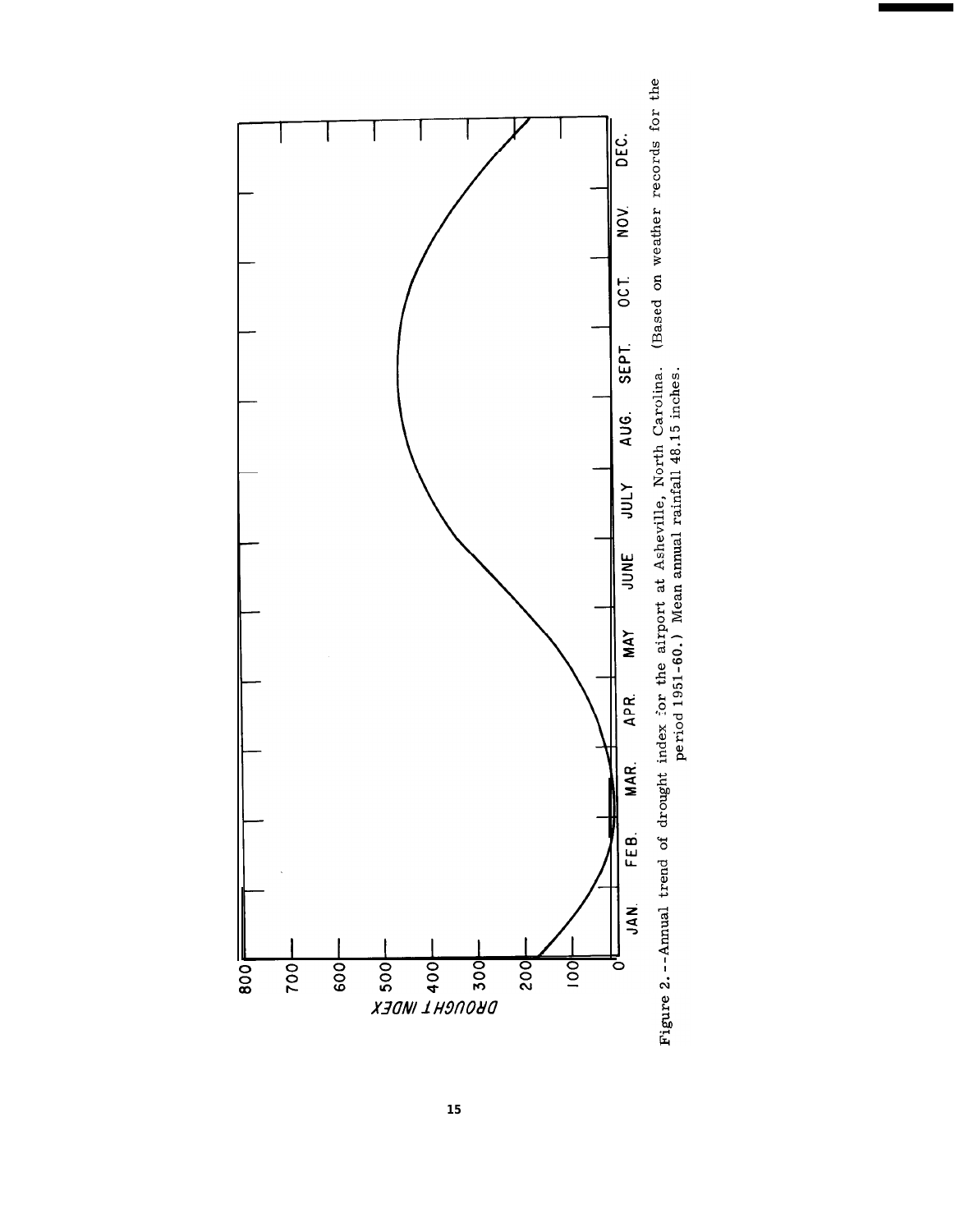Because of higher temperatures and more wind, the spring fires in the Asheville district spread faster, on the average, than those in the fall. But once the average spring fire is stopped, mopup is relatively easy. This is not the case in the fall. The typical fall fire burns in cooler weather; there is less wind, and the rate of spread is less than in the spring. Fall fires are therefore easier to stop. But they burn deeper, firelines are more difficult to build and maintain, and mopup is often an extended operation. This activity ties up supervision and manpower and will wear down the organization if fire occurrence continues. When the drought index climbs into the fifth and sixth stages, as it did in 1951, 1952, and 1953, the extinguishment problem is greatly aggravated. In contrast, during the fall of 1959 the index dropped to stage 1 and remained there through the fall season, and firelines were easy to hold.

The information on drought index in figures 3 through 6, derived from reports of Monthly Local Climatological Data, gives further information on drought in several parts of the country. Figure 3 depicts the unusually severe drought that persisted near Fort Myers, Florida, during the first 5 months of 1962. From footnote 1 of figure 3. we learn that the drought started in September 1961. Going back to the records for that month, we find that the drought index was in the incipient stage (below 100) at the beginning of September, reached stage 3 on September 20, and edged into stage 4 by the end of the month. This progress seems to agree with the observations quoted in footnote 1.

Ketchikan, Alaska, where the mean annual rainfall is 151.93 inches, is one of the relatively few areas in the country to which table 5 is applicable. In this area of abundant and normally well-distributed rainfall, a drought beyond the incipient stage is unusual. The lowest mean monthly rainfall is 7.34 in June. In the period from 1956 through 1960, 92 percent of the days rated below 100. However, a drought can build up beyond stage 3 in a 30-day summer period with little rain. In 1958, the drought index exceeded 300 from June 20 through July 20 and in the last 3 days of the period was above 500, as is depicted in figure 4.

The opposite end of the climatic scale is represented by Burbank, California, in figure 5. Long rainless periods are a normal event in an area where the mean annual rainfall is only 13.88 inches. With so little rain, one might suspect that there would be relatively small change in the seasonal level of drought; and the drought index for 1961 seems to bear out this supposition. At the beginning of 1961, the area was in the fifth stage. The seriousness of the drought situation was noted by the local unit of the U. S. Weather Bureau (see the note to figure 5 for January 1961).

The moisture deficiency continued to climb throughout the dry summer, reaching a maximum in October well into the seventh stage. The lowest drought index recorded on any day in 1961 was 413, the highest was 743.

However, in going through the Burbank weather records from 1956 until they were discontinued in 1966, we found that 1961 was not a typical year. In fact, it was the most persistently dry year in the ll-year period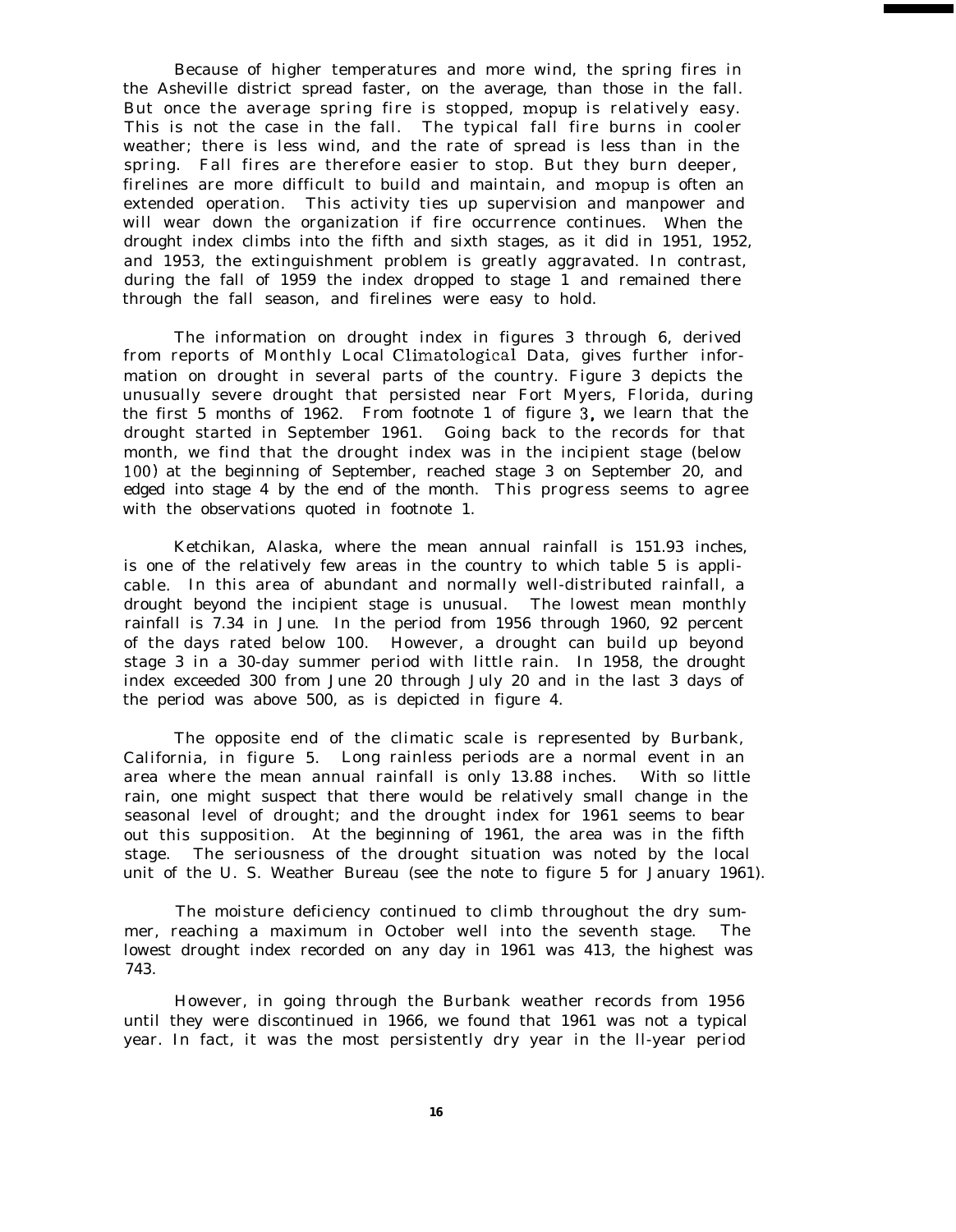

Footnotes are based on excerpts from reports of Monthly Local Climatological Data prepared by the U. S. Weather Bureau

'Drought conditions, which began in September 1961, continued through February.

<sup>2</sup>The first 3 weeks of March were dry. The continuing drought of the past several months was relieved somewhat by heavy rains (1.91 in.) on the 25th and 26th.

<sup>3</sup>Drought conditions of the past winter, temporarily relieved during the last week of March and the first week of April, resumed during the last 3 weeks of April.

%moke and haze from forest fires to the southeast were prevalent during much of the month. This was the driest May of record, also the driest September-May of record.

sThe g-month drought was broken by June rains. (Total June rainfall was 12.08 in. )

**\*Temperatures** were above-normal from June through September. Heavy rains on September 20 and 21 washed out some early planted vegetable crops.

'The first half of October was abnormally warm, but November was unusually cool. Warmer weather returned in December. December rain was below normal--the end of December was unusually dry.

Figure 3. --Drought index by 10-day intervals for Fort Myers, Florida, in 1962. Mean annual rainfall 53.27 inches.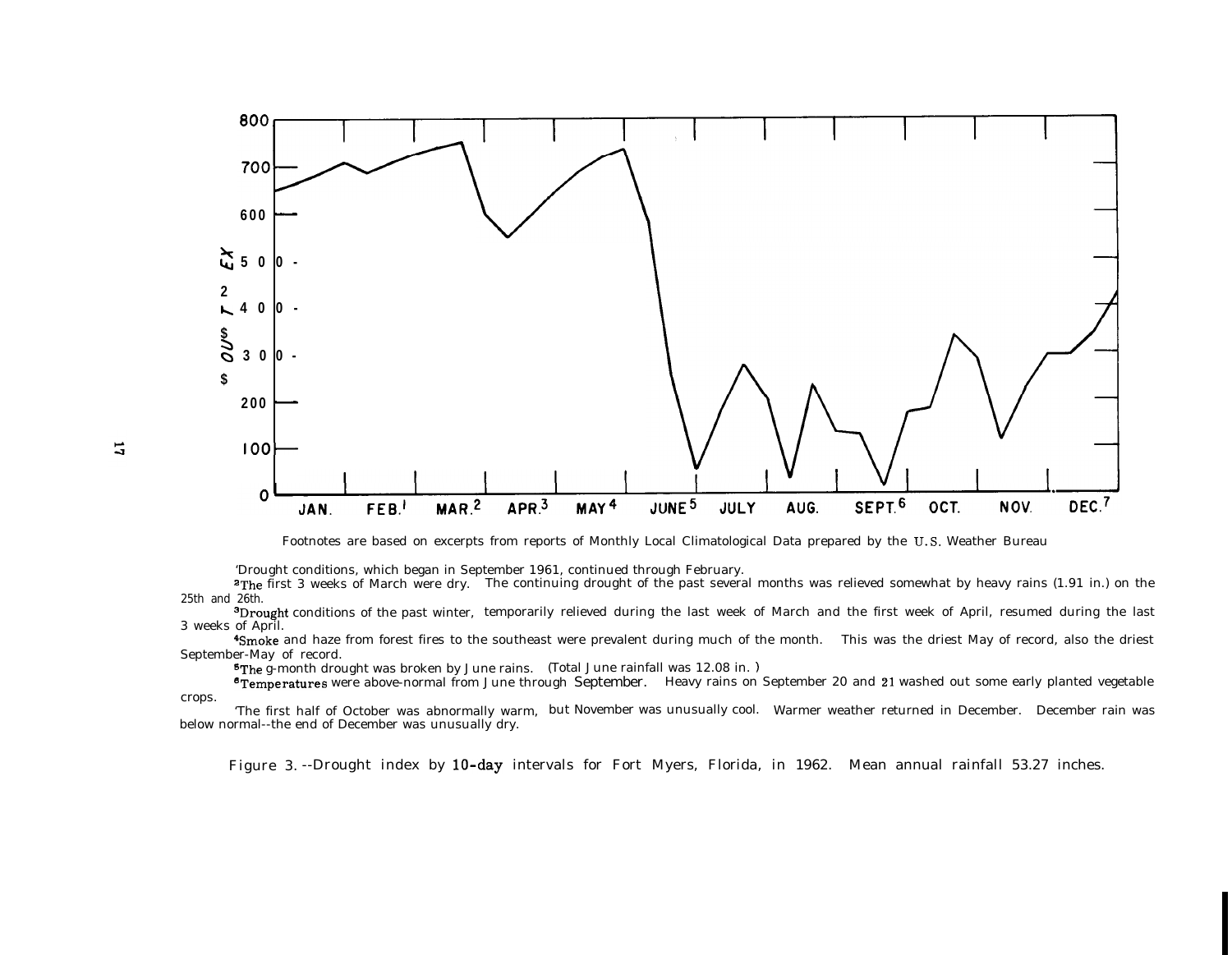

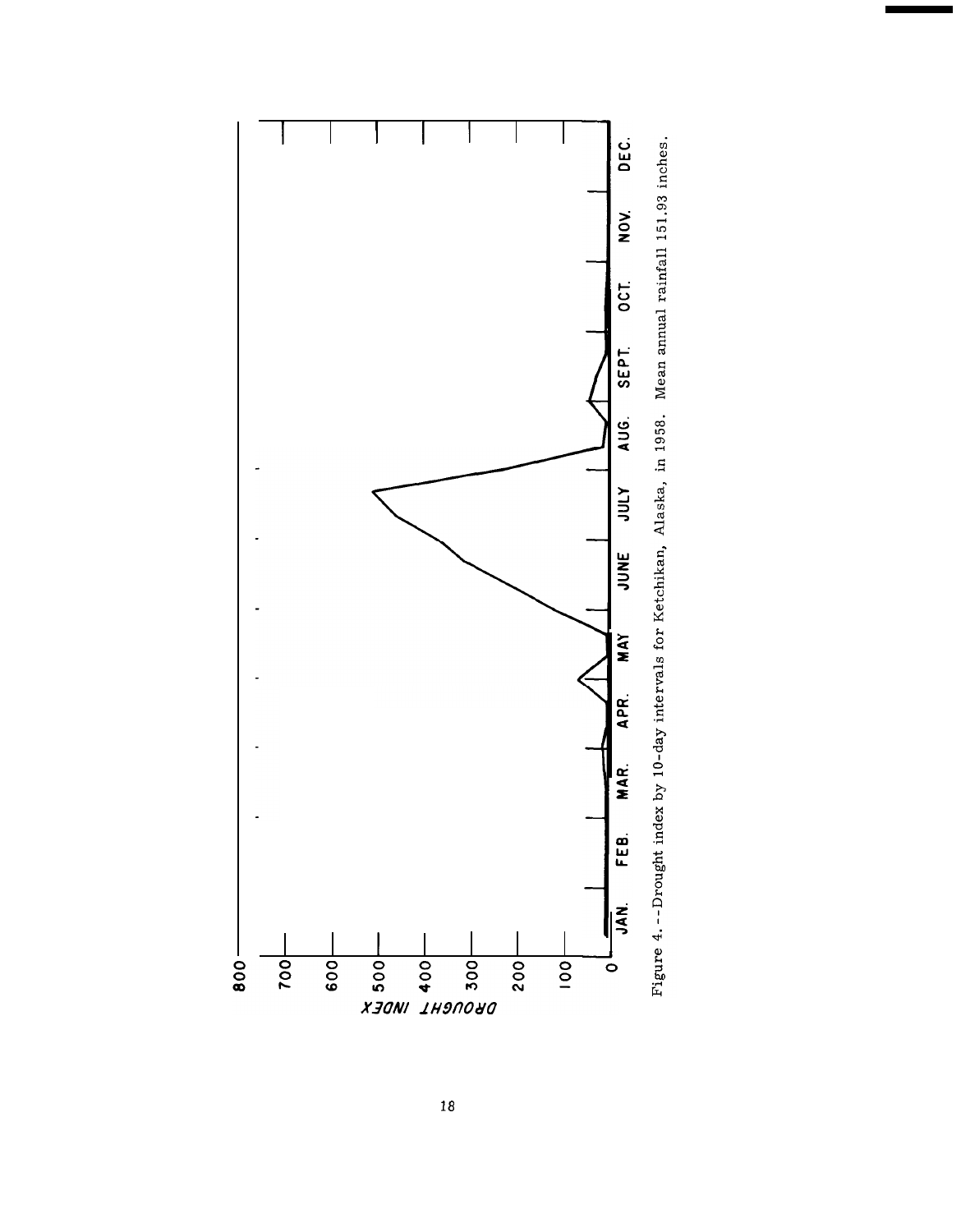

**Notes based on excerpts from reports of Monthly Local Climatological Data prepared by the U. S. Weather Bureau.**

**1961**

**January--The warmest of record. The serious drought situation was eased by substantial rains (1.64 in.) on the 25th and 26th. April--The fifth consecutive month having below-normal rainfall (now 45 percent of normal) and above-normal temperatures. June--The precipitation season was the driest of record; only 23.43 in. of precipitation has fallen in the past three precipitation seasons. October--Only 0.30 in. of rain has fallen since June. Drought is at a maximum. November--Substantial rains after the 19th (2.70 in.) greatly moderated the severe fire hazard.**

#### **1062**

-February--The wettest February of record (13.30 in.) --seasonal precipitation is 9.62 in. above normal. Rains caused damage from flooding and silting June--The driest April of record; the coolest March, May, and June in 10 years.

December--Total precipitation since June was 0.04 in., the lowest ever recorded and 4.53 in. below normal.

Figure 5. --Drought index by 10-day intervals for Burbank, California, in 1961 and 1962. Mean annual rainfall 13.66 inches.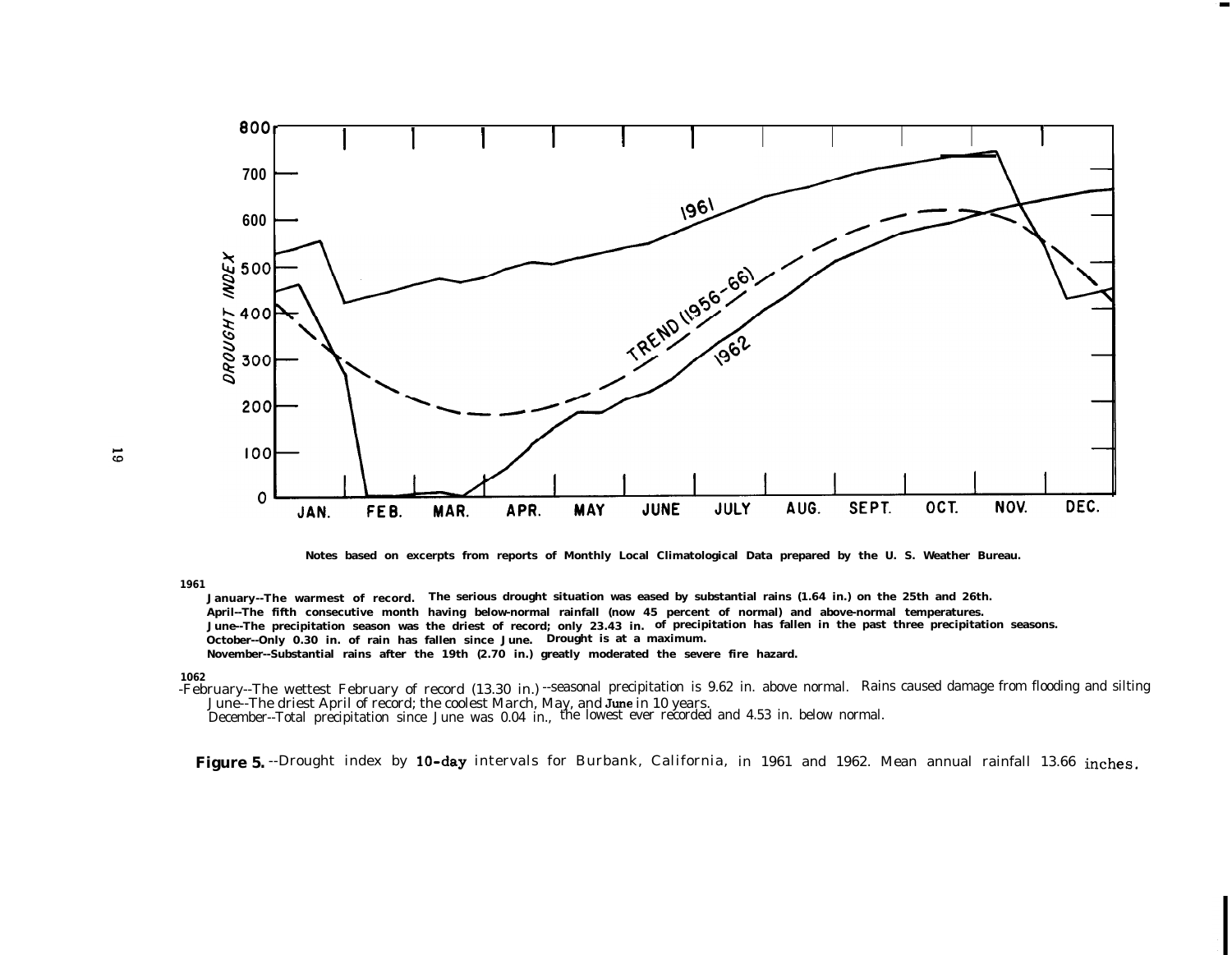

Footnotes based on excerpts from reports of Monthly Local Climatological Data prepared by the U. S. Weather Bureau.

'August--The coolest August since 1927, but also the driest since the record-setting August drought of 1947. This month is the eighth in a row with subnormal precipitation.

aseptember--The accumulated drought has dried out many wells and brought about a shortage of water for power generation. There is a potentially dangerous threat of forest fires this fall unless rains in October alleviate the situation.

aoctober--Fortunately, rainy periods were well distributed (although below normal in amount); and the fire hazard that had threatened at the beginning of the month was reduced.

4November--Copious precipitation was well spaced throughout the month. The total (5.85 in.) amounted to 35 percent above normal. 'December--Rivers rose sharply to normal in December, but no flooding occurred.

Figure 6. --Drought index by 10-day intervals for Portland, Maine, in 1957. Mean annual rainfall 41.78 inches.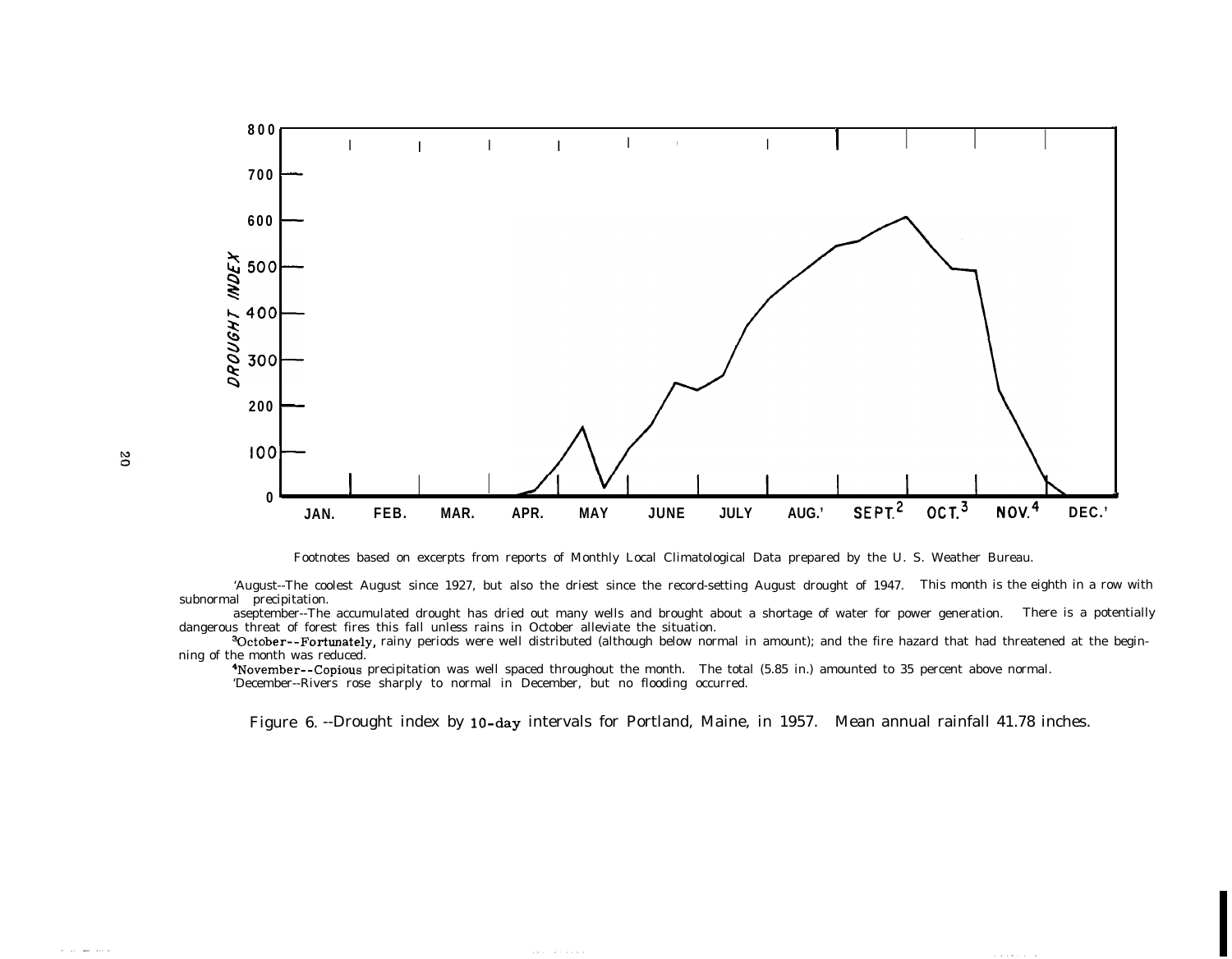and averaged the highest drought index. We found further that zero drought index occurred in one or more of the spring months in 6 of the 11 years. The trend of drought in the Burbank area according to the 1956-66 average is represented by the dashed line in figure 5. In an average year the low point in the drought curve descends into stage 1 in March and April. Thereafter, the index climbs steadily for the next 6 months, peaking just into stage 6 in October.

The 1962 drought, a more typical situation than that in 1961, is represented by the lower line in figure 5. Substantial rains in February brought the index all the way back to zero. Thereafter, the index climbed slowly back to stage 5 at the end of August and into stage 6 by October 31.

A difference in the drought index curves of the magnitude depicted in figure 5 for 196 1 and 1962 indicates that soil moisture during the first 10 months of 1961 was markedly lower than for the corresponding months in 1962, at the Burbank station. Additional measurements from several surrounding stations would be needed to determine whether the observed difference in the 1961-62 drought index was localized or was representative of an extensive area.

An interesting comparison can be made, however, with moisture measurements of plant foliage that were taken on the nearby Angeles National Forest. The moisture content of chamise foliage on study plots in the Angeles National Forest has been reported by the Pacific Southwest Forest and Range Experiment Station. These data are contained in a series of lo-day reports on California Fire Weather. A report covering the period from April 10 to October 20 shows the percent moisture content of chamise foliage in 196 1 and 1962. The moisture content of the foliage during the period from April to October varied greatly from 1961 to 1962; the distinction was similar to the difference in drought index from 1961 to 1962 shown in figure 5. In 1962 the lowest moisture content reached by October was about 75 percent (at which time the drought index was in the fifth stage). In 1961 the moisture content reached the 75 percent level in May (when the drought index was in the fifth stage) and then dropped to less than 30 percent in October (when the drought index was in stage 7).

A drought in the opposite corner of the country is depicted in figure 6 for Portland, Maine, in 1957. Starting from stage 1 in June, the drought had reached the sixth stage by late September. As the footnote for September indicates, a water shortage was evident at that time. Copious precipitation in the latter part of October and through mid-December (9.49 inches) brought the drought index back to zero. It is probable that the September drought was indeed over by December, because, as the footnote for December indicates, the rivers rose sharply to normal during that month.

#### SUMMARY AND DISCUSSION

A drought index based on 8 inches of available moisture and the accompanying computational procedures have been discussed. The drought increment on a given day, called the drought factor, is determined by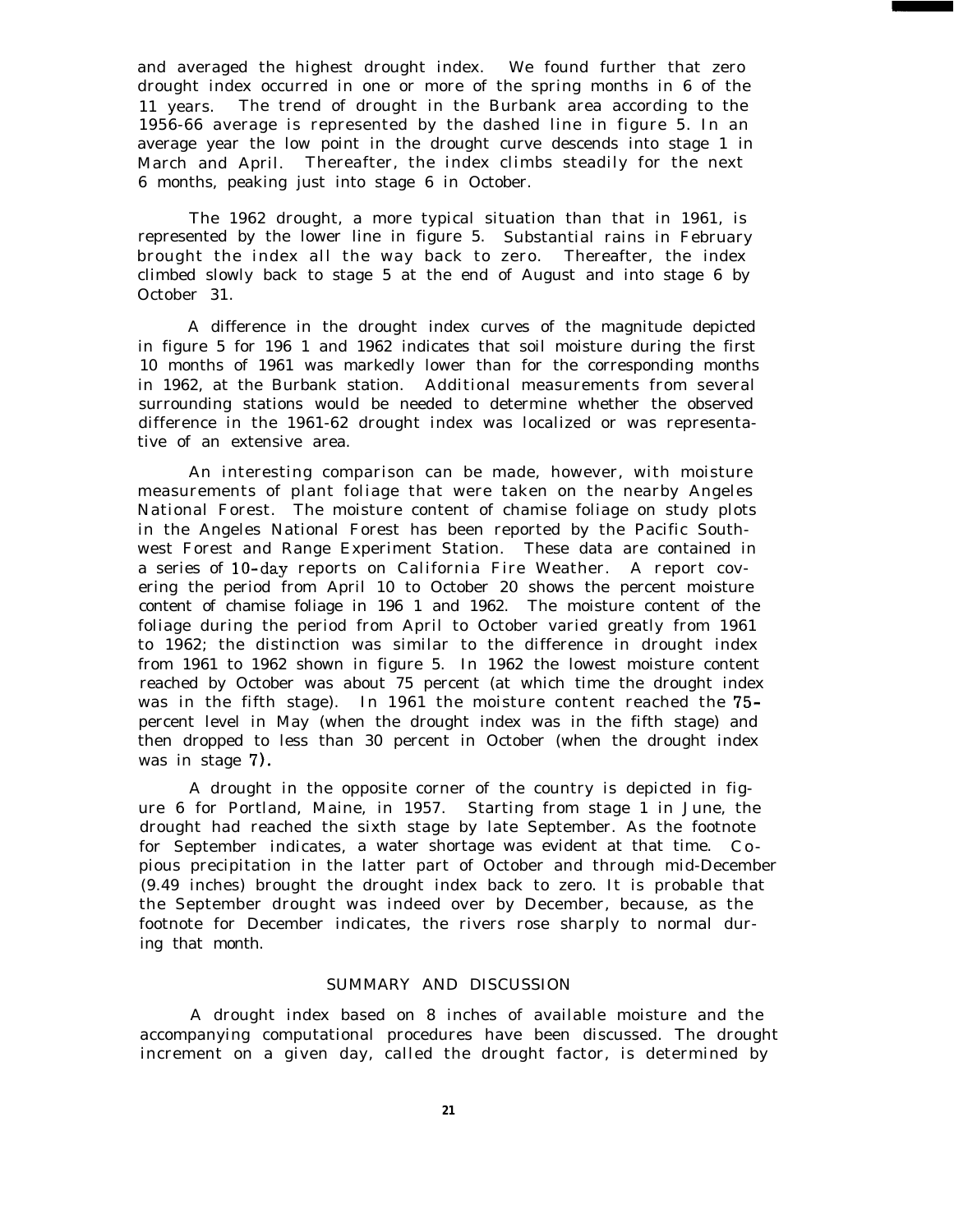(1) the mean annual rainfall for the area, (2) the drought index yesterday, and (3) the maximum temperature for today. Reduction in drought occurs only when the 24-hour rainfall exceeds 0.20 inch (called net rainfall). A sample recording form with instructions is included.

Drought development in five areas of the country is illustrated graphically in figures 2 through 6. Selected comments from reports of Local Climatological Data by the U. S. Weather Bureau supplement the graphical record. From this information and other pertinent material assembled for this preliminary study of drought, the following general conclusions seem reasonable:

1. Drought development occurs only during extended periods of little or no rainfall, when the daily maximum temperature is 50' F. or higher.

2. Consistently high daily temperatures, averaging more than 70" F., are required for the development of an appreciable drought, starting from saturation. Because of this requirement, the opportunities for drought development are mainly limited to the period June-September in states along the Canadian border. The period lengthens to March-November in the southern tier of states from Florida westward.

3. Some degree of summer drought is normal in most areas of the country. This development has variable significance, depending upon the stage that is reached and whether or not deep duff fuels are present in the rating area.

In deep duff fuels, characteristic, for example, of the spruce-fir region of the Northeast, trouble with deep-burning summer fires (in the local vernacular, "those that go down") may be expected at stage 3; this problem becomes serious at stage 4 and extremely troublesome at stage 5. In the higher stages of drought, small fires of an acre or less may require the attendance of a pumper crew for a week or longer before they are completely extinguished.

A further word of explanation is needed to make clear the significance of the drought index in the spruce-fir region. The direct association of deep burning fires and costly suppression with high drought conditions is well understood. But these fires will not necessarily be major fires. Often the summer season is characterized by subnormal, but welldistributed, rainfall. In such seasons the drought index climbs persistently upward because there is little net rain. However, the buildup and spread indexes of the National System may remain low. Under these conditions, the upper litter layer, represented by the buildup index, will be relatively moist, and with little wind, the fires that start move slowly, but burn deeply, creating a potentially dangerous situation. Given a week or two of warm, dry weather, the buildup index will rise. Then may come a windy day, when all indexes are high, and the stage is set for such devastating high-intensity fires as occurred in Maine in the fall of 1947 and the summer of 1952.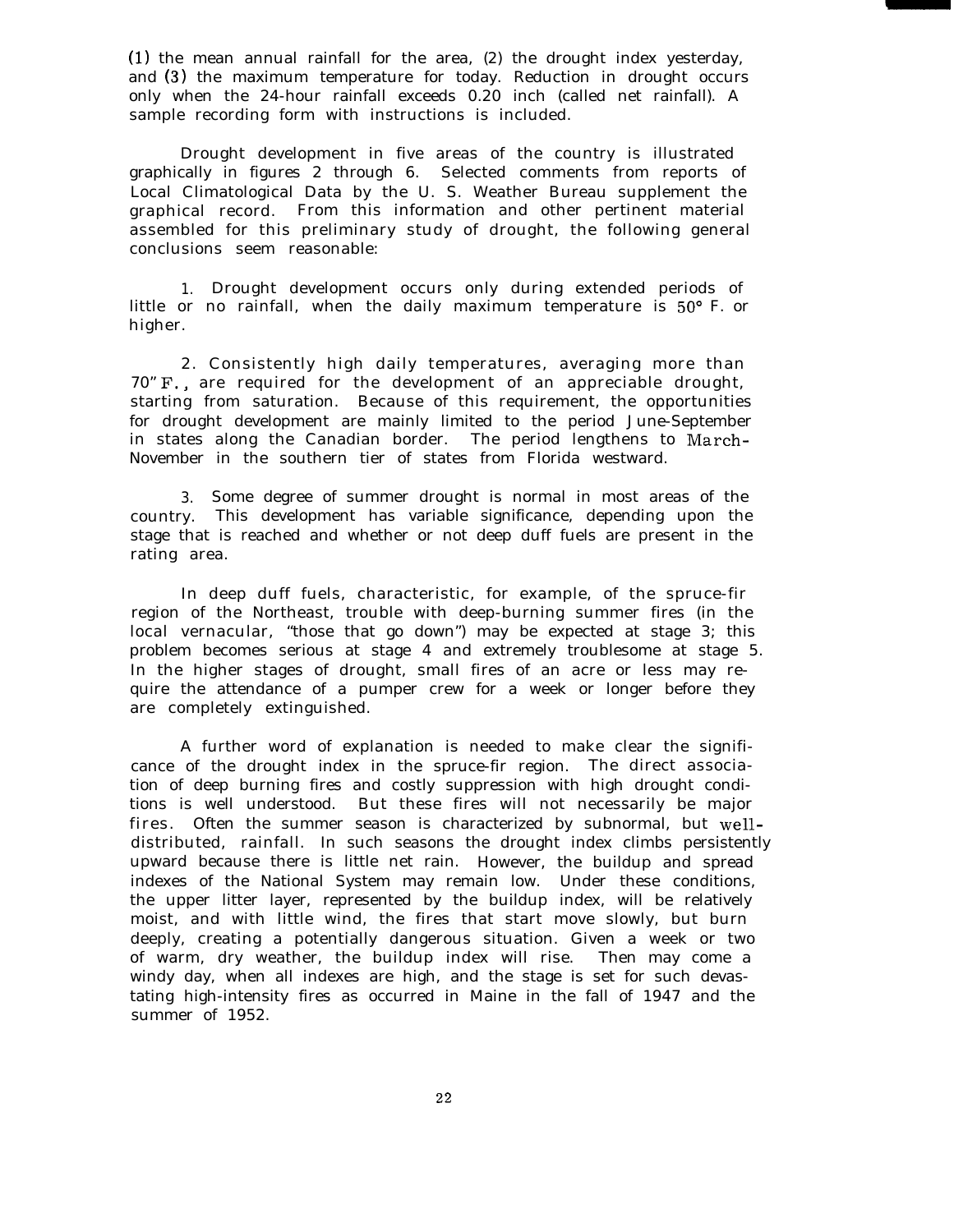4. Drought conditions in the fall or winter result from prior development during the preceding summer. In the Southern Appalachians, drought stages of 3 or 4 are to be expected in the fall of most years. Fall fires are persistent in that region, but the usual careful preparation of firelines is sufficient to contain the burning perimeter, once the forward spread is stopped. In years when the fall drought reaches the fifth and sixth stages, however, normal fireline preparation is not enough. Instances of fires escaping under firelines through dead roots or buried tree limbs a foot or more beneath the mineral soil surface were reported in the Southern Appalachians during the fall seasons of 1952 and 1953.

5. The significance of the drought index changes from the deep duff country to areas of lighter fuels. In deep fuel areas it is important to know when drought starts to build up; thus, fire control managers in these areas are interested in all stages of drought. In light fuel areas, such as those where the litter and duff average considerably under 10 tons per acre, the lower stages of drought are less important. In such areas the drought index described here may not be an important factor in fire suppression until it reaches the upper half of the scale. There are several possible exceptions to this generalization about the nonimportance of the lower half of the scale in light fuel areas. For instance, in areas where a certain stage of drought is associated with the incidence of crown fires or with the development of grassland curing. Although these possible associations are worth considering, they were not studied in the preparation of this report.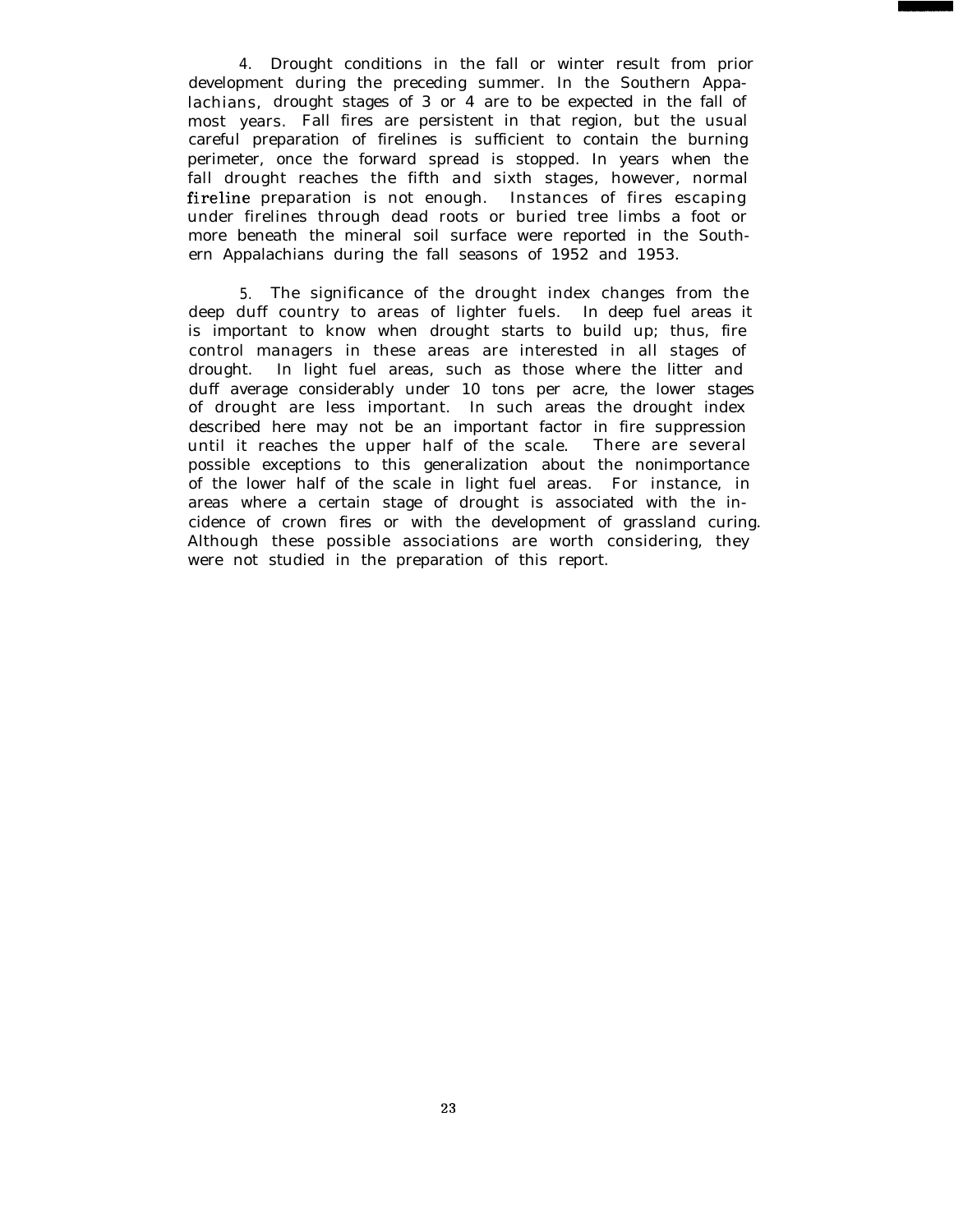## APPENDIX

#### THE THEORY OF SOIL MOISTURE DEPLETION

#### IN WILDLAND AREAS

The following analysis presents the physical theory and general framework for a drought index which should function throughout a wide range of climatic and rainfall conditions in forested or wildland areas. At the present time there are gaps in our knowledge of the precise form of the relationships between certain variables. These gaps may take several years to fill. Meanwhile, if the essential physical concepts and theory can be developed, the gaps can be replaced by effective assumed relationships. Such assumptions will permit the use of an index, or method for estimating drought, during the time in which more data are being obtained and with little subsequent change required in the general system.

In developing the equations which describe the degree of drought or moisture deficiency which exists in a forested or wildland area, it will be assumed that:

1. From the standpoint of fire control, the significant moisture relationships are those which exist in an upper layer of soil and a covering layer of duff. The field capacity of the soil-duff layer will be taken as 8.0 inches of water in excess of the moisture which the layer holds at the wilting point. For a heavy soil at field capacity, 8.0 inches of free water would require a soil layer about 30 to 35 inches deep. In a lighter sandy soil the depth would be somewhat greater.

2. The soil-duff layer gains moisture from rainfall and loses moisture by evapotranspiration. Its lowest level of moisture content occurs at the wilting point.

3. The evapotranspiration rate will be a function of the weather variables and the vegetation density.

4. The vegetation density, and hence the rate at which the vegetation can remove moisture from the soil-duff layer when the weather variables are constant, is a function of the amount of mean annual rainfall. This rate will be characterized by a single parameter defined as the evapotranspiration timelag.

5. As a first approximation, simple exponential functions can be used to express the relationships between essential variables in the basic equations.

 $^{\rm 3}$ The tendency of vegetation to adjust to the rainfall of a given area is discussed by Tannehill (1947, pp. 39, 67).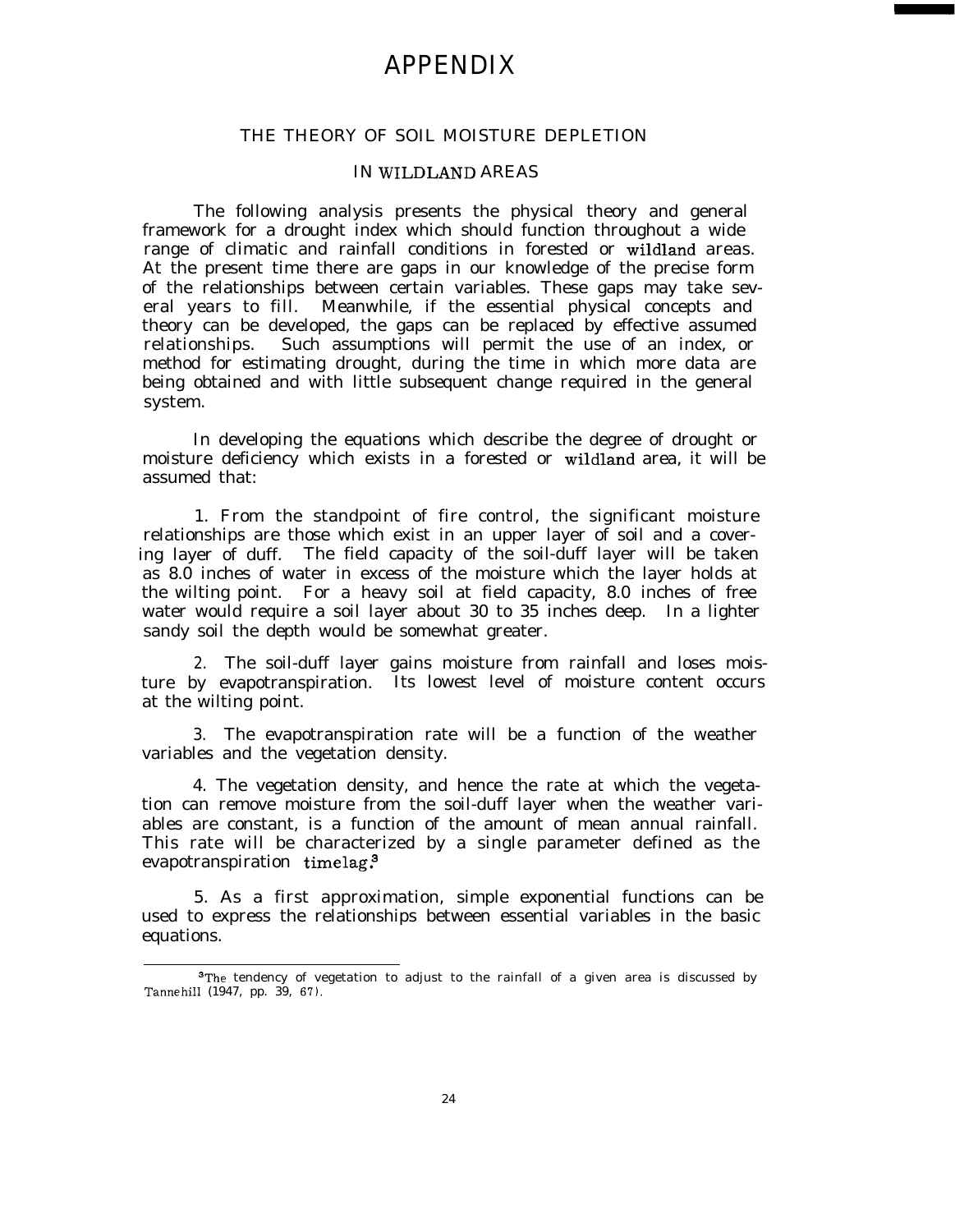If the weather variables which affect transpiration such as temperature, relative humidity, and sunshine are constant, and if the rate at which the soil-duff layer loses water is directly proportional to the amount of water in the layer, then an equation can be written in the form

$$
w = w_c \exp(-\tau/t) \tag{1}
$$

in which

- w <sup>=</sup> the inches of water available for plant use in the soilduff layer,
- $w_c$  = the corresponding field capacity in inches of available water in the layer,
- $\tau$  = the time in days during which the soil-duff has been losing moisture, and
- $t =$  the evapotranspiration timelag in days (the time required for the moisture content of the soil-duff layer to drop to l/e of its initial value, where e is the base of natural logarithms).

Equation (1) is the basic equation in the analysis and is identical to that given by Liacos (1962) for soil moisture depletion in a layer 90 cm. deep in grassland plots. He discusses briefly the work of several other investigators who also found exponential depletion curves for different types of vegetation cover. Their results are also in agreement with the statements of Thornthwaite (1948) on soil moisture depletion. However, agreement on this point is not unanimous; Veihmeyer and Hendrickson (1955) suggest a linear type of depletion curve.

The next step in the development of the equations is to establish a relationship between the evapotranspiration timelag t, the temperature T (maximum daily temperature will be used), and the mean annual rainfall R. This part of the analysis will depart considerably from the procedures of other investigators. It will be assumed that a functional equation can be written in the form

$$
l/t = f(R, T) \tag{2}
$$

where t is the evapotranspiration timelag for maximum daily temperature T in a vegetated area for which the mean annual rainfall is R inches per year. Vegetation density does not appear in this equation because, in accordance with assumption 4 above, this variable is a function of R. It is simpler to write the left member of Equation (2) as l/t instead of t because at a given moisture content the evapotranspiration rate varies directly as  $1/t$ . Other factors such as latitude, slope and aspect, and probably soil type, affect vegetation density; but it will be assumed that their effects are small compared to that of rainfall. Perhaps more questionable is the apparent omission of sunshine intensity, wind, and relative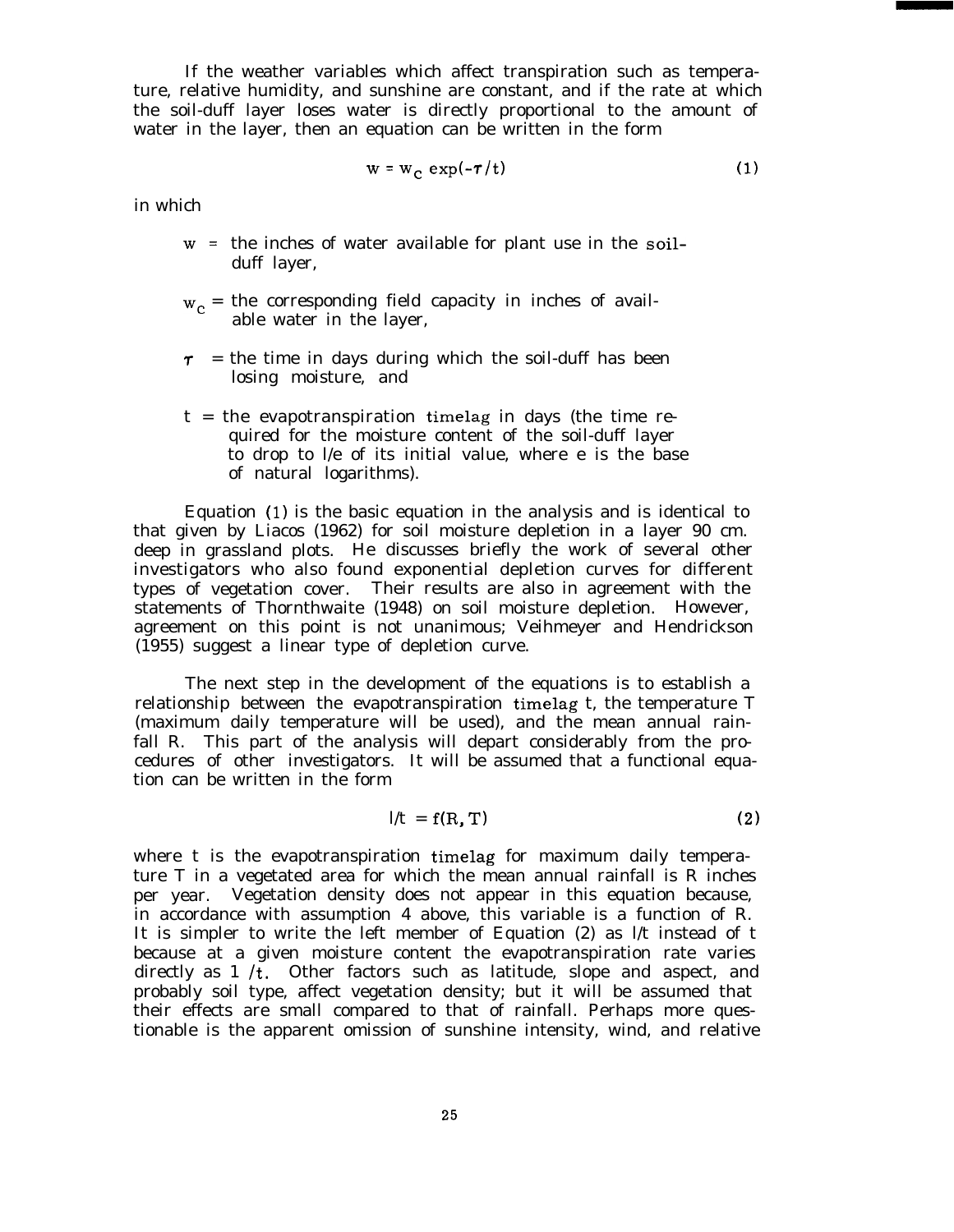humidity from Equation (2). However, as a first approximation, it will be assumed that over a period of time Equation (2) will reflect the mean contribution of these variables.

The next step is to write Equation (2) in a more restricted form,

$$
1/t = f_1(T)f_2(R)
$$
 (3)

in which  $f_1$  and  $f_2$  are functions which for the time being can remain undetermined. Equation (3) is illustrated by the curves in figure 7 in which t is shown as a function of R for two different values of T. Since there would be no vegetation for R = 0, it might appear that  $t\rightarrow \infty$  as R $\rightarrow$  0. However, there would still be evaporation which would require finite values of t as  $R \rightarrow 0$ . Also, that region of the t curve in which  $R \rightarrow 0$  can be regarded as a mathematical extrapolation from the region in which a definite relation exists between t and R. An analogous situation exists in the region where  $R\rightarrow\infty$ . This region is best interpreted as that for which the root systems of the vegetation have access to free water. Probably 150 inches of welldistributed annual rainfall could be considered "infinite" for the middle latitude regions. Thus, for any given value of T, the timelag t should approach a limiting value as R becomes very large.

The equation for estimating the daily decrease in the available moisture (that is, the daily increment in moisture deficiency) can be found from Equations (1) and (3). Taking the logarithm of both sides of Equation (1), differentiating with respect to  $\tau$ , and combining with Equation (3), gives

$$
\frac{1}{w} \frac{dw}{d\tau} = -\frac{1}{t} = -f_1(T)f_2(R)
$$
 (4)

Taking the logarithm of both sides of this equation gives a form suitable for solution by slide-rule methods. This form is

$$
\log (-dw) = \log w + \log f_1(T) + \log f_2(R) + \log d\tau \tag{5}
$$

The moisture deficiency Q will be defined by the equation

$$
Q = w_c - w
$$

from which

$$
dw = -dQ
$$

Equation  $(5)$  can thus be written in the form

$$
\log dQ = \log (w_C - Q) + \log f_1(T) + \log f_2(R) + \log d\tau \tag{6}
$$

Equations  $(4)$ ,  $(5)$ , and  $(6)$  are alternate general forms of the desired drought equation. None of these equations, however, can be used for numerical computations of  $dQ$  (or  $-dw$ ) until  $f_1(T)$  and  $f_2(R)$  have been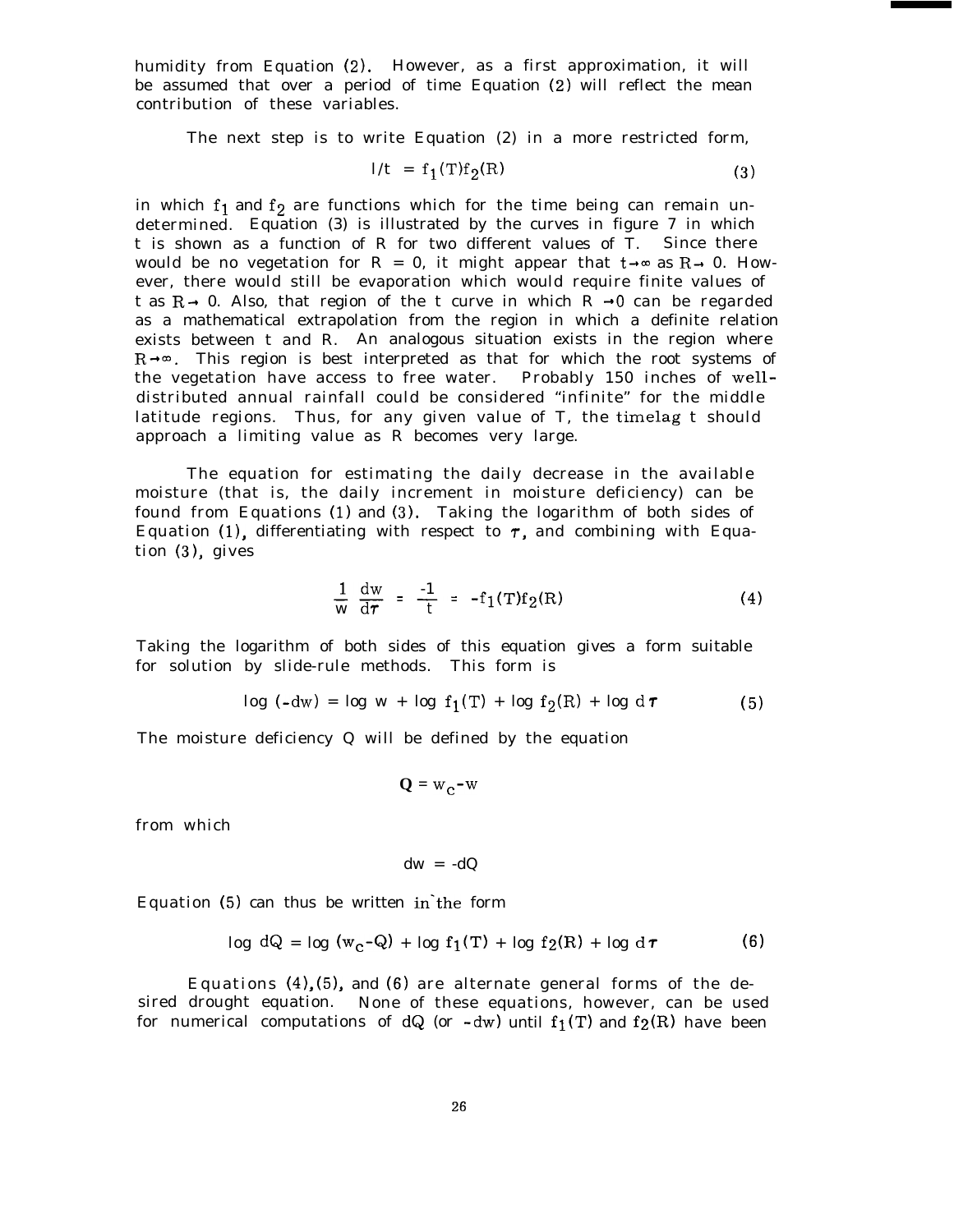determined and the associated constants evaluated. Considerable information is available for estimating the form of  $f_1(T)$ , but little is known about the precise form of  $f_2(R)$ . However, for the purpose of first approximation, a preliminary equation will be derived for  $f_2(R)$ . When more information is available, new calculations based on a more precise form of this function can be readily obtained with no change in the procedure or form of the results.

In determining the functions  $f_1(T)$  and  $f_2(R)$ , it is desirable to write the evapotranspiration timelag t with the more specific notation  $tr_1R$ . For example,  $t_{80}$  50 represents the timelag t for a daily maximum temperature of 80" F. in a region where the mean annual rainfall is 50 inches. Differentiating Equation (1) with respect to  $\tau$ , gives for the evapotranspiration rate  $dw/d\tau$ :

$$
\frac{dw}{d\tau} = (-w_c/t) \exp(-\tau/t)
$$

Letting  $\tau = 0$  and changing to the specific notation results in

$$
\left(\frac{d w_{T, R}}{d \tau}\right)_{\tau = 0} = -w_c/t_{T, R}
$$
 (7)

The left member of this equation is the evapotranspiration rate at  $\tau = 0$ and is equivalent to a quantity usually defined as the potential evapotranspiration rate. This quantity represents the rate for a saturated soil and is shown as a function of T in figure 8. The curve in this figure was plotted from tabulated values given by Nelson  $(1959)^4$  which in turn were based on the work of Thornthwaite (1948) and the data of Moyle and Zahner (1954). The vegetation density (and hence the value of  $R$ ) corresponding to the curve in figure 8 is not precisely known, but it will be assumed that R is 50 inches per year.

If two equations are formed from Equation  $(7)$ , one with  $T = T$  and the other with  $T = T_0$  and with R having the same value in both equations, then their ratio can be expressed as

$$
\frac{\mathbf{t}_{\mathrm{T}, R}}{\mathbf{t}_{\mathrm{T}_\mathrm{O}, R}} \left[ \frac{\mathrm{d}w_{\mathrm{T}, R}}{\mathrm{d} \tau} / \frac{\mathrm{d}w_{\mathrm{T}_\mathrm{O}, R}}{\mathrm{d} \tau} \right]_{\tau = 0}^{-1} \tag{8}
$$

where  $T_0$  is some reference temperature. Forming similar ratios from Equation (3) and holding R constant in any given ratio, yields

$$
\begin{aligned}\n\text{reference temperature.} & \text{Forming similar ratios from} \\
\text{holding R constant in any given ratio, yields} \\
\frac{\text{tr}_{,\infty}}{\text{tr}_{0'}\infty} &= \frac{\text{tr}_{,\Omega}}{\text{tr}_{0'}0} = \frac{\text{tr}_{,\text{R}}}{\text{tr}_{0'}\text{R}} = \frac{\text{f}_{1}(\text{F})}{\text{f}_{1}(\text{T}_{\text{Q}})} - 1\n\end{aligned} \tag{9}
$$

<sup>4</sup>An extensive list of 28 references on drought, soil moisture, and vegetation-soil moisture relationships is cited in Nelson's paper.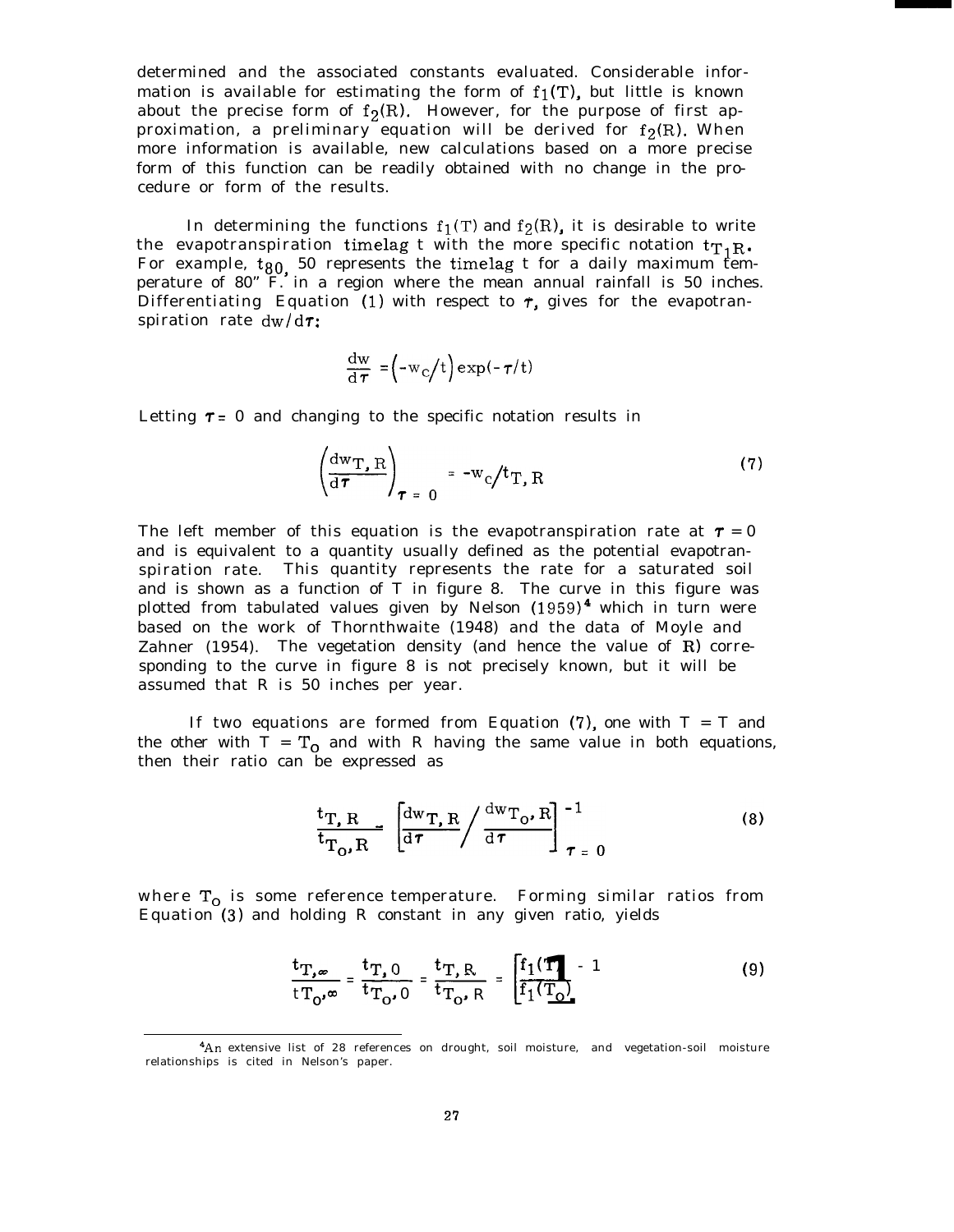because  $f_2(R)$  cancels out. Thus, a comparison of Equation (8) with the last of Equations (9) shows that the function of  $f_1(T)$  is directly proportional to the potential evapotranspiration rate for a given value of R (that is, for a given vegetation density).

The form of the relationship represented by Equation (3) and illustrated by the curves in figure 7 may not be precisely known for several years. Meanwhile, it is necessary to approximate the relationship with an empirical equation which seems reasonable and is consistent with the basic physical concepts involved. For this purpose, it will be assumed that Equation (3) can be approximated by the exponential equation

$$
t_{T, R} - t_{T, \infty} = K \exp(-aR)
$$

in which a is a constant and K is a function of T only. However, when  $R = 0$ , then  $t_T$ ,  $R = t_{T, 0}$ , and therefore  $K = t_{T, 0} - t_{T, \infty}$ . Thus, it follows that

$$
y = y_0 \exp(-aR) \tag{10}
$$

where

$$
y+1 = (t_T, R) / (t_T, \infty)
$$

and

$$
y_0+1 = \left(t_T, 0\right) / \left(t_T, \infty\right)
$$

The curve in figure  $9$  shows  $y+1$ , a function of R. or the ratio  $(\text{tr}_{\text{T}_i} \text{R}) / (\text{tr}_{\text{T}_i, \infty})$  , plotted as Substituting the value of  $t_T$ , from Equation (9) into Equation (10) gives

$$
t_{T, R} = \left[ t_{T_O, \infty} f_1(T_O) / f_1(T) \right] \left[ 1 + y_O \exp(-aR) \right]
$$

where t is written with the appropriate subscripts for the specific notation form. A comparison of this equation with Equation (3) shows that  $f_2(R)$  can be regarded as the quantity

$$
f_2(R) = \left( t_{T_O, \infty} f_1(T_O) \left[ 1 + y_O \exp(-aR) \right] \right)^{-1}
$$
 (11)

Equation (4) can now be written in the form

$$
\frac{1}{w_{\rm c} - Q} \frac{dQ}{d\tau} = \frac{f_1(T)}{t_{\rm T_0, \infty} f_1(T_0) \left[1 + y_0 \exp(-aR)\right]}
$$
(12)

in which  $w_c$ -Q has replaced w.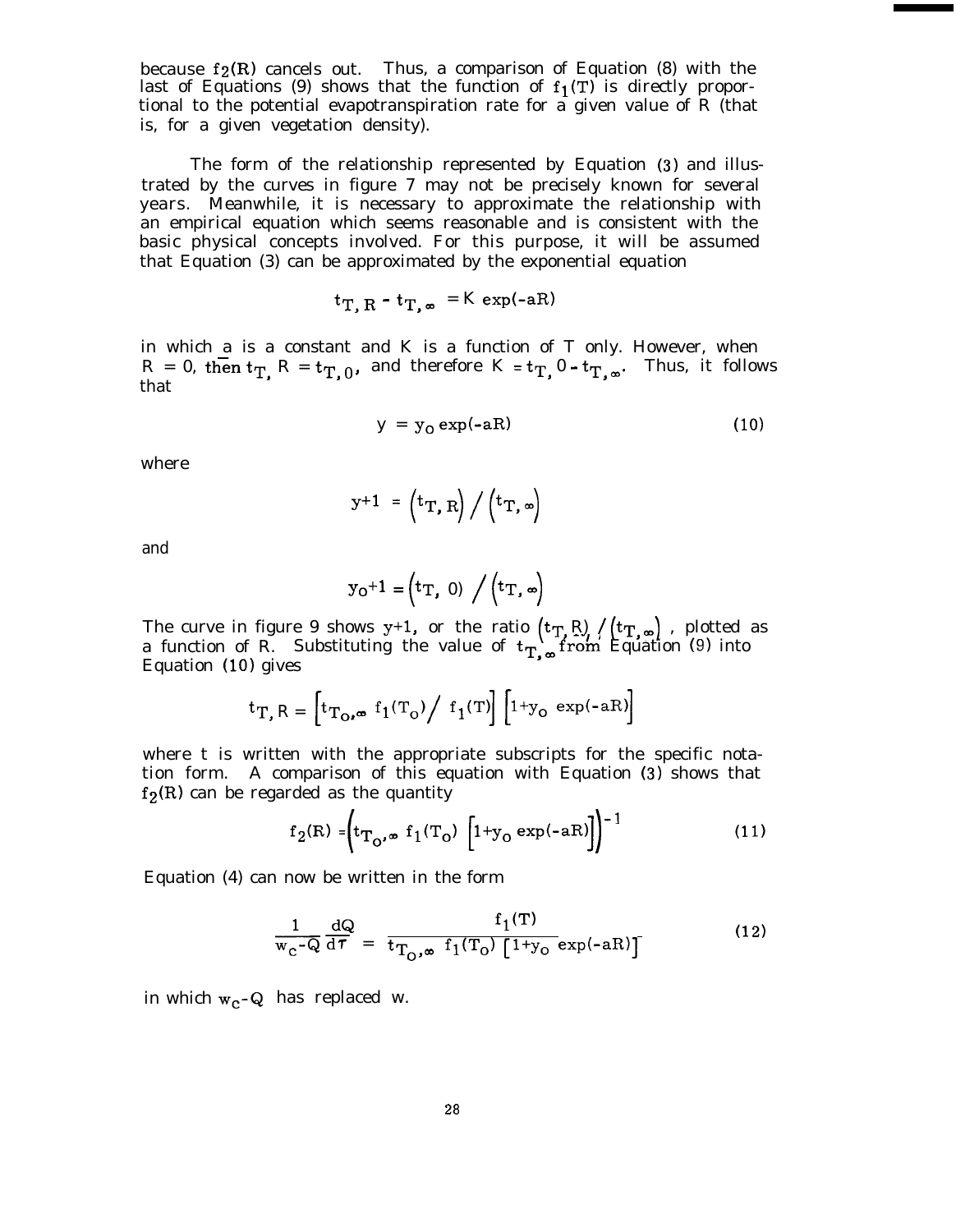

Figure 7. --The possible relationship between the evapotranspiration timelag t, the daily maximum temperature T, and the mean annual rainfall R. The line  $t = tT_1$ ,  $\infty$  represents the timelag for  $T = T_1$  and  $R = \infty$  and is an asymptote for the curve for which  $T = T_1$ . Likewise, the line  $t = t_{T_2, \,\infty}$  is an asymptote for the curve for which  $T = T_2$ .



Figure 8. --Daily potential evapotranspiration as a function of maximum daily temperature.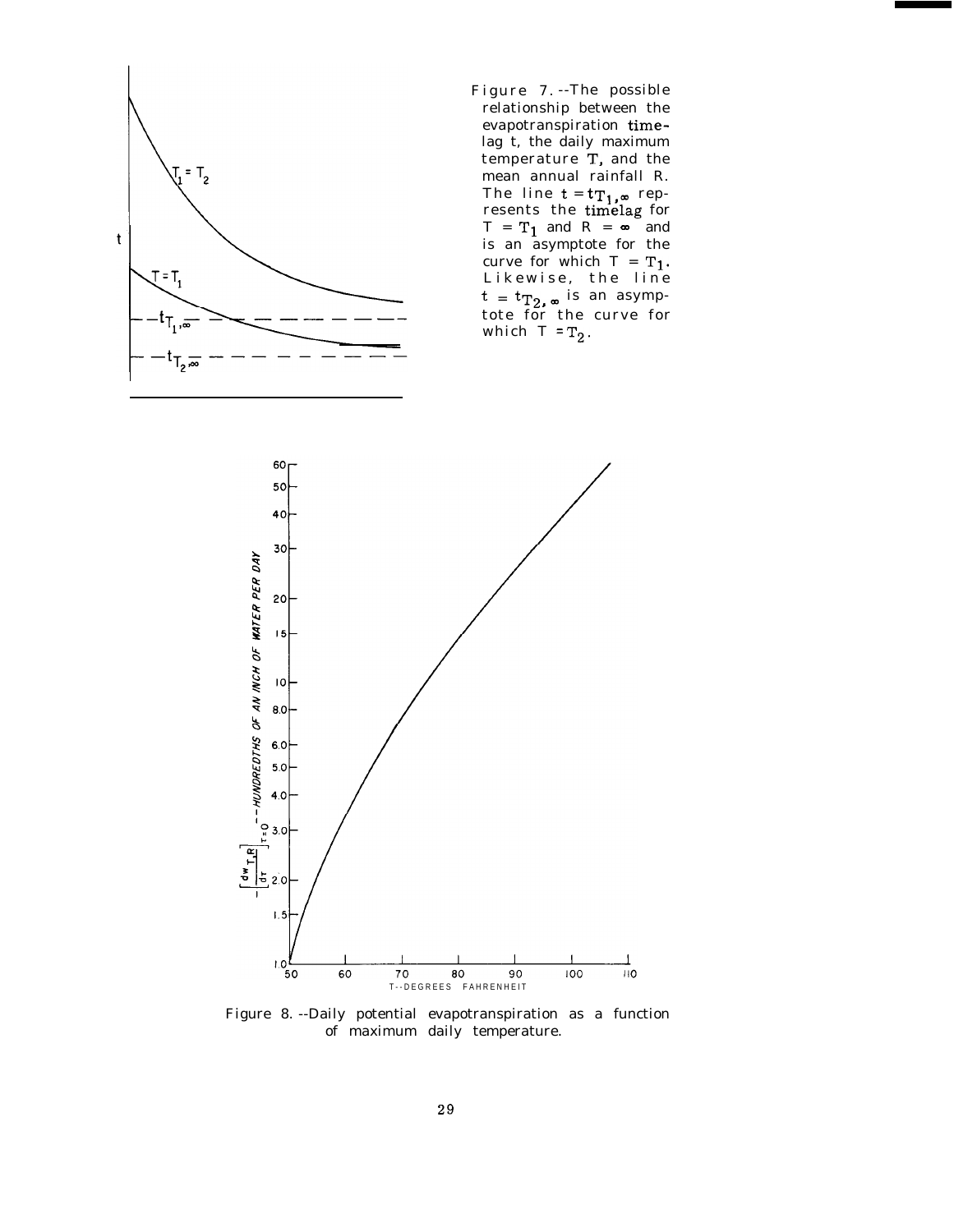

Figure 9. --The relationship between the dimensionless quantity  $(y+1)$  and the mean annual rainfall R.

In the range from  $T = 50$ " F. to  $T = 110$ " F., the potential evapotranspiration rate curve in figure 8 can be closely approximated by the empirical equation  $\overline{a}$ 

$$
\tau = 0
$$
 (13)

the units of which are in hundredths of an inch of water per day. From Equations (8) and (9) it follows that

$$
\frac{f_1(T)}{f_1(T_O)} = \left[ \frac{dw_{T,R}}{d\tau} \frac{dw_{T_O,R}}{d\tau} \right]_{\tau = 0}
$$
\n(14)

The potential evapotranspiration ratio in the right member of this equation will be the same for all values of R; hence it can be expressed in terms of the curve in figure 8 or Equation (13). If the reference temperature  $T_0$  is set at 80" F., then Equation (13) gives a numerical value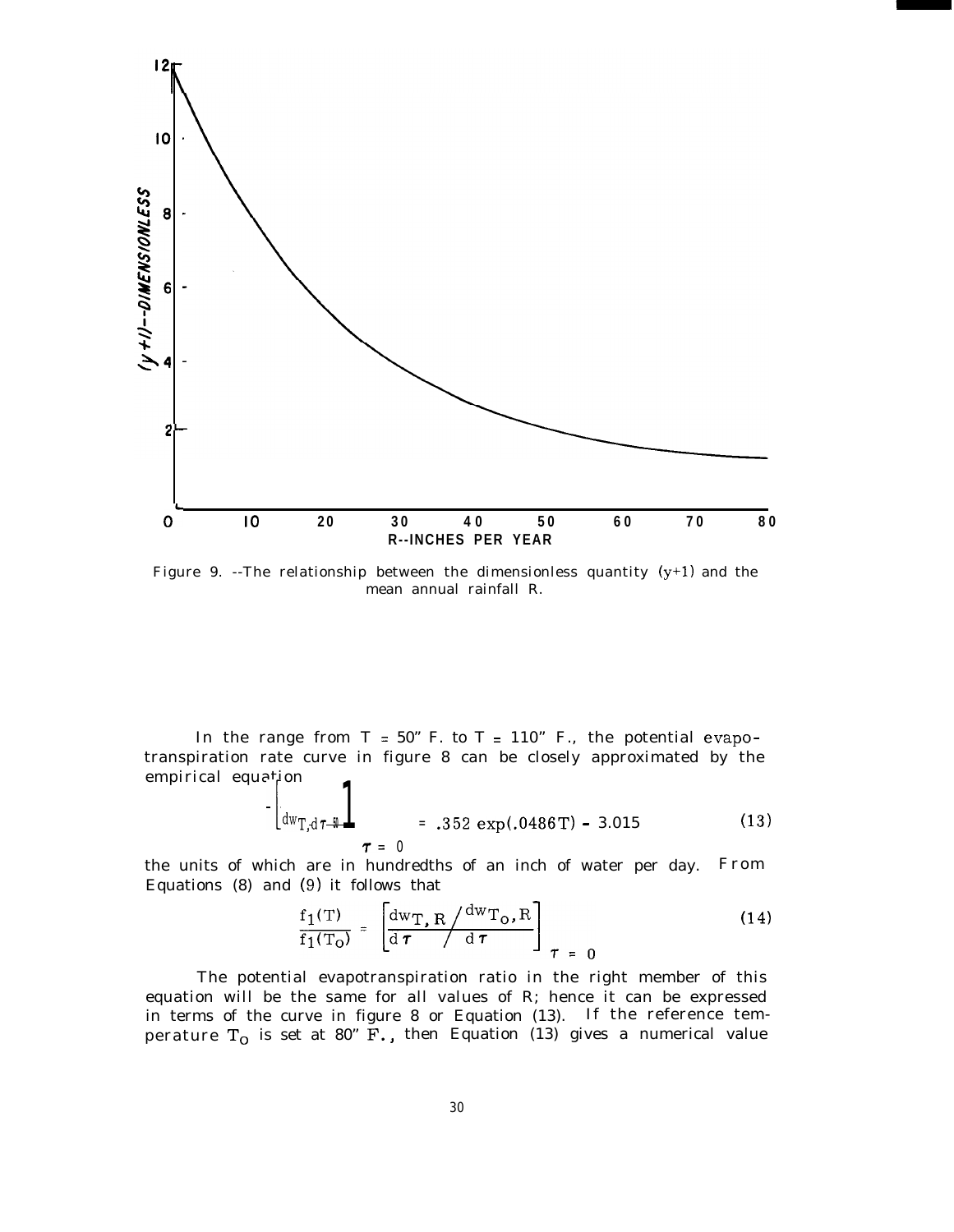of -14.18 hundredths of an inch per day for the potential evapotranspiration rate. This is also the value of the denominator of the ratio in the right member of Equation  $(14)$  when R = 50 inches per year. Hence, combining Equations (13) and (14) gives

$$
f_1(T)/f_1(T_0) = .02481 \exp(.0486T) - .2113
$$
 (15)

The values of the constants a and  $y<sub>o</sub>$  in Equation (10) will eventually have to be determined by experiment, but tentative values can be found by assuming values of y for two different values of R in Equation (10). For example, if  $y = '7$  when  $R = 10$  inches per year and if  $y = 1.2$  when R = 50 inches per year, then a = .04409 years per inch and the dimensionless constant  $y_0$  is 10.88.

The last constant which must be evaluated in Equation (12) is  $t_{To,\infty}$ . The first step in this procedure is to form two equations from Equation (3), one with R = R and the second with R =  $R_0$ . If T is the same in both equations, then it follows from Equation (11) that the ratio of the two equations is

$$
\frac{t_{\rm T}}{t_{\rm T, Ro}} = \frac{f_2(R_0)}{f_2(R)} = \frac{1 + 10.88 \exp(-.04409R)}{1 + 10.88 \exp(-.04409R_0)}
$$
(16)

If R =  $\infty$  and R<sub>O</sub> = 50 inches per year, then Equation (16) gives

$$
t_{T,\infty} = .4545 t_{T,\infty} 50 \tag{17}
$$

On combining Equations (13) and (7) and solving for  $t_T$ , 50 one obtains when R = 50 inches per year

$$
{}^{t}T, 50 = \frac{w_c}{.352 \exp(.0486T) - 3.015}
$$

When T =  $T_0$  = 80° F. (arbitrarily chosen as the reference temperature) and  $w_c$  = 800 hundredths of an inch of water, then, from the above equation,  $t_{80}$ , 50 = 56.41 days. Hence, from Equation (17), it follows that  $t_{80,\infty}$  = 25.64 days. Expressing Equation (12) in terms of the evaluated numerical constants with only dQ in the left member gives

$$
dQ = \frac{[800 - Q][.968 \exp(.0486T) - 8.30] d\tau}{1 + 10.88 \exp(-.0441R)} \times 10^{-3}
$$
 (18)

the form of the equation needed for computing the drought factor dQ. This computing is most conveniently done on a daily basis in which case the time increment  $d\tau$  is placed equal to 1 day. Special slide rules based on the logarithmic form of Equation (18) can be used to obtain rapid solutions of this equation, although the tables given in the main body of the report are probably best for routine use.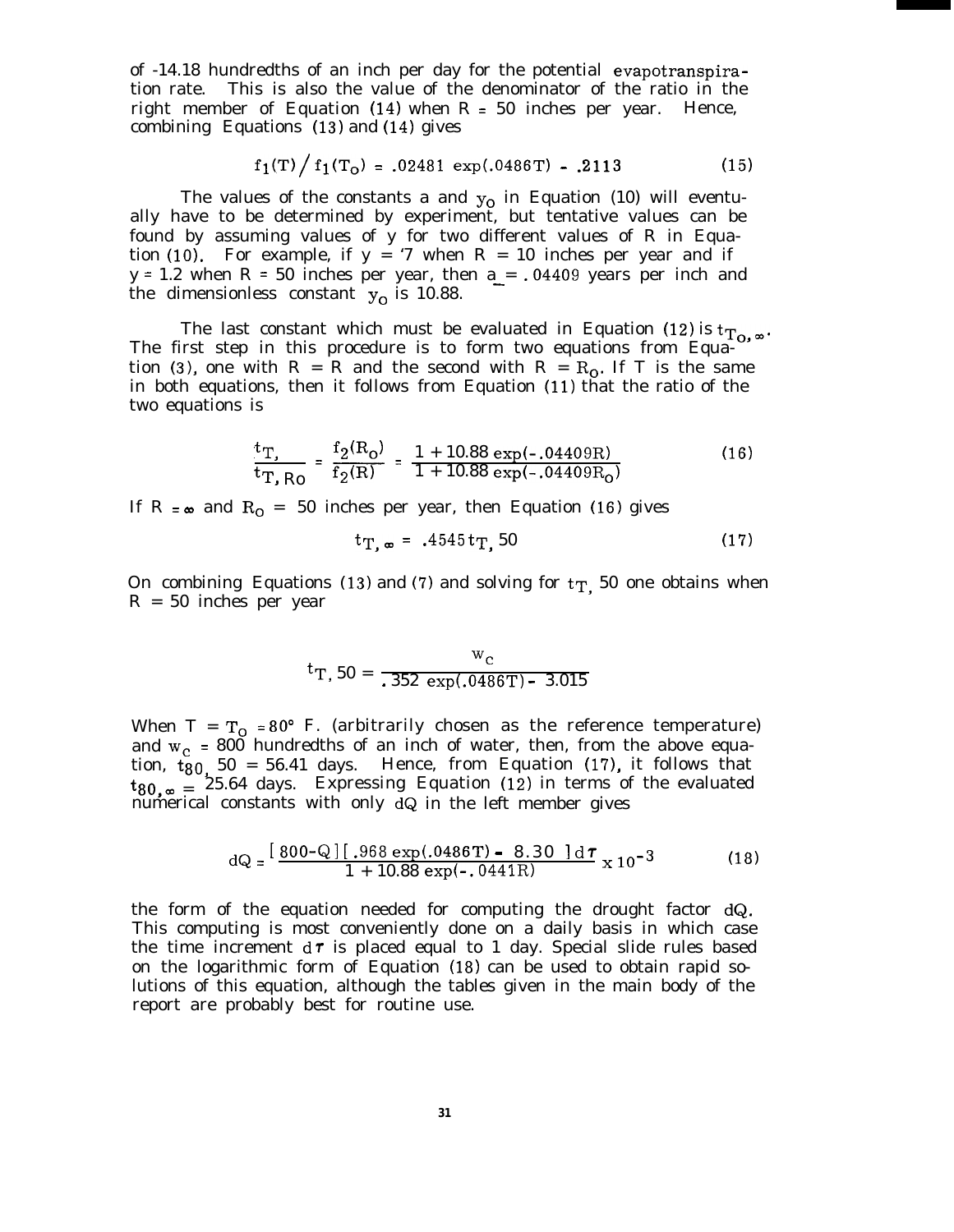In the derivation of the basic equations, the fuel layer has been included with the soil. In the setting of  $w_c$  at 8.0 inches of water, it is assumed that  $w_c$  refers both to the soil and to the fuel layer. Some slight improvement might be obtained by treating the layers separately, but the procedure would be more complex. It is doubtful that any substantial improvement in drought evaluation can be obtained unless the soil and fuel zones are divided into a number of discrete layers and computer methods are used. Although such methods would permit the use of a larger value of  $w_c$  (possibly 15 or more inches of water), it is not likely that the improvement would justify the complexity of such a system at the present time.

#### **LITERATURE CITED**

Liacos, Leonidas G. 1962. Soil moisture depletion in the annual grass type. J. Range Manage. 15: 67-72.

- Moyle, R. C., and Zahner, R.
- 1954. Soil moisture as affected by stand conditions. U. S. Forest Serv. South. Forest Exp. Sta. Occas. Pap. 137, 14 pp.

Nelson, Ralph M.

1959. Drought estimation in southern forest fire control. U. S. Forest Serv. Southeast. Forest Exp. Sta. Pap. 99, 22 pp.

Palmer, Wayne C.

1965. Meteorological drought. U. S. Dep. Corn. Weather Bur. Res. Pap. 45, 58 pp. Washington, D. C. : U. S. Government Printing Office.

Tannehill, Ivan Ray

1947. Drought: its causes and effects. 264 pp. Princeton, N. J.: Princeton University Press.

Thornthwaite, C. W.

1948. An approach toward a rational classification of climate. Geol. Rev. 38: 55-94.

Veihmeyer, F. J., and Hendrickson, A. H.

1955. Does transpiration decrease as the soil moisture decreases? Amer. Geophys. Union Trans. 36: 425-448.